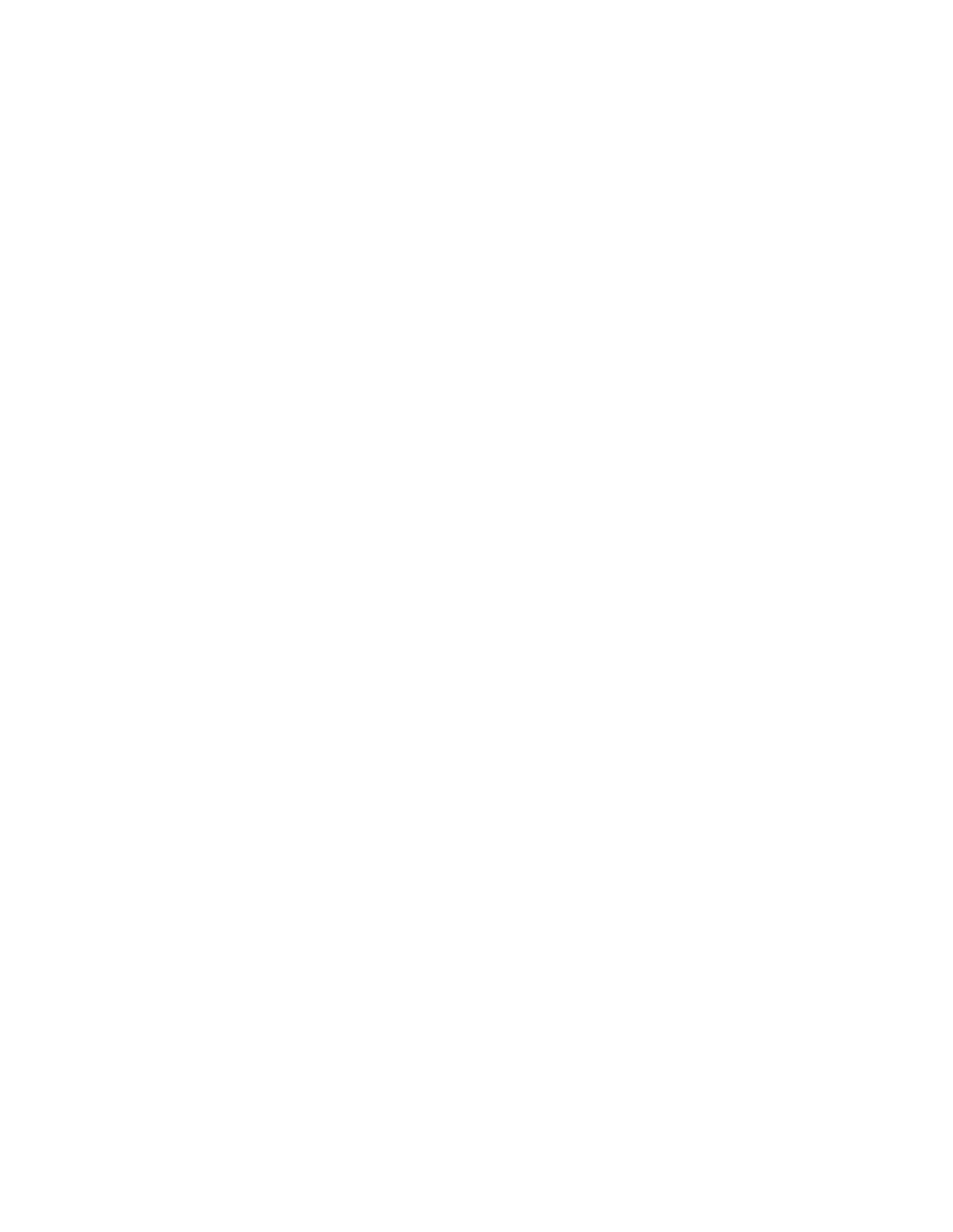| Appendix A. Emergency Department Dashboard- |  |
|---------------------------------------------|--|
|                                             |  |
|                                             |  |

# **CONTENTS**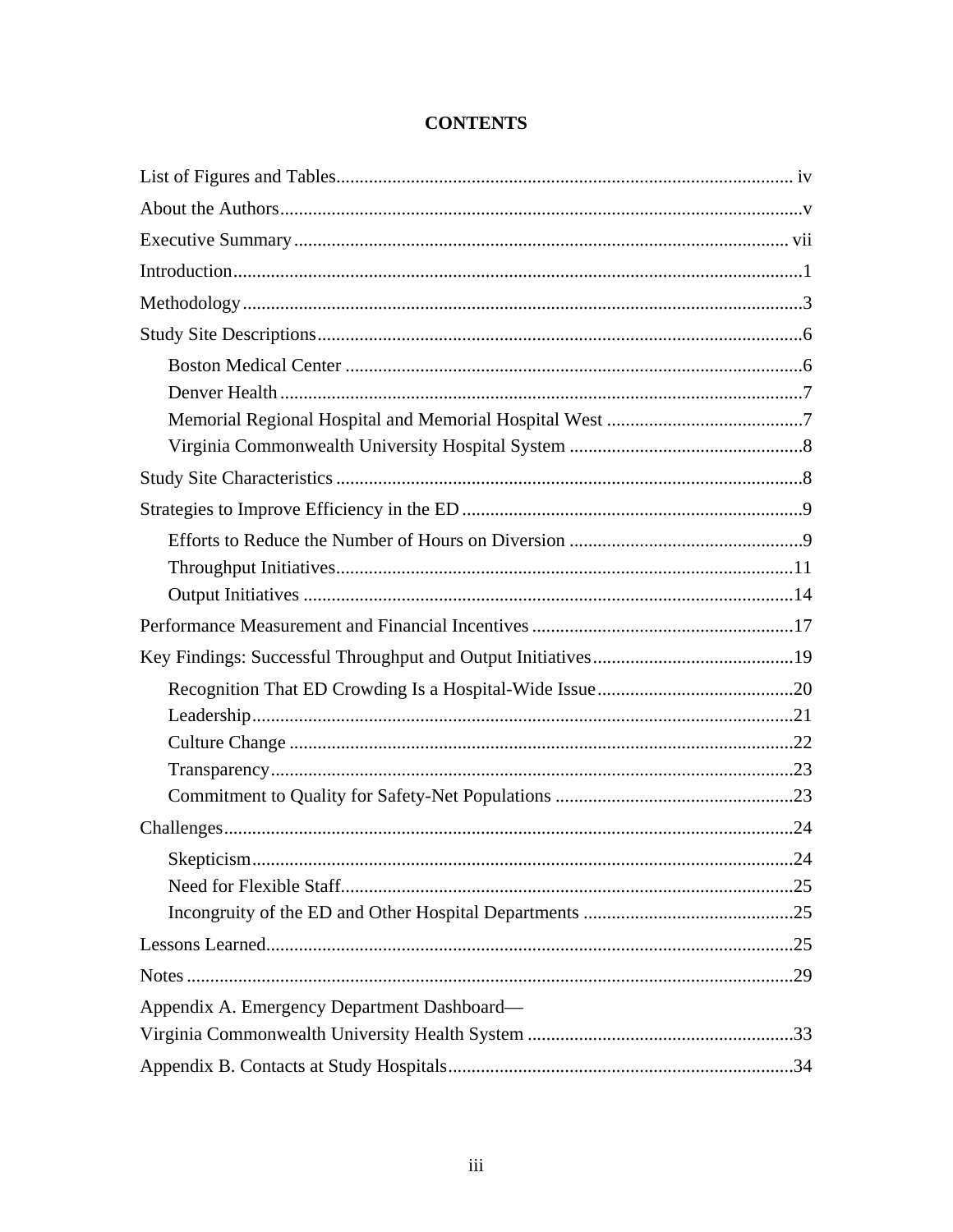# **LIST OF FIGURES AND TABLES**

- Figure 1 *Urgent Matters* Input/Throughput/Output Model
- Table 1 Study Sites' Performance on Nationally Reported Quality Measures
- Table 2 Characteristics of Study Sites
- Table 3 Emergency Department Initiatives at Selected Safety-Net Hospitals to Reduce or Eliminate Diversion Hours
- Table 4 Denver Health Emergency Department: Results of Strategies to Reduce Length of Stay and Time Spent on Diversion
- Table 5 Emergency Department Throughput Initiatives at Selected Safety-Net Hospitals
- Table 6 Emergency Department Output Initiatives at Selected Safety-Net Hospitals
- Table 7 Emergency Department Quality Measure Initiatives at Selected Safety-Net Hospitals
- Table 8 Emergency Department Improvements at Selected Safety-Net Hospitals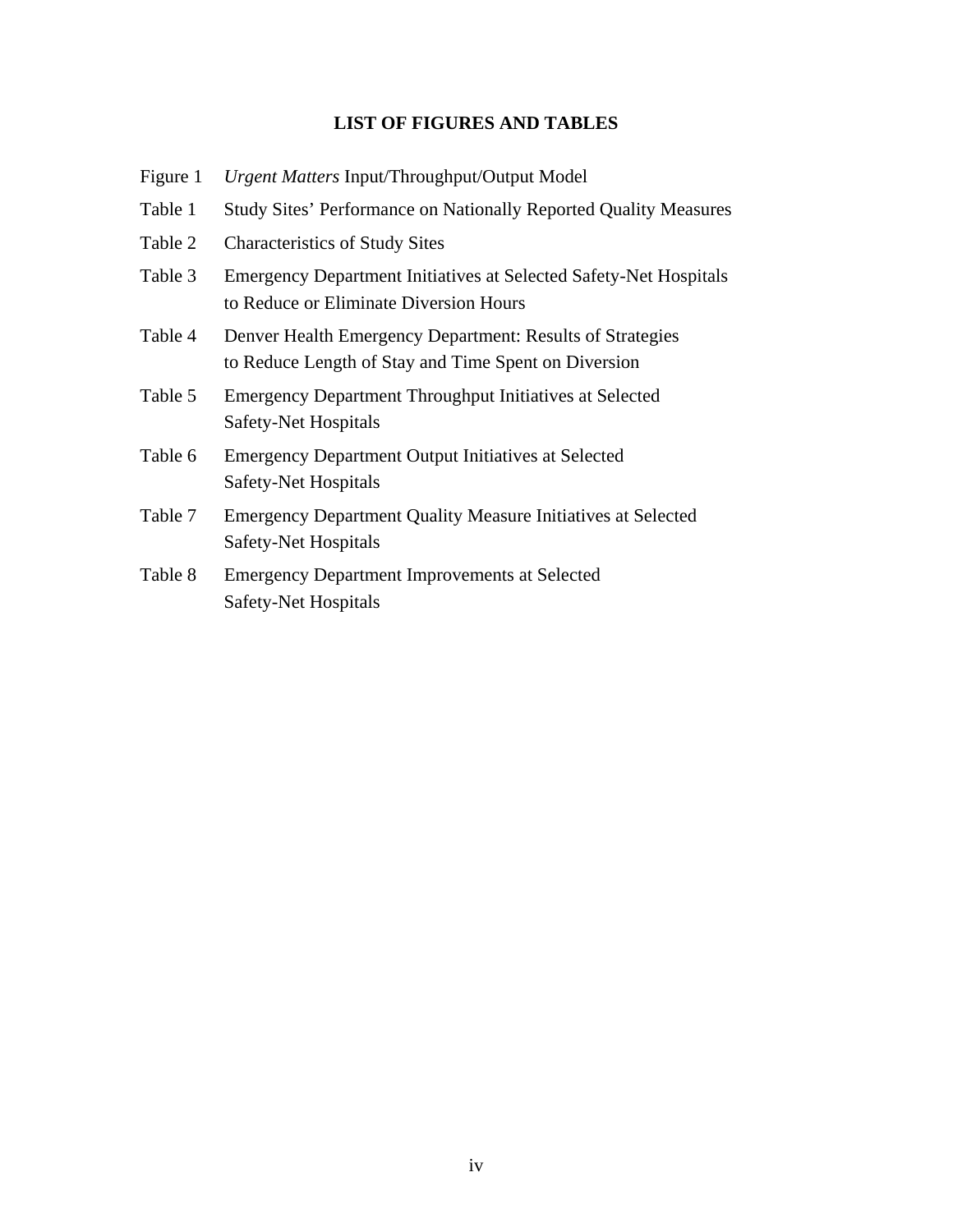### **ABOUT THE AUTHORS**

**Lea Nolan, M.A.,** is a senior research scientist in the Department of Health Policy at the School of Public Health and Health Services, George Washington University Medical Center. Her work focuses on safety-net providers, underserved and uninsured patient populations, and the financing arrangements that cover their care. Ms. Nolan received her bachelor's degree in history from Georgetown University and her master's degree in public policy with a concentration in women's studies from The George Washington University. She is pursuing a Ph.D. in the Department of Public and Community Health, at the University of Maryland's School of Public Health.

**Marsha Regenstein, Ph.D.,** is a research professor in the Department of Health Policy at the School of Public Health and Health Services, George Washington University Medical Center. Dr. Regenstein is the associate director of Aligning Forces for Quality, an initiative of the Robert Wood Johnson Foundation which helps targeted communities across the country set and achieve ambitious goals to improve the quality of their health care across three critical domains of activity: performance improvement and public reporting, consumer engagement, and regional quality improvement. For several years, she has directed Speaking Together: National Language Services Initiative, a national program of the Robert Wood Johnson Foundation designed to improve the quality and availability of language services in U.S. hospitals. Dr. Regenstein is the former director of the National Public Health and Hospital Institute and former vice president for research of the National Association of Public Hospitals and Health Systems. Dr. Regenstein's work focuses on vulnerable populations and the providers who serve them. She has a Ph.D. in health policy from The George Washington University.

**Donna Anthony, M.P.H.,** is the special assistant to the senior deputy director at the District of Columbia Department of Health where she oversees a variety of projects, including capital expansion of primary, urgent, and emergency care and recruitment and retention initiatives for health care providers to treat vulnerable populations in the District. Prior to joining the Department of Health, Ms. Anthony was a senior research associate in The George Washington University's Department of Health Policy. In addition, she was a research analyst for the National Association of Public Hospitals and Health Systems and the National Public Health and Hospital Institute. Ms. Anthony is a licensed paramedic and has clinical experience in cardiology. She earned both her B.S. and M.P.H. from The George Washington University.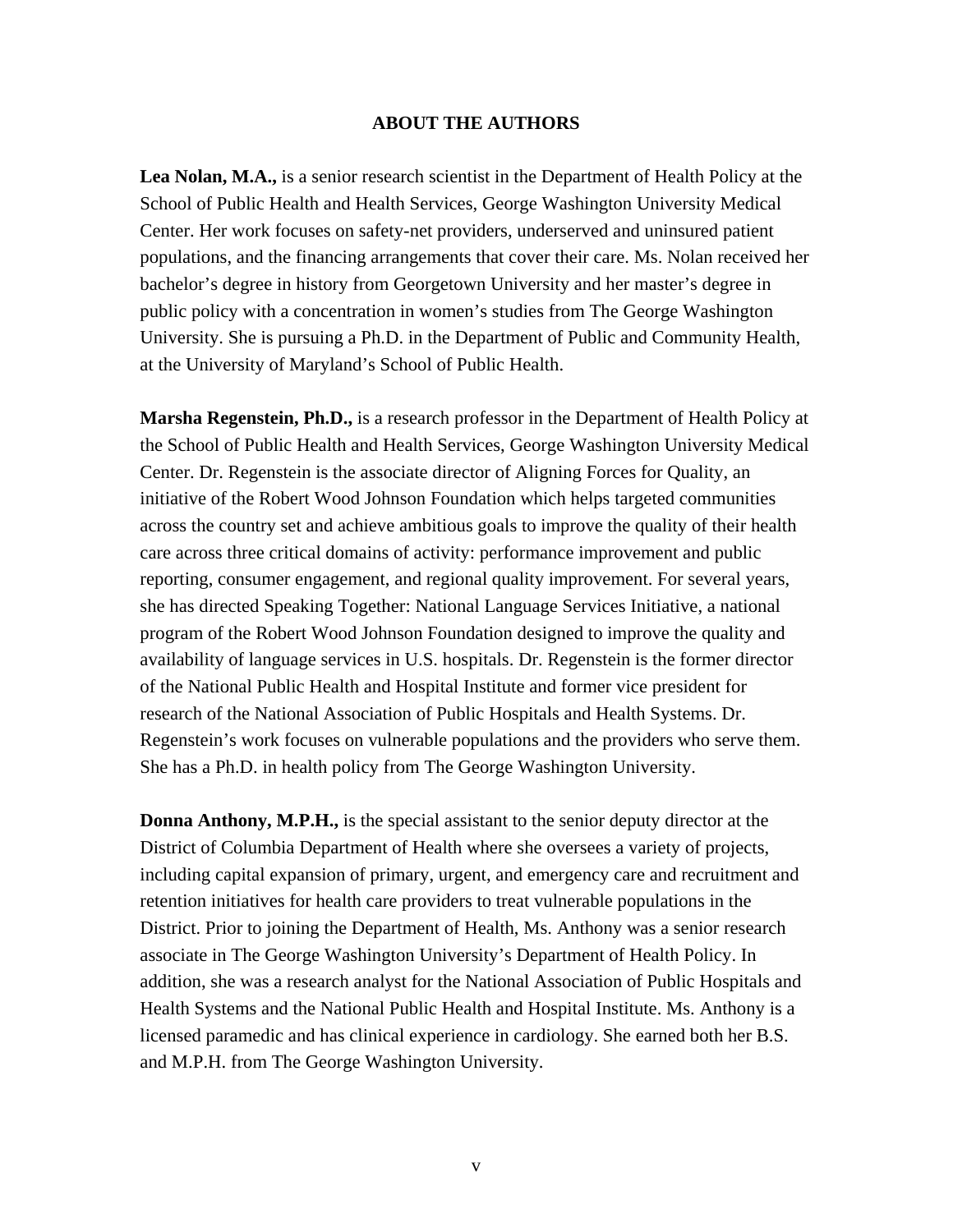**Bruce Siegel, M.D., M.P.H.,** is a research professor in the Department of Health Policy at George Washington University Medical Center, School of Public Health and Health Services, where he works on projects designed to improve quality of care for underserved populations. Dr. Siegel directs Aligning Forces for Quality, the Robert Wood Johnson Foundation's core strategy to improve the quality of health care in communities across America. Dr. Siegel has held the positions of New Jersey commissioner of health, president of the New York City Health and Hospitals Corporation, and president of Tampa General Healthcare. He is a member of the Board of Stewardship Trustees of Catholic Health Initiatives. In addition, he served as director of the Accreditation Council for Graduate Medical Education, senior fellow at New School University, and advisor to the World Bank, hospitals, and several national philanthropies. Dr. Siegel received his A.B. degree from Princeton University, M.D. from Cornell University Medical College, and M.P.H. from the Johns Hopkins School of Hygiene and Public Health. He is board certified in preventive medicine.

*Editorial support was provided by Martha Hostetter.*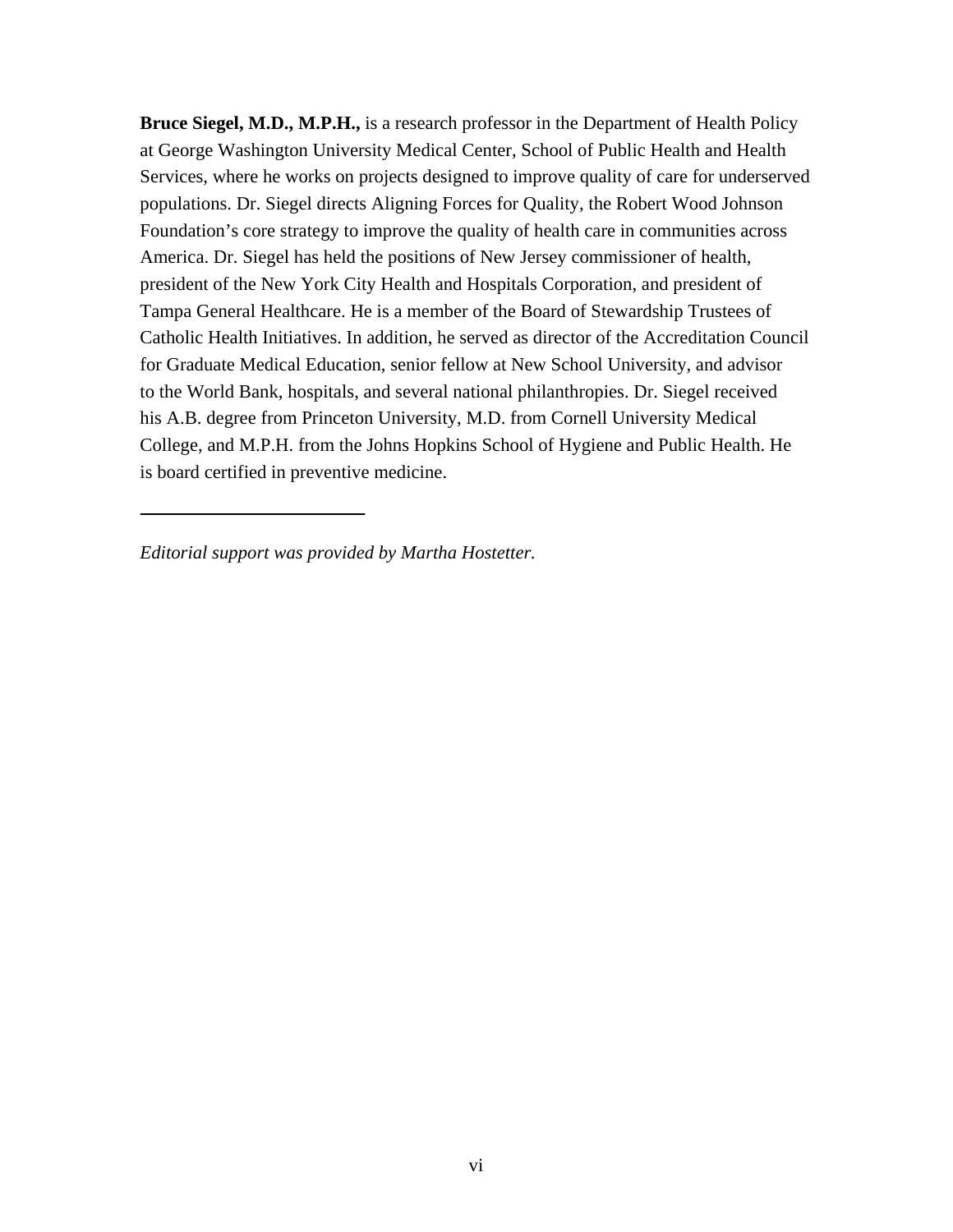### **EXECUTIVE SUMMARY**

Nationwide, hospital emergency departments (EDs) are in crisis. The demand for ED services has increased steadily while capacity has shrunk, due largely to hospital closures. Many EDs are overcrowded, causing long waits for care and high rates of ambulance diversion. ED crowding may be even more acute at safety-net hospitals because of their historic mission and legal mandate to care for vulnerable and underserved individuals.

All hospitals, including safety-net hospitals, can implement operational management and process improvements to curb ED crowding, reduce long waits, and lower diversion rates. This report profiles five safety-net hospitals that have done so. The hospitals—Boston Medical Center in Boston, Mass.; Denver Health in Denver, Colo.; Memorial Regional Hospital in Hollywood, Fla.; Memorial Hospital West in Pembroke Pines, Fla.; and Virginia Commonwealth University Health System in Richmond, Va. were selected based on their long-standing commitment to providing quality care for poor and vulnerable patients as well as their current performance on nationally recognized measures of care. These hospitals are maintaining their critical position in the community as the gateway point to care for underserved populations, while reaching and often exceeding state and national benchmarks for quality care.

We collected information from site visits and follow-up interviews to identify strategies to:

- raise ED efficiency;
- reduce the number of hours on diversion (when an ED closes its doors to patients arriving by ambulance because of overcrowded conditions);
- improve ED throughput (the actual operations of the ED); and
- improve ED output (the ability to move patients from the ED to other services or types of care in the hospital or community).

### **Key Findings: Successful Throughput and Output Initiatives**

The study hospitals used a combination of interventions to promote the smooth and timely flow of patients through the ED and other departments, known as "patient flow." They have seen improvements in a number of measures, including greater patient satisfaction, better patient care, reduced waiting times, decreased costs/increased revenues,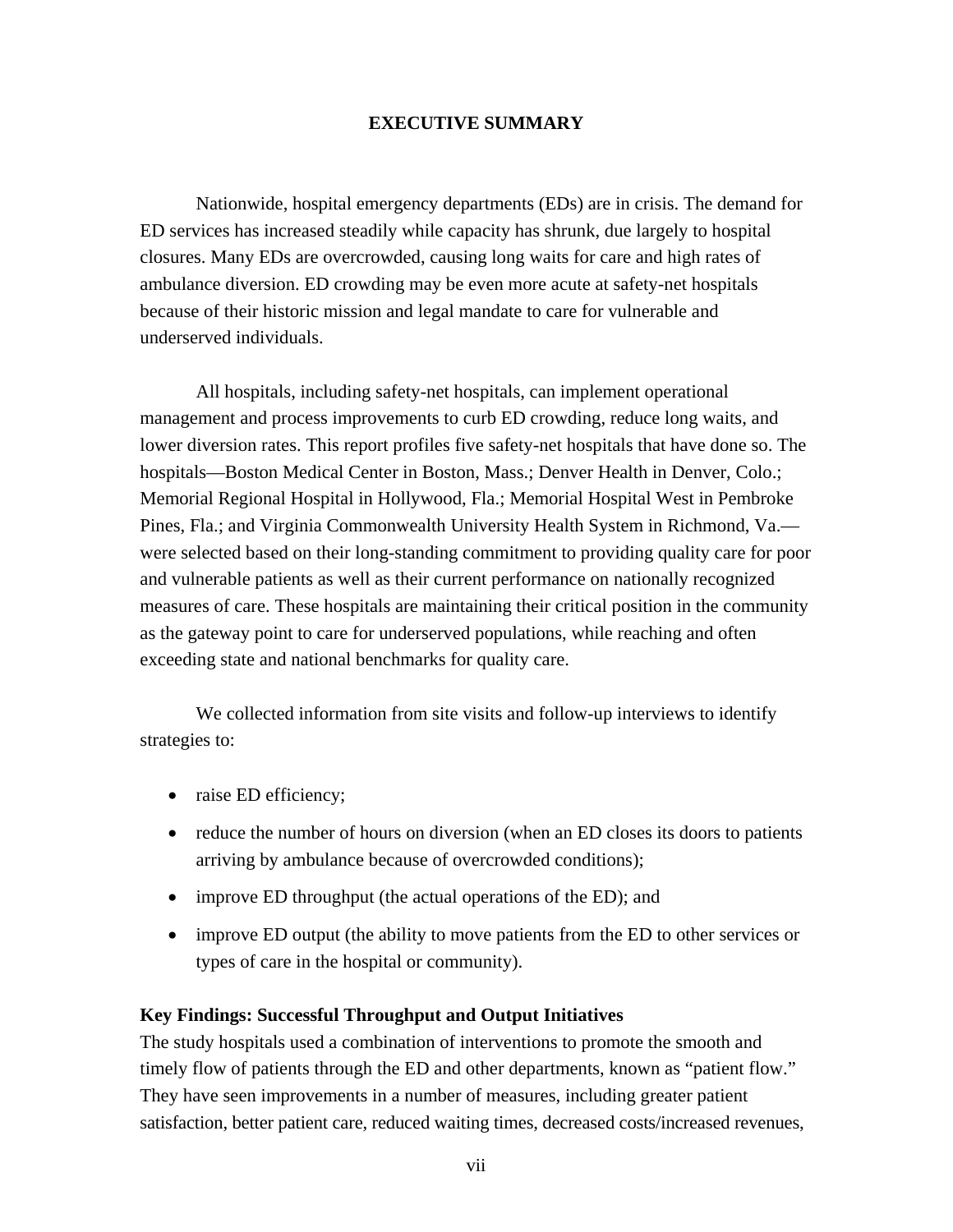and less time spent on ambulance diversion. We identified five strategies to improve quality and efficiency in the ED. Some do not require significant investment and therefore could be undertaken by many hospitals, including those that are challenged financially.

**1. Reconfigure the ED to maximize efficiency.** The study sites have undertaken a range of physical improvements in the ED, from a simple reorganization of ED triage and treatment rooms to a whole-scale redesign and rebuild. Even small redesigns such as identically equipping ED exam rooms or color-coding ED treatment room trays can produce efficiencies.

**2. Devise a pre-diversion system to alert staff of ED crowding.** Several of the study sites devised systems to signal that the ED is nearing diversion status. The alert triggers a communication strategy throughout the hospital that inpatient beds are needed for patients in the ED, in order to make room for incoming ED patients.

**3. Install an electronic tracking system**. Study sites that have installed electronic tracking systems have found them to be an invaluable tool for managing patient flow. A tracking system enables a manager to easily identify rooms that are empty, those that need to be cleaned, and those that house a patient ready for discharge.

**4. Identify individual(s) responsible for tracking patients.** Some sites have created a "bed czar," or bed facilitator position, to oversee patient flow throughout the hospital. This individual is empowered to communicate with the ED, medical departments, and hospital floors to smooth and expedite patient transitions between departments and through discharge.

**5. Develop meaningful metrics.** The hospitals emphasized the importance of developing metrics to measure, analyze, and improve performance. This strategy is crucial to establishing baseline performance and setting improvement goals. Hospitals can begin this work with a small set of measures, limited to specific departments or conditions, and expand as they gain experience and expertise.

These concrete strategies are key to success in improving ED performance. Yet to be effective, such interventions need to take place within a broader improvement strategy that entails:

### **1. Recognition that ED crowding is a hospital-wide issue.**

**2. Leadership** provided by the CEO and other senior staff for ED quality improvement initiatives.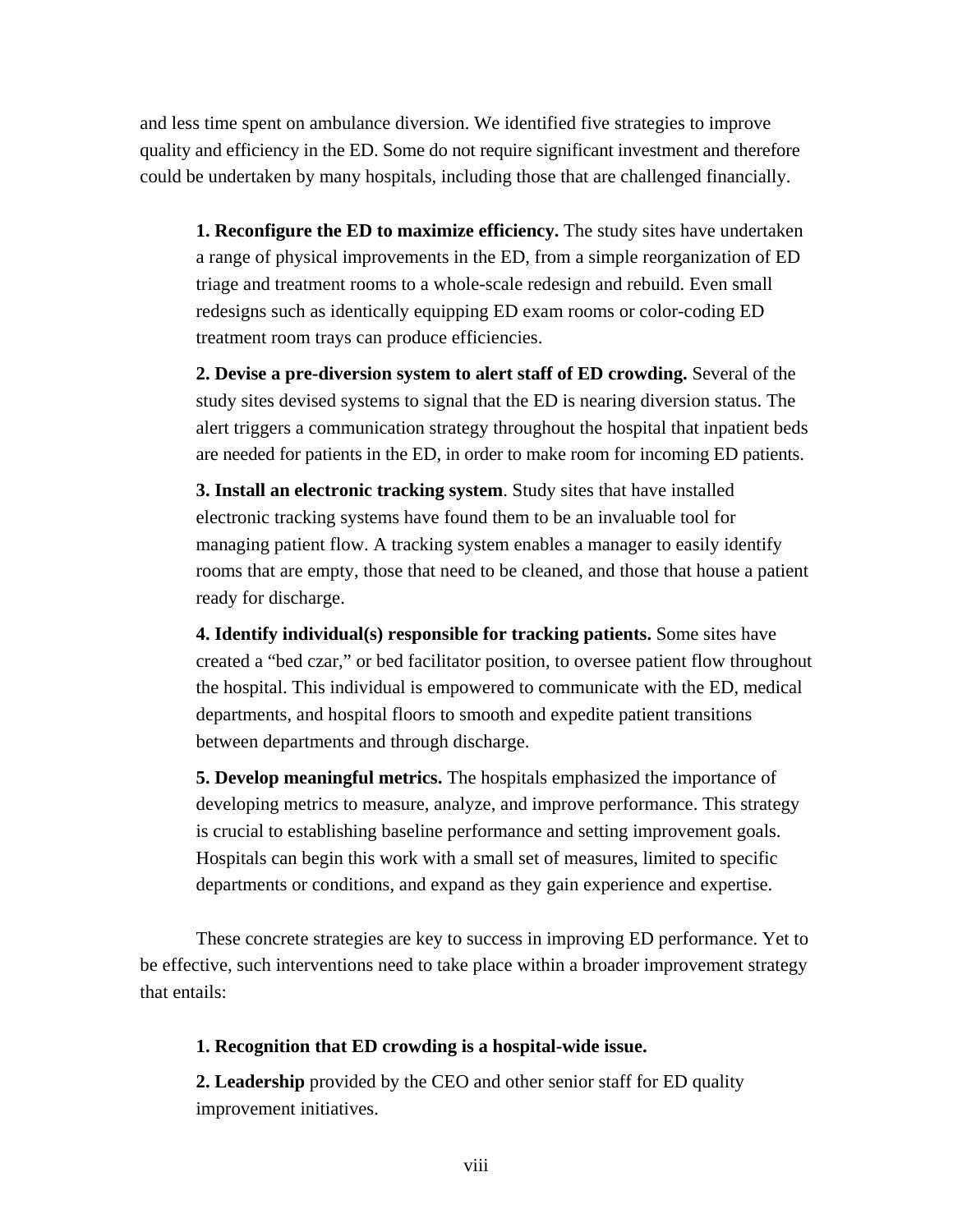**3. Culture change** that results in a sense of vigilance about pursuing change, reviewing metrics and outcomes, and constantly working to improve.

**4. Transparency** and a willingness to showcase successes and shortcomings in terms of performance data.

**5. Commitment to quality for safety-net populations,** with the recognition that safety-net hospitals are capable of aggressively pursuing improvement strategies.

Several lessons emerged that can guide other safety-net hospitals as they develop strategies to improve the quality and efficiency of care provided in their EDs:

**1. Safety-net hospitals can use performance metrics to improve quality and efficiency in the ED.** Each of the hospitals can point to successful strategies they have implemented to improve an aspect of patient flow in the emergency department, with several identifying savings associated with these initiatives.

**2. Safety-net hospitals do not use common metrics to track performance in the ED.** Hospital EDs generally lack a common set of metrics that could be used to benchmark their performance against other hospitals in their markets or in similar markets across the country.

**3. Current sources of publicly reported data should not be used as a proxy for measuring ED quality.** We used two performance measures publicly reported on the Centers for Medicare and Medicaid Services Web site, Hospital Compare, as a proxy for quality in the ED: for heart attack patients, time from arrival to percutaneous coronary intervention (PCI) and, for pneumonia patients, time from arrival to initial antibiotics. However, we found that performance on these measures may not be a good proxy for ED quality because these measures reflect activities that often take place in conjunction with other departments (e.g., cardiac catheterization lab) and do not reflect the wide range of activities that occur solely in the ED. Without standard measures or composite measures of efficiency that include ED care, it is not possible to identify high-performing EDs, either within or outside of the safety net.

**4. Quality improvement efforts may not be as successful as regional policies in limiting ambulance diversion.** County-wide or regional policies that prevent EDs from diverting ambulances force hospitals to focus on reducing wait times once patients arrive at their doors.

**5. Quality improvement in the ED requires the participation of the ED team as well as other hospital staff.** Non-ED staff must help improve patient flow. To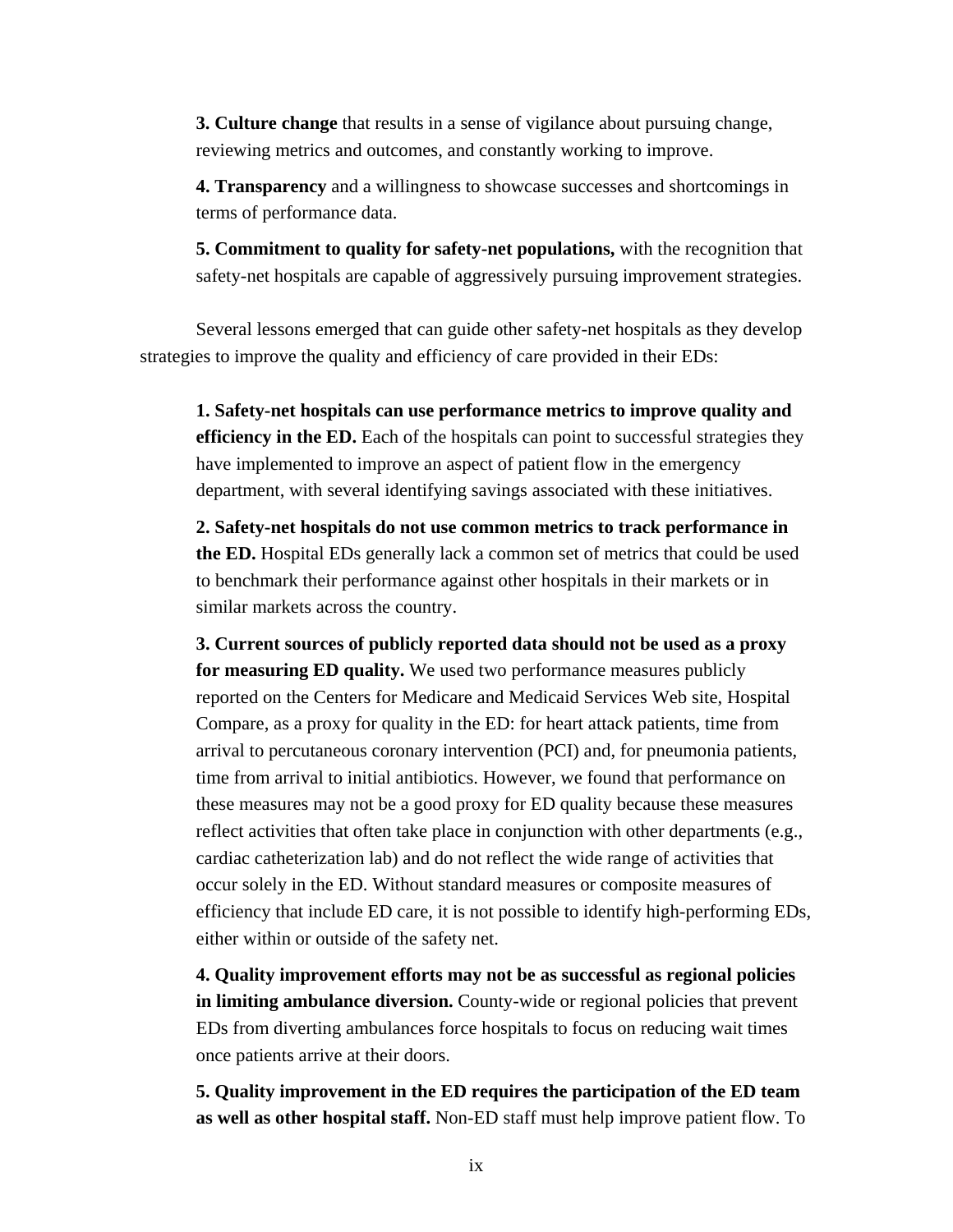encourage them to do so, hospital leaders can underscore how the ED's mission relies on collaboration with other hospital departments.

**6. Quality improvement in the ED requires investment.** All of the hospitals profiled in this report have invested in the process of ED improvement with direct and in-kind resources. Quality improvement requires some investment of resources, is a long-term commitment, and entails the involvement of staff from across the organization.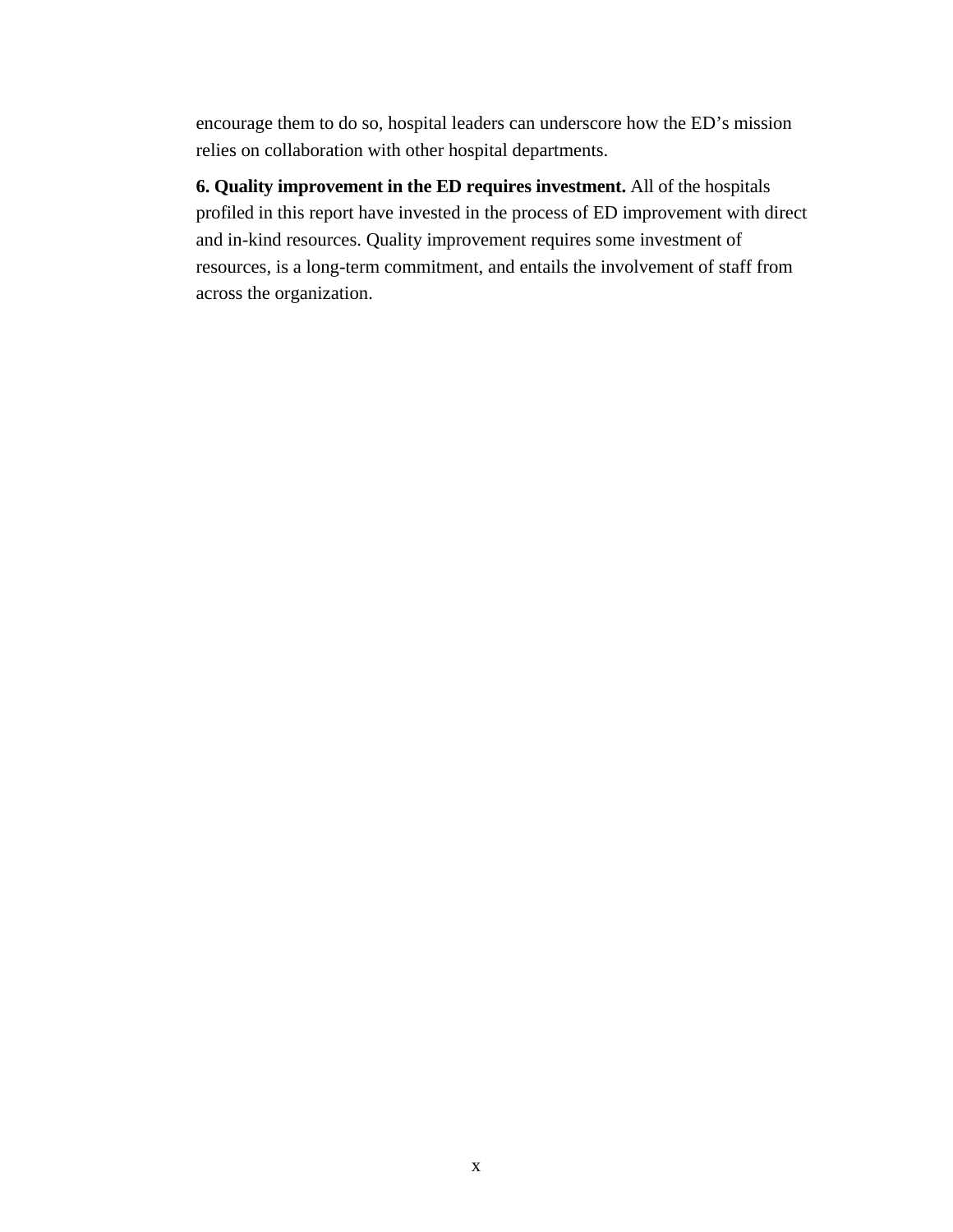# **EMERGENCY DEPARTMENT OPERATIONS IN TOP-PERFORMING SAFETY-NET HOSPITALS**

### **INTRODUCTION**

Nationwide, hospital emergency departments (EDs) are in crisis. The demand for ED services has steadily increased while capacity has shrunk, due largely to hospital closures. Many EDs are overcrowded, causing long waits for care and high rates of ambulance diversion. It is not uncommon to find patients boarding in the ED—that is, being held in the ED in anticipation of placement in an inpatient bed—for 48 hours or more.<sup>1</sup>

Despite these significant challenges, EDs must remain open and accessible to all patients because of the Emergency Medical Treatment and Labor Act (EMTALA).<sup>2</sup> This federal law requires hospitals that accept Medicare funding to screen and stabilize all patients presenting for care at the ED, regardless of their health coverage or ability to pay.

EMTALA does not preclude a hospital from charging for services provided in the ED. Nevertheless, by requiring hospitals to screen and stabilize patients without regard to their ability to pay, the law creates an open door to emergent care and gives patients who may not have coverage or funds at the time they need care access to services.

ED crowding may be even more acute at safety-net hospitals. In addition to being bound by EMTALA, safety-net hospitals have a historic mission and often a legal mandate to care for the most vulnerable and underserved individuals in our communities.<sup>3</sup> Compared with all hospital patients, patients who seek services from safety-net providers are disproportionately low income and uninsured.<sup>4</sup> Many patients who receive care within the safety net have complex psychosocial needs that contribute to their poor health care status (e.g., poor living and environmental conditions, inadequate nutrition, lack of access to regular health care services).<sup>5</sup> In response, safety-net hospitals have become especially adept at providing care for vulnerable patients with complex health and social concerns. However, given low and shrinking financial reserves and patients' significant health care needs, some safety-net hospitals struggle to fulfill their mission. In challenging economic times, when increasing numbers of individuals find themselves out of work or without the coverage or resources to seek health care services, safety-net hospitals become even more critical sources of care for communities across the country.

A growing body of evidence indicates that all hospitals, including safety-net hospitals, can implement operational management and process improvements to curb ED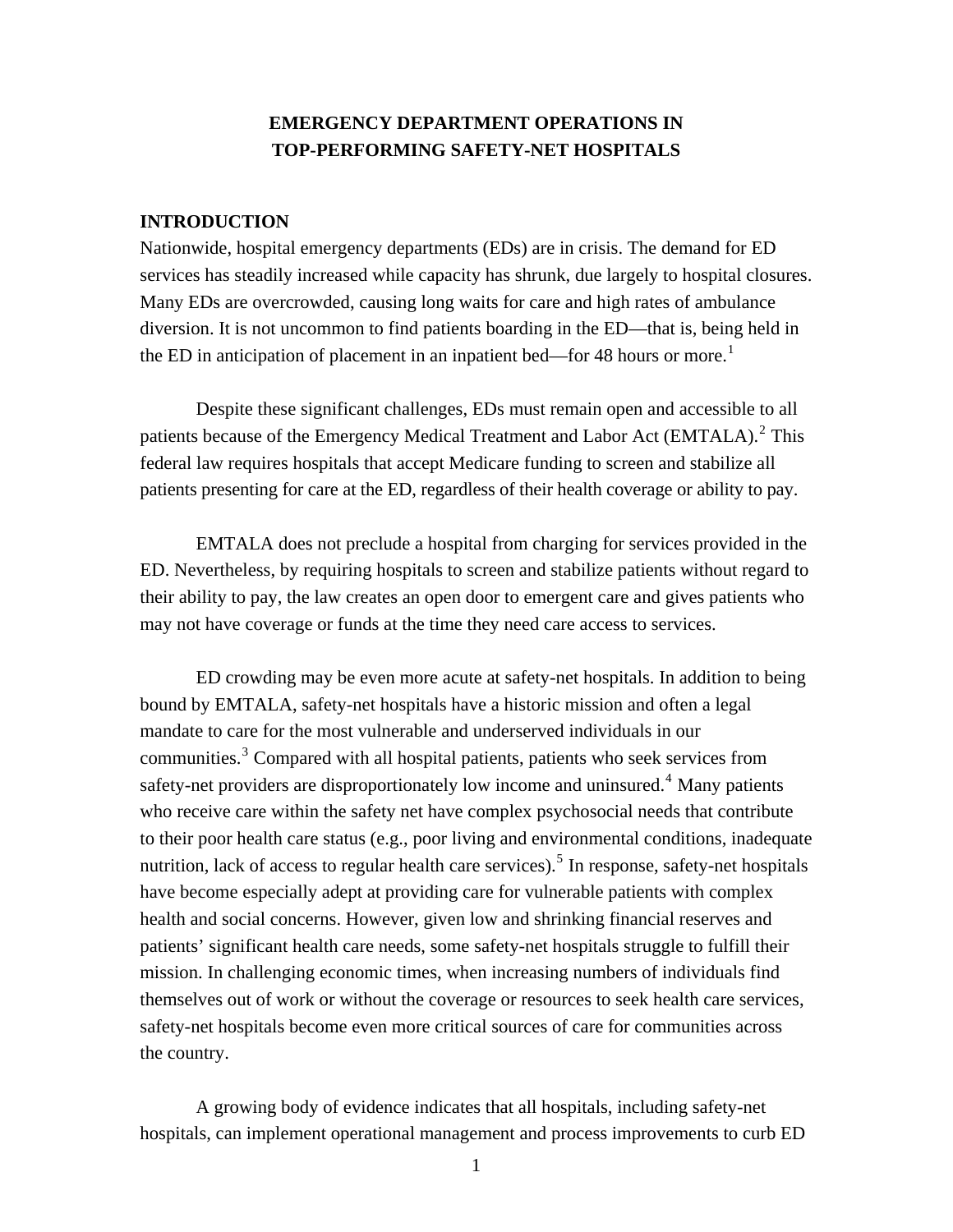crowding, reduce long waits, and lower diversion rates. <sup>6</sup> These changes also may lead to improved quality of care, greater efficiencies, and increased patient safety. Some recent research suggests that, as a group, safety-net hospitals may have smaller gains over time in quality performance measures than other hospitals.<sup>7</sup> This disparity may be due in part to safety-net providers' inability to invest in quality improvement strategies. Nevertheless, many safety-net hospitals have demonstrated significant quality improvements, in some cases outpacing non–safety-net hospitals. For example, the National Association of Public Hospitals and Health Systems (NAPH) analyzed quality performance data for 21 "core" measures used by the Centers for Medicare and Medicaid Services  $(CMS)$ .<sup>8</sup> The data revealed that, compared with all reporting hospitals nationally, NAPH members had a higher mean score for 13 of 21 measures, and performed above the median score of all reporting hospitals nationally in most of the heart attack measures.<sup>9</sup>

Hospitals have undertaken efforts to improve ED efficiency and quality of care. One established model is the Input/Throughput/Output (I/T/O) of patient flow. Several I/T/O models have been developed; although each has distinct features, all have certain factors in common.<sup>10</sup> Each of the I/T/O models provides a structure for examining the factors that affect ED access, quality, and outcomes. Input factors include why people present to an ED (e.g., insurance status, availability of services, patient preferences); throughput refers to the actual operations of the ED; and output factors are related to the hospital's ability to move patients from the ED to other services or types of care in the hospital or community.

Our analysis of ED patient flow was guided by the I/T/O model used by the *Urgent Matters* program (Figure 1).<sup>11</sup> This model is useful because it identifies potential ED throughput strategies for improving the quality and efficiency of care. It also identifies output initiatives for admitting patients that can help to relieve ED crowding.

This study focuses on two of the components of this I/T/O model—throughput and output—primarily because these areas are largely under the control of the hospital. A number of throughput and output strategies have proven successful in increasing ED efficiencies while improving the quality of care. These include rapid admission policies for the ED, such as accelerated care at triage and in-room registration.<sup>12</sup> Some hospitals have created ambulance diversion guidelines and designed pre-diversion protocols that are carried out in the ED.<sup>13</sup> Others have added services for inpatients awaiting beds, opened an acute care unit or a satellite laboratory in the ED, and increased intensive care unit capacity. $^{14}$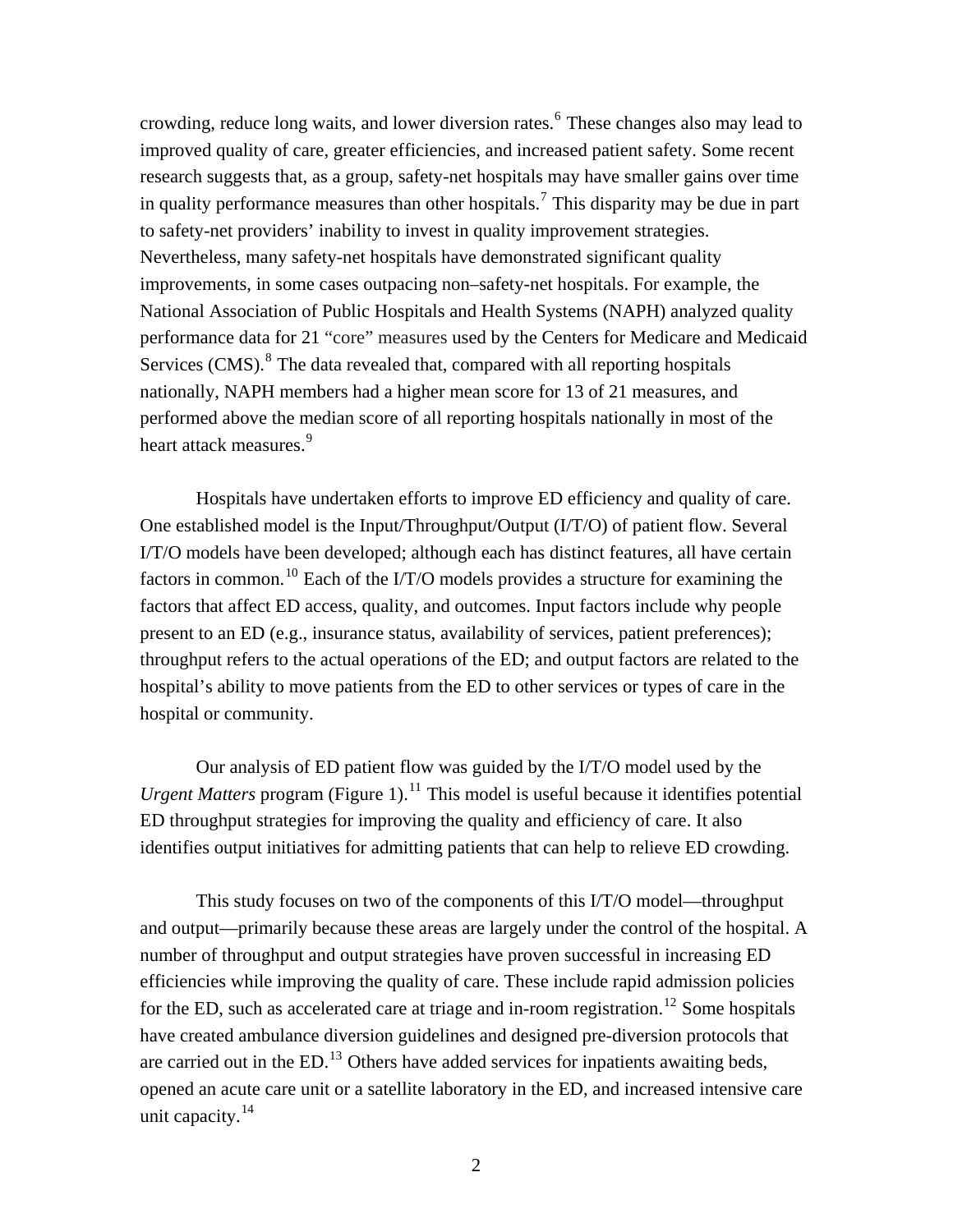

This report profiles five safety-net hospitals that are maintaining their critical position in the community as the gateway to care for underserved and vulnerable populations, while reaching and often exceeding state and national benchmarks for quality of care. How they accomplish these dual tasks—commitment to providing access to care and quality care for all patients—is the subject of this study. It describes the throughput and output interventions these hospitals have implemented to increase the efficiency of ED operations, reduce crowding, and improve patient flow.

### **METHODOLOGY**

We used several sources to select hospitals that could provide lessons for other safety-net hospitals interested in improving emergency department quality and efficiency. Using data from the American Hospital Association Annual Report of Members, we identified hospitals in which at least 25 percent of discharges are covered by Medicaid.<sup>15</sup> To this group, we added hospitals that had a lower proportion of Medicaid discharges but were members of the National Association of Public Hospitals and Health Systems. Most of these additional hospitals had substantial numbers of discharges by uninsured and selfpay patients. In total, this process identified over 800 safety-net hospitals with large volumes of Medicaid and/or uninsured patient populations.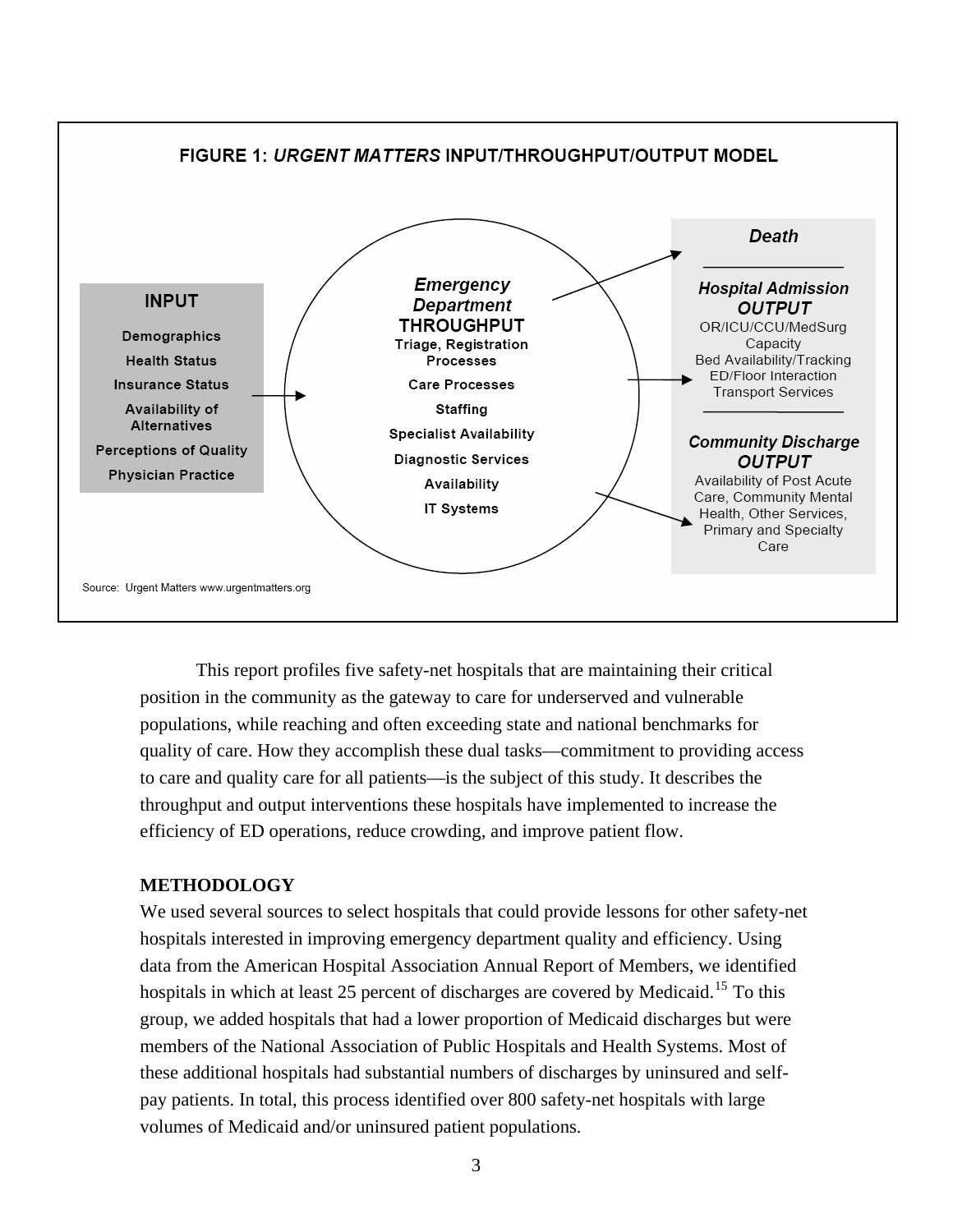We refined this list of hospitals based on their performance on two process-ofcare measures that are publicly reported on the CMS Web site, Hospital Compare.<sup>16</sup> Because ED performance data are not reported publicly, we used two inpatient performance measures as indicators of ED efficiency: 1) the percent of heart attack patients who are given percutaneous coronary interventions (PCI) within 90 minutes of arrival at the hospital; and 2) the percent of pneumonia patients who receive their first dose of antibiotics within four hours of arrival at the hospital. These two measures were used in the selection process because patients needing these services often enter the health system through the ED, sometimes receive these services in the ED, and/or the delivery of these services requires coordination with ED staff.

We also considered potential sites based on their size, payer mix, patient volumes, and geographic location. Finally, we searched the published literature to identify examples of safety-net hospitals with high-quality emergency department performance and/or a track record of quality improvement activities. The study sites are hospitals that have demonstrated excellence as evidenced by nationally recognized performance measures, a commitment to improvement, and a strategy for raising performance in areas that continue to lag behind national benchmarks. After assessing all of these criteria, we selected the following five safety-net hospitals:

- Boston Medical Center in Boston, Massachusetts
- Denver Health in Denver, Colorado
- Memorial Regional Hospital in Hollywood, Florida
- Memorial Hospital West in Pembroke Pines, Florida
- Virginia Commonwealth University Health System in Richmond, Virginia

Table 1 includes information on our study hospitals' performance on selected publicly reported quality measures related to heart attack and pneumonia care.<sup>17</sup> In nearly all cases, the study sites meet or exceed national averages. On the two measures used as indicators of ED performance, all of the sites exceed the national average for the heart attack care measure, and three of the hospitals outperformed the national average for pneumonia care.18 Even though Boston Medical Center and Denver Health rank below the national average on the pneumonia care measure, we included them in the study because they are highly integrated health systems that have established records of pursuing quality improvement strategies with proven results.<sup>19</sup>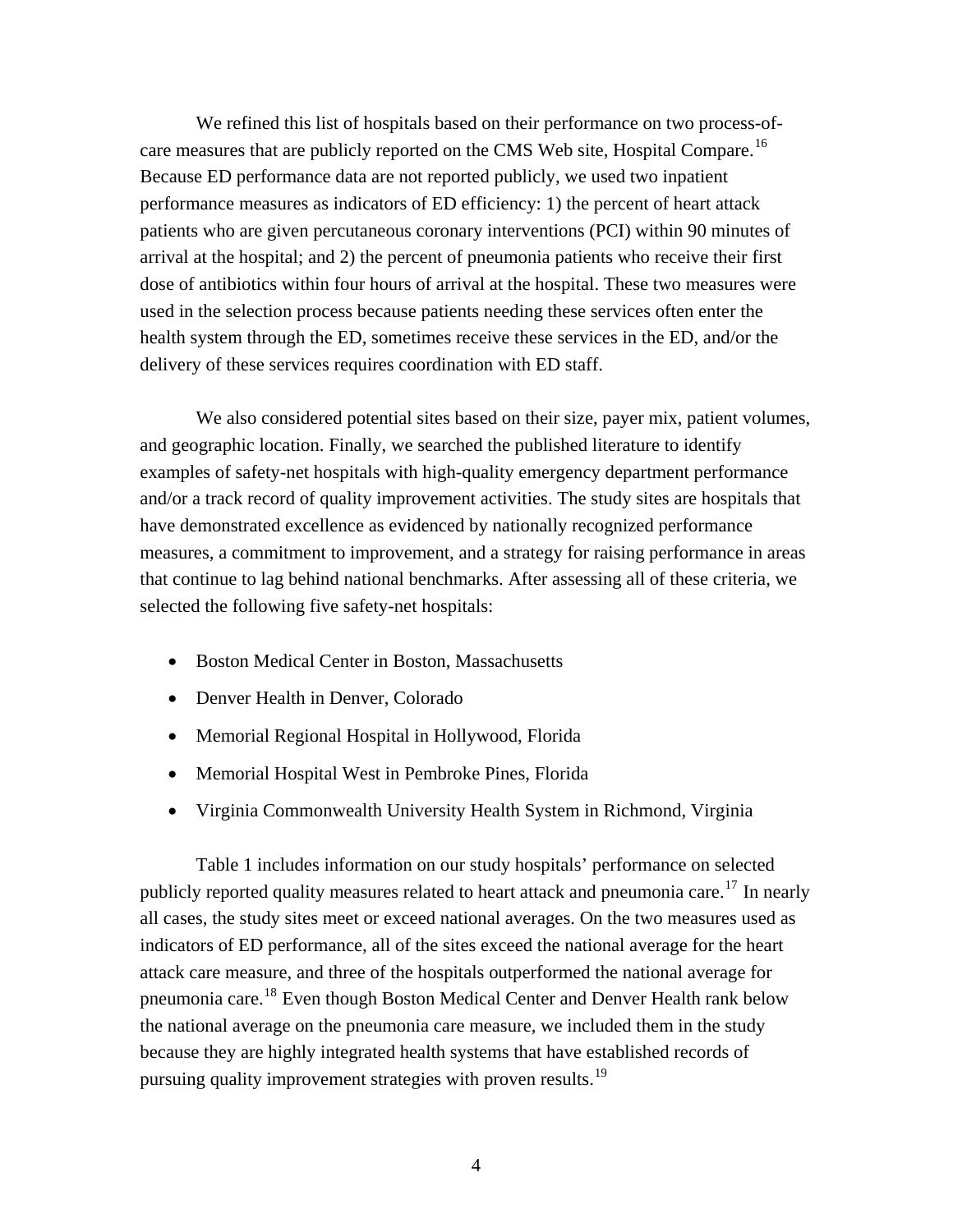| <b>Performance Measure</b>                                                                                     | <b>Boston</b><br><b>Medical</b><br><b>Center</b> | <b>Denver</b><br><b>Health</b> | <b>Memorial</b><br>Regional<br>Hospital | <b>Memorial</b><br><b>Hospital</b><br>West | Virginia<br>Commonwealth<br><b>University</b><br><b>Health System</b> | <b>National</b><br>Average |
|----------------------------------------------------------------------------------------------------------------|--------------------------------------------------|--------------------------------|-----------------------------------------|--------------------------------------------|-----------------------------------------------------------------------|----------------------------|
| <b>Heart Attack Care</b>                                                                                       |                                                  |                                |                                         |                                            |                                                                       |                            |
| Percent of heart attack<br>patients given PCI within<br>90 minutes of arrival                                  | 91%                                              | $100\%^{*1,2}$                 | 90%                                     | 97%                                        | 98%                                                                   | 78%                        |
| <b>Pneumonia Care</b>                                                                                          |                                                  |                                |                                         |                                            |                                                                       |                            |
| Percent of pneumonia<br>patients given initial<br>antibiotic(s) within<br>six hours <sup>§</sup> after arrival | $91\%^{3}$                                       | 85%                            | 99%                                     | 99%                                        | 96%                                                                   | 93%                        |

### **Table 1. Study Sites' Performance on Nationally Reported Quality Measures**

\* U.S. Department of Health and Human Services, Hospital Compare, [www.hospitalcompare.hhs.gov,](http://www.hospitalcompare.hhs.gov/) data last updated Dec. 10, 2008. Accessed March 11, 2009. These data were presented because no quarterly results were presented at [www.qualitycheck.org](http://www.qualitycheck.org/) for this institution.

<sup>1</sup> The number of cases is too small  $\langle$  <25) to reliably tell how well a hospital is performing.

 $^2$  The hospital indicated that the data submitted for this measure were based on a sample of cases.<br> $^3$  The number of months with measure data is below the reporting requirement.

 $§$  Site selection was based on the four-hour data point; however, this measure was subsequently replaced by a new, six-hour measure.

Source: The Joint Commission, Performance Measure Data Extract, reporting period July 2007–June 2008, data available as of Jan. 2009 at [www.qualitycheck.org,](http://www.qualitycheck.org/) accessed March 11, 2009. This information is part of the Hospital Quality Alliance, and can also be viewed at [www.hospitalcompare.hhs.gov.](http://www.hospitalcompare.hhs.gov/)

We sent the chief executive officer at each site a letter explaining the study and asking for their participation. All of the CEOs agreed to participate and each was interviewed, either in person or over the telephone. CEOs identified the key staff members to participate in the study to discuss the hospital system's emergency department improvement initiatives. Forty individuals across the five sites were interviewed for the study.

We conducted interviews on site at Memorial Regional Hospital, Memorial Hospital West, and Virginia Commonwealth University. Interviews with held by telephone with key contacts from Boston Medical Center and Denver Health. In-person and telephone interviews took place between February and April 2008. Each interview lasted approximately 45 to 60 minutes and addressed the following areas:

- the hospital's motivation to pursue quality improvement strategies in the emergency department;
- ways that quality is defined and embraced across the organization or system;
- structure of the emergency department quality improvement initiative(s) and the process pursued in implementing the initiative(s);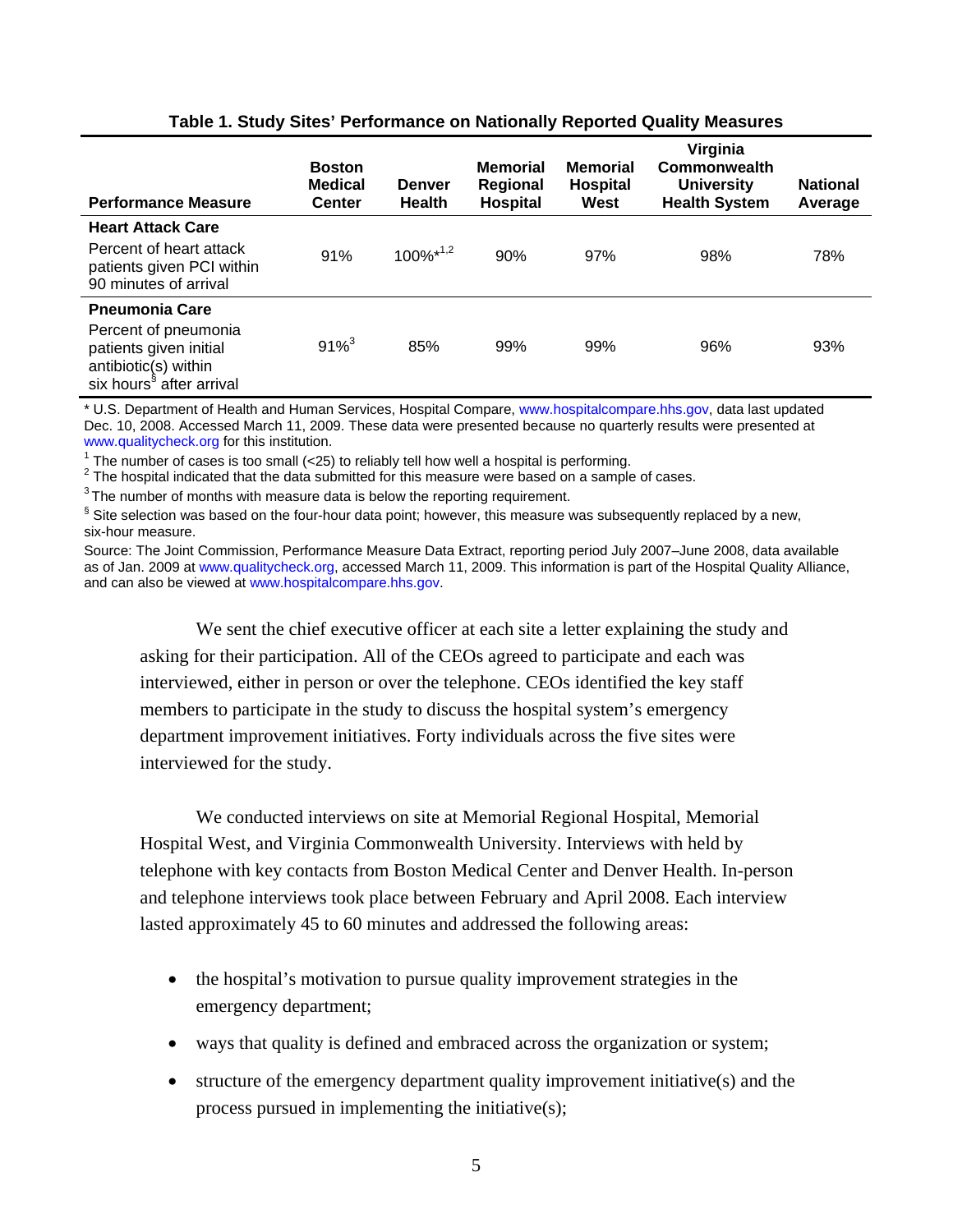- results of the initiative $(s)$ ;
- challenges faced in implementation; and
- lessons learned that could be helpful to other safety-net hospitals pursuing improvements in ED efficiency.

We also collected primary and secondary materials on the hospital's emergency department quality initiatives, such as reports and previous case studies. Each site was given the opportunity to review and comment on this report prior to publication.

### **STUDY SITE DESCRIPTIONS**

### **Boston Medical Center**

Boston Medical Center was established in July 1996 as a private, not-for-profit, academic medical center when two public hospitals, Boston City Hospital and Boston Specialty Rehabilitation Hospital, merged with Boston University Medical Center Hospital, a private academic medical center. The hospital system has 6,200 employees, 1,400 physicians, and an annual operating budget of roughly \$2.0 billion.<sup>20</sup> Boston Medical Center partners with 15 community health centers to form Boston HealthNet, a community-based network that serves 280,000 patients annually. The hospital also owns the BMC HealthNet Plan, a statewide Medicaid managed care organization that covers over 240,000 Massachusetts residents with low to moderate incomes.<sup>21</sup> The BMC HealthNet Plan is the state's largest managed care organization for both MassHealth and Commonwealth Care. The hospital is a major teaching affiliate of the Boston University School of Medicine.

Boston Medical Center is the largest provider of care to the indigent in Massachusetts, with 50 percent of its patients qualifying for free care or Medicaid.<sup>22</sup> In 2006, the hospital system provided more than \$233 million in free care to uninsured patients.<sup>23</sup> Boston Medical Center has the largest 24-hour, Level I trauma center in New England, serving more than 126,000 patients annually across two emergency departments and urgent care centers. The ED is vitally important to the hospital since 71 percent of hospital admissions come through the ED.

### **Denver Health**

Denver Health is the primary safety-net hospital serving the Denver area. The hospital system includes an acute care hospital with a Level I trauma center, the 911 emergency medical response for Denver and a neighboring city, eight community health centers, 11 school-based clinics, the public health department, a correctional care service, a health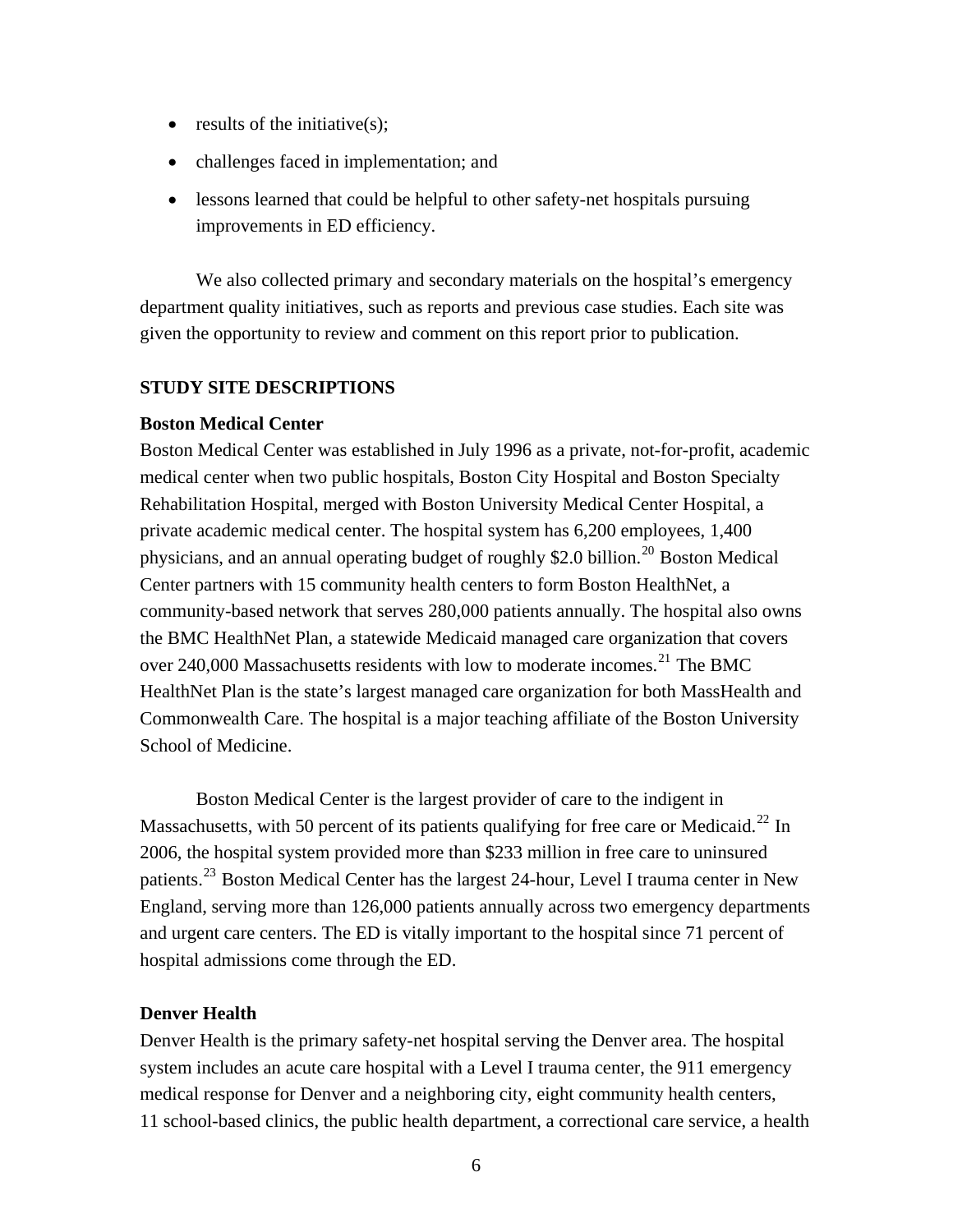maintenance organization (HMO), and a call center that includes a regional poison control and drug center. Denver Health operates on a \$602 million budget, employs 5,200 people, including 324 physicians, and provides health care to a quarter of all Denver residents. The health system has a formal affiliation with the University of Colorado School of Medicine. In total, the system served approximately 156,000 people and provided \$318 million in care to the uninsured in 2008, an amount that represented 30 percent of charges.<sup>24</sup>

### **Memorial Regional Hospital and Memorial Hospital West**

Two of the study hospitals—Memorial Regional Hospital and Memorial Hospital West are part of the same health system, Memorial Healthcare System (MHS). MHS, also known as the South Broward Hospital District, is a special taxing district created by Florida's legislature in 1947 to serve the South Broward community. MHS is a public, nonprofit health care provider governed by a seven-member board of commissioners appointed by the governor of Florida. MHS' mission is to provide quality, cost-effective, customer-focused health care services to its patients regardless of their ability to pay, with a goal of improving the health status of the community it serves. MHS has more than 8,000 employees and operates five hospitals: Memorial Regional Hospital, which houses the Joe DiMaggio Children's Hospital; Memorial Hospital West; Memorial Hospital Pembroke; Memorial Hospital Miramar; and Memorial Manor. In addition, MHS owns and operates numerous other facilities, including primary care centers, same-day surgery centers, an urgent care center, home health services, fitness and rehabilitation centers, a women's health and resource center, and a nursing home.

*Memorial Regional Hospital,* located in Hollywood, is MHS' flagship facility. It opened in 1953 and is today one of the largest hospitals in Florida. The hospital has approximately 37,000 admissions each year and provides nearly 330,000 outpatient visits annually. Memorial Regional offers an extensive array of tertiary services, including a Cardiac and Vascular Institute that treats more inpatients than any other in Broward County. It is also a Level I trauma center, one of only six in the state.

*Memorial Hospital West,* located in Pembroke Pines, opened in 1992 and has more than 23,000 admissions and nearly 263,000 outpatient visits each year. The hospital features advanced cardiac, oncology, and neurology programs through a fully equipped Cardiovascular Interventional Suite, Memorial Cancer Institute, and the Neuroscience Center. In addition, Memorial West has an Intensive Care Unit with a Level II Neonatal Intensive Care Unit, a Family Birthplace, and a Fitness and Rehabilitation Center. Both Memorial Regional and Memorial West have Rapid Response Heart Attack and Brain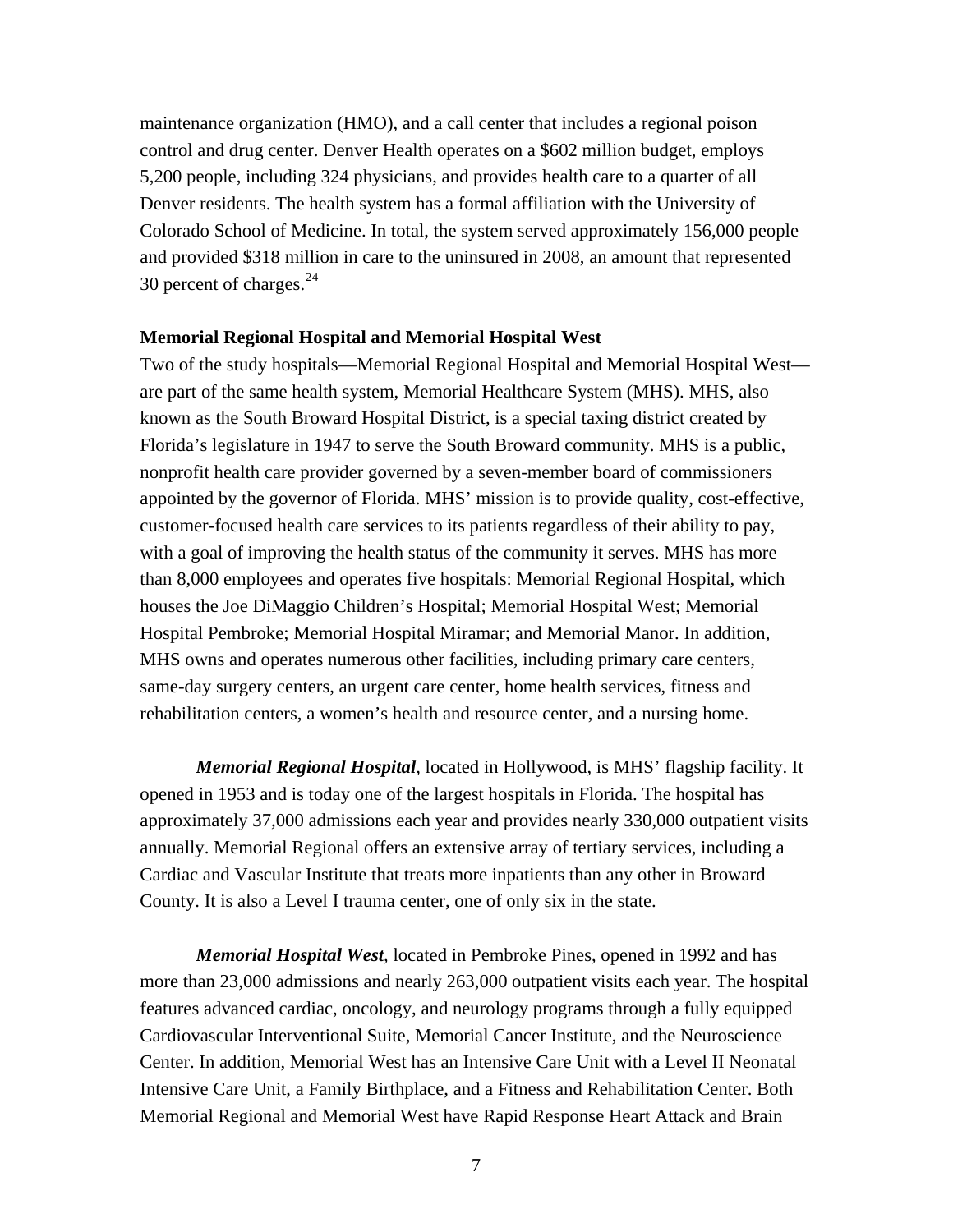Attack Teams available 24 hours per day for emergency treatment of heart attack and stroke.

### **Virginia Commonwealth University Hospital System**

The Virginia Commonwealth University Hospital System (VCUHS) is a public academic medical center that has served central Virginia for over 160 years.<sup>25</sup> Known as the Medical College of Virginia Hospitals until 2000, the hospital system now comprises the teaching hospital component of VCUHS, outpatient clinics, and a 600-physician faculty group practice.

VCUHS has over 7,000 employees with 779 licensed beds and serves approximately 20 percent of the Richmond inpatient market.<sup>26</sup> The system has more than 30,000 admissions and nearly 500,000 outpatient visits annually. VCUHS has long served as the principal safety-net provider in Central Virginia, with nearly one-fifth of its patients insured through Medicaid and more than 30 percent uninsured.<sup>27</sup> Each year VCUHS treats nearly 80,000 patients in the hospital's emergency department, the region's only Level I trauma center.

### **STUDY SITE CHARACTERISTICS**

Table 2 provides information on the governance, teaching status, volumes, and payer mix at the study sites. Four of the sites (Denver Health, Memorial Regional, Memorial West, and VCUHS) are separate, public entities; Boston Medical Center is a nonprofit organization. All but Memorial West are teaching hospitals. While they vary in size from 290 beds at Memorial West to 779 at VCUHS, all of the hospitals provide large volumes of inpatient and outpatient care. Many of the patients who receive care at these organizations are poor: between 5 percent and 39 percent are uninsured or self-paying and an additional 13 percent to 37 percent are covered by Medicaid. The majority of their uninsured, self-pay, and Medicaid discharges come through the ED before they are admitted to an inpatient unit.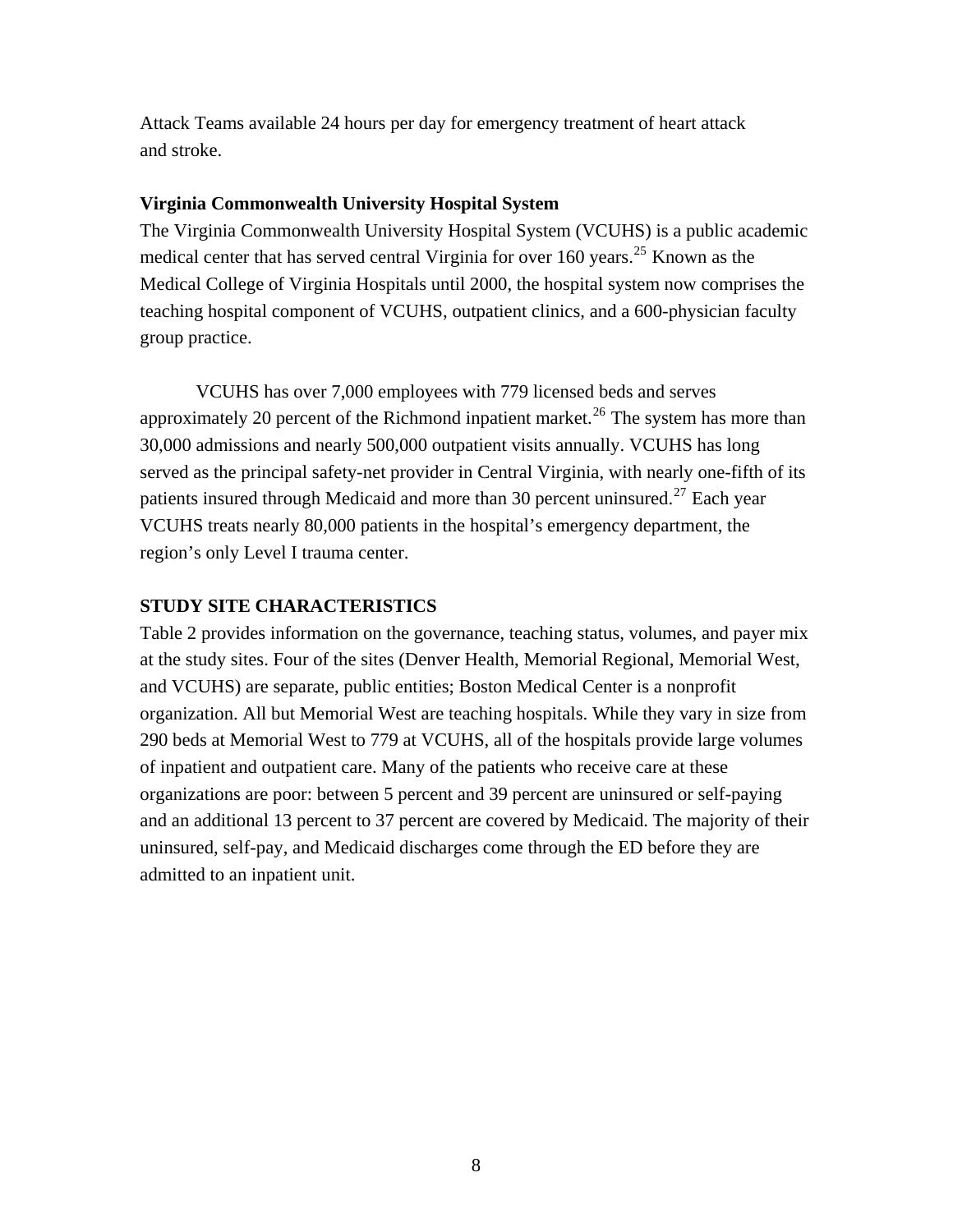| <b>Characteristic</b>                         | <b>Boston</b><br><b>Medical</b><br><b>Center</b> | <b>Denver</b><br><b>Health</b> | <b>Memorial</b><br>Regional<br><b>Hospital</b> | <b>Memorial</b><br>Hospital<br>West | Virginia<br>Commonwealth<br><b>University</b><br>Hospital<br><b>System</b> |
|-----------------------------------------------|--------------------------------------------------|--------------------------------|------------------------------------------------|-------------------------------------|----------------------------------------------------------------------------|
| Governance                                    | Nonprofit                                        | Public                         | Public                                         | Public                              | Public                                                                     |
| Teaching hospital?                            | Yes                                              | Yes                            | Yes                                            | N <sub>0</sub>                      | Yes                                                                        |
| Total beds, staffed                           | 582*                                             | 379**                          | 700*                                           | 290*                                | 704*                                                                       |
| Total admissions to the hospital              | 29,471*                                          | 18,902**                       | 36,999*                                        | 23,446*                             | 31,778*                                                                    |
| Total outpatient visits                       | 925,966*                                         | 444,569**                      | 329,248*                                       | 262,796*                            | 458,513*                                                                   |
| Gross revenues (thousands)^                   | \$1,307,654                                      | \$890,465                      | \$2,428,790                                    | \$1,143,995                         | \$2,037,758                                                                |
| Payer mix (percent of<br>discharges, 2007):   |                                                  |                                |                                                |                                     |                                                                            |
| Private coverage                              | 17                                               | 9                              | 37                                             | 58                                  | 30                                                                         |
| Medicare                                      | 32                                               | 15                             | 29                                             | 25                                  | 21                                                                         |
| Medicaid                                      | 33                                               | 37                             | 22                                             | 13                                  | 18                                                                         |
| Self-pay/uninsured                            | 18                                               | 39                             | 11                                             | 5                                   | 31                                                                         |
| Number of ED visits, 2007                     | 126,039                                          | 43,990                         | 125,000                                        | 85,000                              | 79,259                                                                     |
| Number of acute ED beds                       | 54                                               | 36                             | 70                                             | 51                                  | 46                                                                         |
| Percent of hospital admissions<br>from the ED | 71                                               | 53                             | 12                                             | 15                                  | 48                                                                         |

### **Table 2. Characteristics of Study Sites**

Sources:

\* 2006 AHA Hospital Database.

\*\* Denver Health Data supplied to the American Hospital Association's 2007 Hospital Database.

^ 2007 Medicare Cost Reports, [www.ahd.com.](http://www.ahd.com/)

# **STRATEGIES TO IMPROVE EFFICIENCY IN THE ED**

Each of the five hospitals profiled here implemented many different strategies to improve ED efficiency. One of the hallmarks of their efforts is the multiplicity of interventions undertaken and the extent to which myriad processes and protocols were put under the microscope for potential change and improvement. Some of the interventions and initiatives described below were tried and implemented across the hospitals. Others are less common but have proven to be helpful in supporting efficiency efforts. All of these interventions appear to be worthy of testing at other safety-net hospitals.

### **Efforts to Reduce the Number of Hours on Diversion**

Three of the five hospitals actively pursue strategies to limit diversion, which occurs when an ED closes its doors to patients arriving by ambulance because of overcrowded conditions (Table 3). $^{28}$  The two hospitals in the Memorial System in Broward County, Florida, have implemented a "no diversion" policy.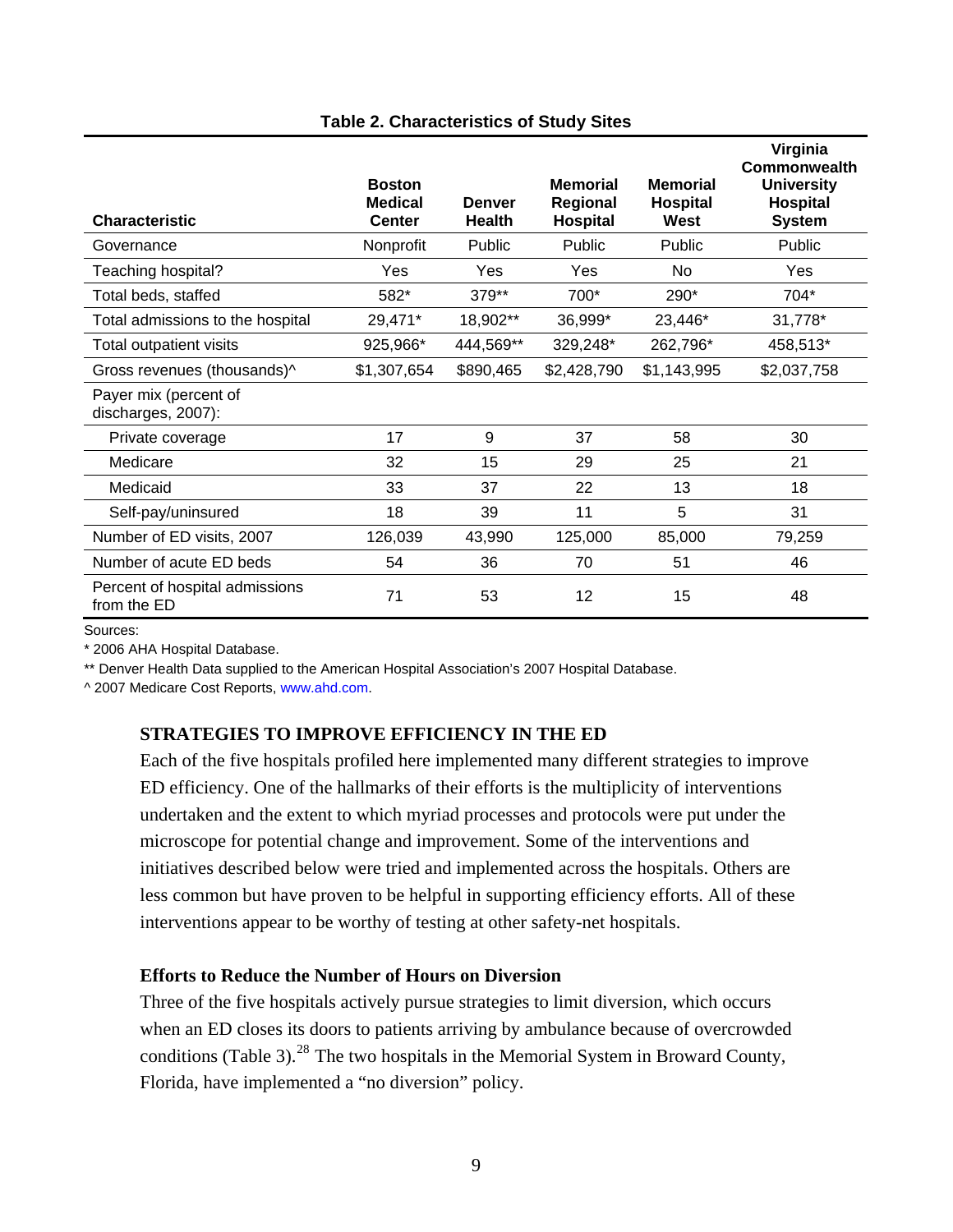### **Table 3. Emergency Department Initiatives at Selected Safety-Net Hospitals to Reduce or Eliminate Diversion Hours**

- Instituted diversion policy with trigger points that sequence alerts system-wide
- Developed internal diversion plan
- Developed pre-diversion protocol alerting key staff that the ED is on pre-diversion status
- Implemented no-diversion policy

Source: Author interviews, 2008.

The three hospitals that use diversion as a strategy to manage demand struggle to limit the number of diversion hours and have implemented a variety of initiatives to anticipate and mitigate excessive crowding. For example, when Boston Medical Center is in danger of going on diversion, an alert goes out to key staff on their handheld or palmtop computers that the ED is on "pre-diversion status." These staff members make phone calls to their subordinates and other departments to get patients moving through the hospital to relieve the stress on the ED. When Boston Medical Center does go on diversion, nursing supervisors place phone calls and send e-mails to find out why bottlenecks are occurring, and the bed facilitator is alerted. When on diversion, the ED's highest priority is to identify which patients in the waiting room can be seen in Urgent Care, which can safely wait to be seen in the ED, and which are boarding, as well as take steps to open inpatient beds.

VCUHS instituted a diversion policy with trigger points that send a series of alerts to key staff in the health system as the likelihood of diversion increases. Ultimately, the decision to go on diversion is made jointly by the ED's attending physician and clinical coordinator, in collaboration with the throughput coordinator or her designee. ED capacity is reviewed every two hours to determine when the diversion order can be lifted.

Denver Health issues "yellow alerts" to signal a certain level of ED crowding before it reaches a level that will trigger diversion. ED staff, nursing supervisors, staff on the nursing floors, and others throughout the organization receive the alerts through the hospital's computer system and follow standard response plans for yellow alerts and ED diversion.

Denver Health also implemented several strategies to reduce the length of stay for nonadmitted patients and increase bed turnovers. These strategies included identifying fast-track patients (those with acute but not life-threatening conditions who can be treated quickly and released), streamlining the ordering process for radiology, and increasing the frequency of rounding. The hospital created a fast-track system in which mid-level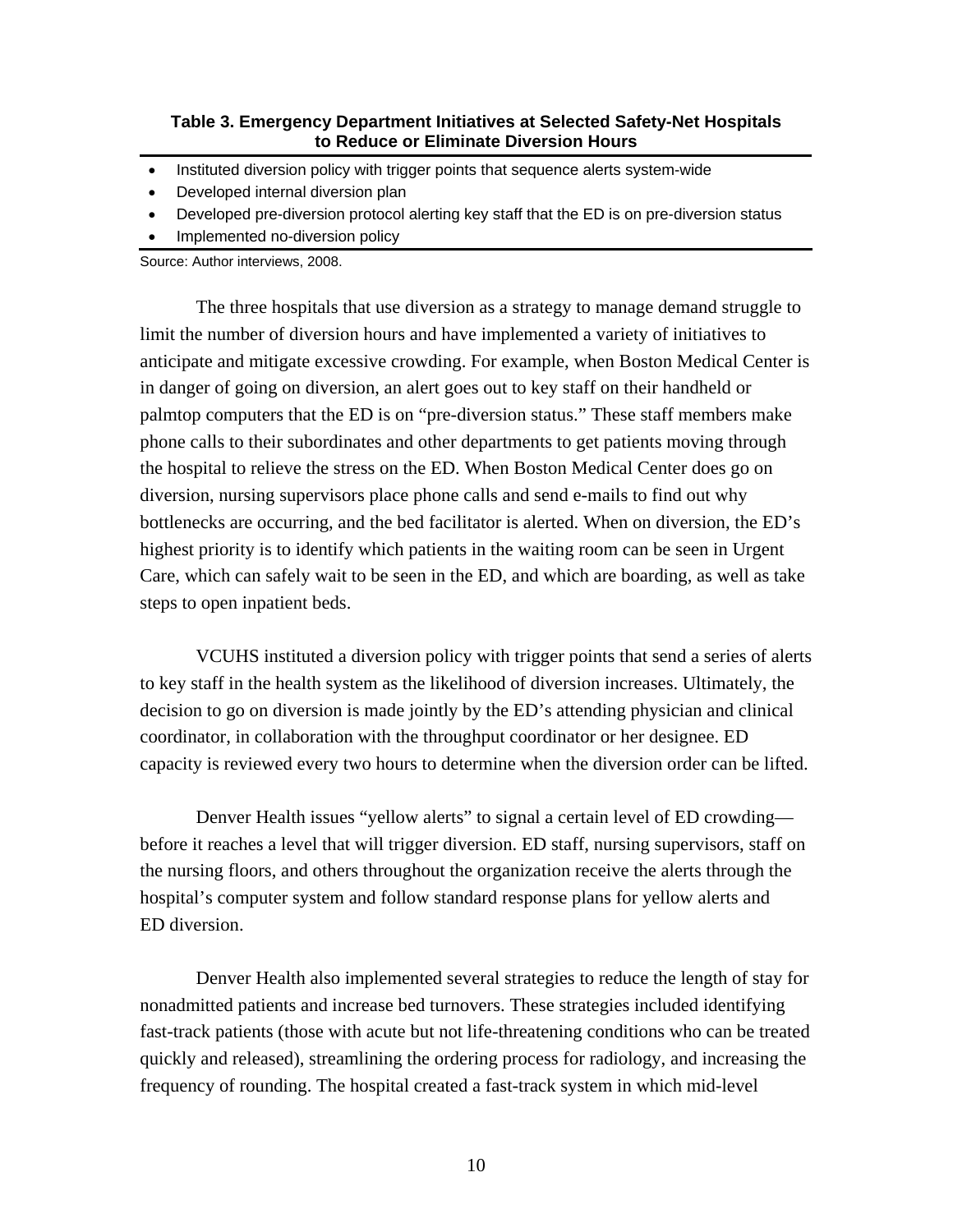providers care for low-acuity patients in a central evaluation unit for a portion of the day when the ED experiences the greatest numbers of incoming patients.

Since implementing these strategies, Denver Health has significantly reduced the length of stay for ED patients and the percentage of time the ED is on diversion—despite experiencing an increase in ED volume during this time period. Results also show that revenues per ED encounter increased. There has not been improvement in the number of patients who leave the ED without being seen or without completing their treatment (Table 4). Although data are not available at this time, staff report that these two metrics have improved considerably since the ED opened a central evaluation unit with the ability to directly "room" patients.

| nosans or otratogics to nouace Ecrigin or otay and Time opent on Diversion |           |                                          |                                      |                 |
|----------------------------------------------------------------------------|-----------|------------------------------------------|--------------------------------------|-----------------|
| <b>Metrics</b>                                                             | Baseline* | Targeted<br><b>Reduction</b><br>(Target) | Post-QI<br><b>Activity</b><br>6/2007 | As of<br>6/2008 |
| Average ED length of stay (minutes)                                        | 256       | $-10\%$ (231)                            | 241                                  | 240             |
| Gross revenue/encounter                                                    | \$1,177   | 10% (\$1,295)                            | \$1,295                              |                 |
| Time on ED diversion                                                       | 15%       | $-10\%$ (13.5%)                          | 4.7%                                 | $-5%$           |
| AMA/LWBS/AWOL (number of patients)                                         | 257       | $-5\%$ (244)                             | 297                                  |                 |
| ED volume (number of patients)                                             | 4,167     | N/A                                      | 4,369                                |                 |

**Table 4. Denver Health Emergency Department: Results of Strategies to Reduce Length of Stay and Time Spent on Diversion** 

\* All baseline metrics derived from mean monthly numbers 1/2006**–**5/2007 except ED volume. ED volume based on monthly rate for budgeted 50,000 patients annually. Data were generated for a one-time quality improvement project; no ongoing data are available.

AMA is "against medical advice," LWBS is "left without being seen," AWOL is "absent without leave" (e.g., without completing treatment).

Source: June 2007 Denver Health Black Belt Monthly Report, ED Internal Divert Plan, and current Denver Health data.

### **Throughput Initiatives**

All of the hospitals have taken a close look at patient flow in the ED and have implemented a variety of triage, care redesign, and other improvement processes to elevate the overall efficiency and quality of care (Table 5). These throughput initiatives include efforts to improve the triage process, use information technology, hire additional nursing and physician staff, and expand ED capacity (e.g., by adding beds or other infrastructure).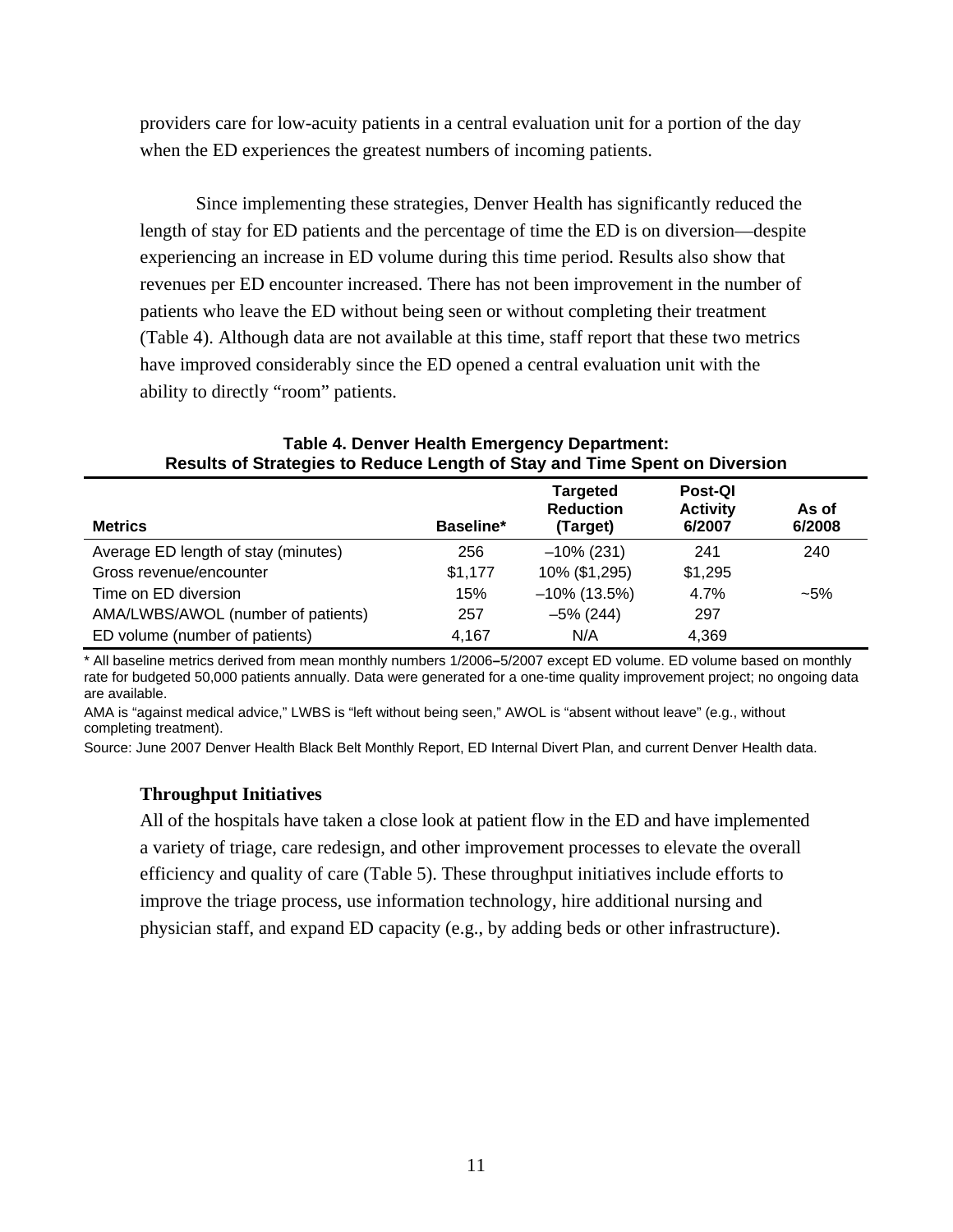# **Table 5. Emergency Department Throughput Initiatives at Selected Safety-Net Hospitals**

- Installed new IT system creating a near-paperless ED
- Administrative attending physicians on call in the ED 24 hours a day
- Reengineered triage process to create a faster track for noncritical patients
- Redesigned urgent care area with additional capacity
- Built new stat lab in the ED
- Added ED beds
- Revised urgent care protocols to decrease wait times and percent of patients who leave without being seen
- Empowered nurses to order tests based on system-based complaints in the ED
- Added ED nursing capacity
- Formed Patient Throughput Committee
- Created separate observation and admissions units with dedicated bed capacity in the ED

Source: Author interviews, 2008.

*The Triage Process.* Hospitals often seek to redesign the triage process in an attempt to move patients with lower acuity out of the ED as quickly as possible. And, since triage enables hospital staff to identify patients with critical needs as quickly as possible, it is an important factor in the efficiency and quality of ED care.

The study hospitals implemented a number of strategies to improve triage, including:

- undergoing a full redesign of the process;
- using experienced triage nurses to screen patients, thereby decreasing the likelihood that someone in need of emergent care is mistakenly sent to urgent care;
- adding urgent care capacity;
- creating processes to streamline the transition from ED triage to urgent care; and
- redesigning the triage waiting area and desk to enable them to accommodate comprehensive patient intake.

*Information Technology.* According to the study sites, it is not possible to overstate the importance of having a sophisticated system for data collection and analysis of performance measures. As a senior staff member at Denver Health stated, "Without data, how can you engage your employees in this process? If you don't measure it, you can't manage it." Staff also suggested that hospitals use customized performance measures, in addition to the standard measures reported to CMS.

Boston Medical Center has invested heavily in a new information technology (IT) system that has resulted in a near-paperless ED. Boston Medical Center's two EDs now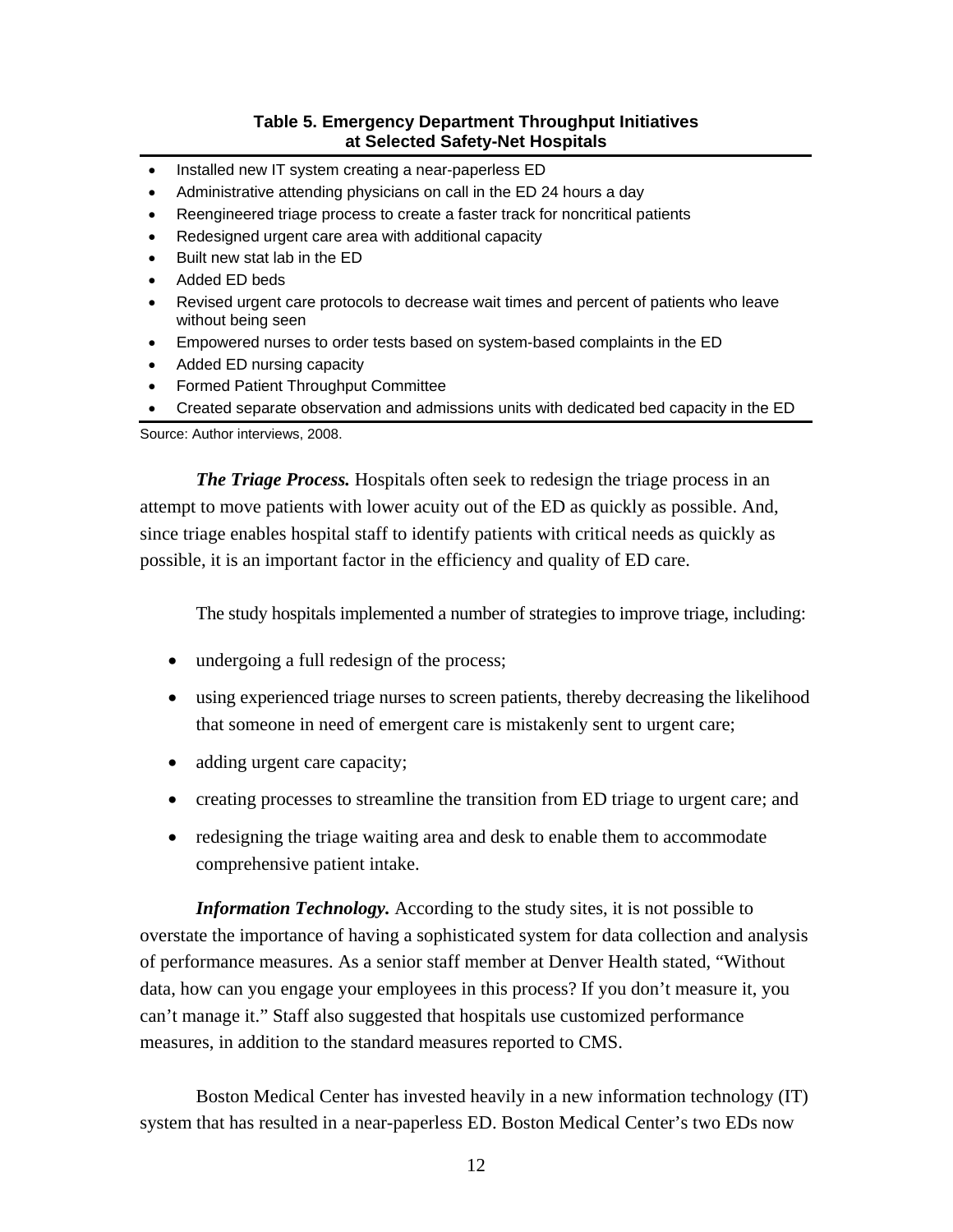have electronic order entry, ED tracking, prescriptions, physician orders, lab results, and X-rays. The new system gives ED staff more ways to communicate with other departments, and to move patients through the ED. It also has greatly enhanced Boston Medical Center's ability to recover charges; the ED generated \$1 million more for the hospital in the first year after implementation.

*Staffing Changes.* Each of the hospitals has increased staffing capacity by adding more physicians, nurses, and/or administrative staff, as well as reconfiguring and changing staff responsibilities within the ED. Boston Medical Center has "administrative attendings," physicians who have management responsibilities associated with quality and efficiency. The administrative attendings are on call in the ED 24 hours a day to troubleshoot and help relieve crowding. As one Boston Medical Center clinician put it, "the administrative attendings rotate call when it gets crowded, and they head to the ED and try to take a 30,000-feet bird's-eye view, look at the problems, and pick up the phone. Since they have influence, they can light a fire under people to get things moving. It takes people with clout to make it work." In addition, other attending physicians help to alleviate backups in the ED. For example, on Mondays and other extremely busy times, an attending from Urgent Care works in the ED for two to three hours to identify patients who can be seen in a triage room, to keep them from leaving the ED without being seen. Often, patients need only simple interventions such as a prescription refill. Boston Medical Center has also increased physician staffing at the busiest times of the day.

Funding for the administrative attending positions was provided after staff successfully argued that the new IT system requires an additional five to seven minutes to complete each chart. Also, carving out nonclinical time for administrative attendings is clearly justified by the increased ED volume and admissions. As one clinician said, "the more admissions you can pull in, the more transfers you can make, the more hours you stay off diversion, it all goes toward paying for these attendings."

At MHS, senior leaders have made a commitment to provide "whatever is necessary" to advance and improve patient care. Requests for added resources must be accompanied by a description of how the enhancements will improve service delivery and patient care. As one senior staff member at Memorial Regional stated, "Give your staff the tools they need to implement the quality improvement changes." Substantial investments have been made to increase the number of nurses and other staff, limit the number of contract nurses necessary to operate the ED, and add an additional swing shift of physician coverage. The hospital also created a hospitalist program of 20 physicians that is dedicated to care for the 48 percent of inpatients who are uninsured or self-pay.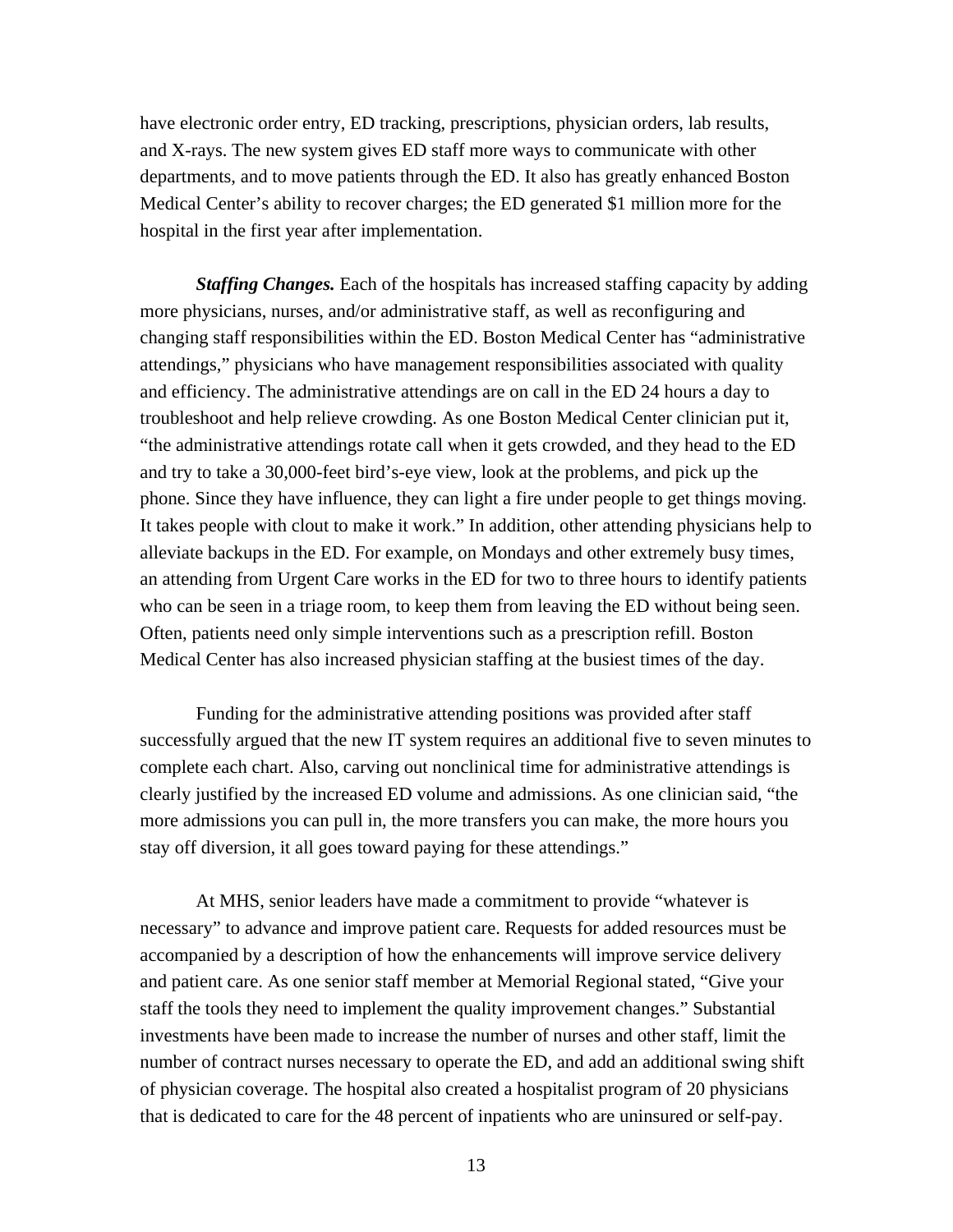About eight years ago, Memorial Regional implemented Advanced Interventions, an initiative that empowers nurses to order tests based on symptom-based complaints in the ED. Some physicians initially resisted this idea; however, it has proven to reduce patients' wait times. Staff in the ED also "pull to full" by filling every empty ED bed, even for patients with minor issues, rather than holding a bed for a potential emergent or acute case. This expedites patients' progress through the ED.

*Investments in ED Infrastructure.* The study sites have made substantial investments to their infrastructure that affect ED quality and patient safety. Boston Medical Center added a stat laboratory in the ED to decrease the turnaround time for lab results. The hospital system also built 11 additional bays in the ED to increase capacity, and is currently working on redesigning the urgent care area to create up to six extra beds.

Memorial Regional doubled the size of its ED facility. Similarly, Denver Health is undertaking a \$40 million capital project to double the size of their ED to 80,000 square feet. The renovated ED will take over the first floor of the hospital, with four separate departments: adult ED with three treatment zones, pediatric ED, adult urgent care, and a central evaluation unit. Each exam room will be identically configured as resuscitation rooms or treatment rooms to provide maximum flexibility for ED patients to overflow from urgent care to the ED and vice versa.

### **Output Initiatives**

The study hospitals have implemented many different strategies to move patients out of the ED and into hospital beds (Table 6). These "output" activities include designating individuals to be responsible for bed management, implementing systems to facilitate movement of patients from the ED to inpatient units, and redesigning care processes.

### **Table 6. Emergency Department Output Initiatives at Selected Safety-Net Hospitals**

- Created a bed facilitator/"bed czar" position
- Created critical care resource nurse position for better coordination of patient care
- Created intermediate care ICU to increase ICU capacity and reduce ED crowding
- Opened nurse-staffed discharge lounge
- Created discharge center using Teletracker system
- Hired additional physicians and nurses
- Changed work schedules of housekeeping staff to accommodate patient movement from ED to inpatient unit
- Created transfer center/call center linking referring physicians (in the ED) to receiving physicians (on the hospital units)
- Instituted policy allowing ED physicians to directly admit patients

Source: Author interviews, 2008.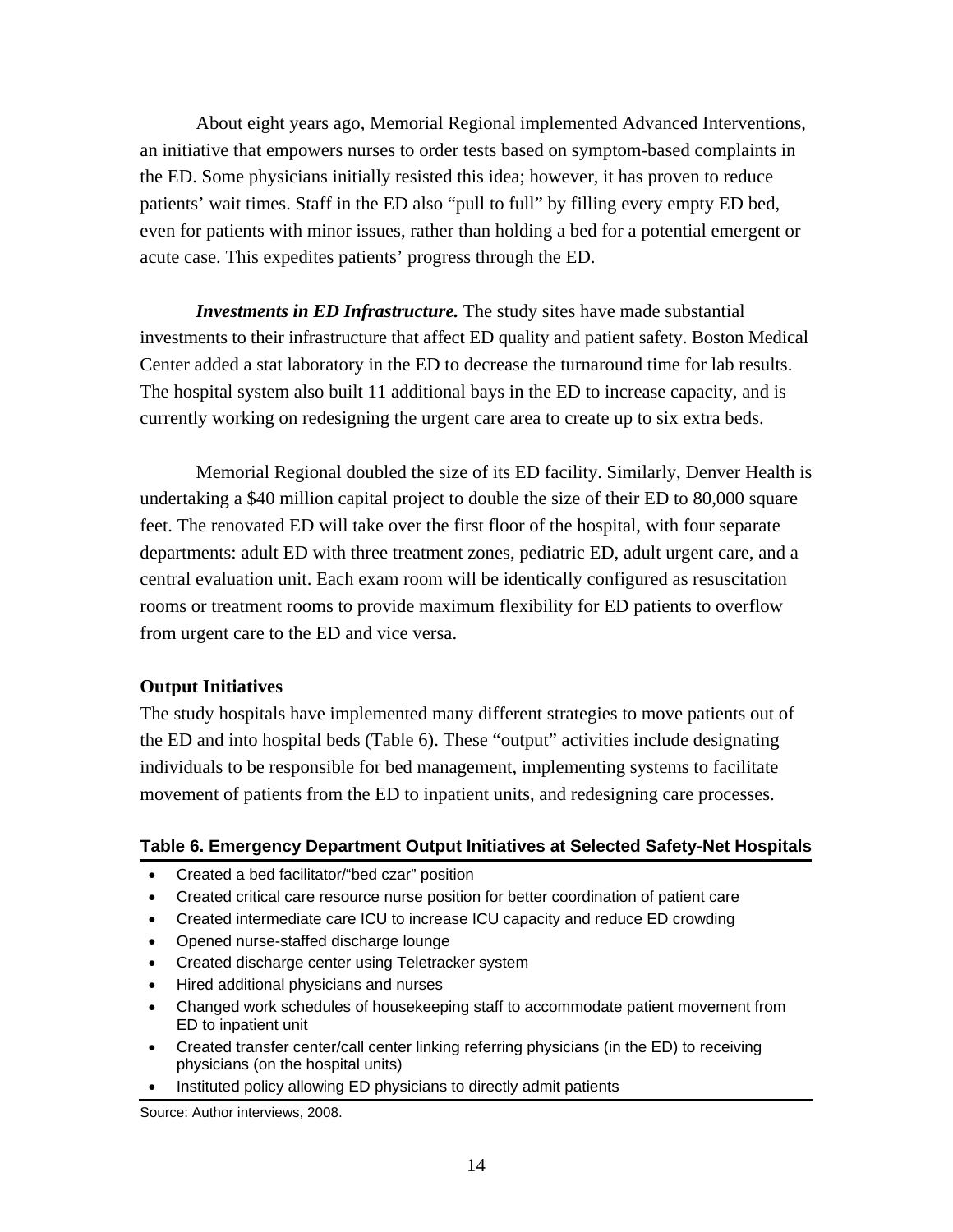*Inpatient Bed Management.* Several of the hospitals created a bed facilitator or "bed czar" position to coordinate patient flow throughout the hospital and make sure that patients are discharged and moved out of hospital beds as soon as they are ready, thereby freeing up beds for patients coming from the ED. At Boston Medical Center, the bed facilitator coordinates with all departments to accept scheduled admissions, admissions from the ED, and transfers from other hospitals. An organizational mandate requiring that all departments cooperate with the bed facilitator provides support for this function. One staff member said of the bed facilitator, "she has real-time knowledge of who can be moved, who's getting out, what's available, who is the most urgent patient and where to place them, what's been in the ED, and what's coming."

Boston Medical Center's bed facilitator has considerable authority to make decisions about bed availability and the processes necessary to move patients out of beds when they are ready to be discharged. This is a senior-level administrator position that reports directly to the vice president of nursing. Boston Medical Center staff found that it is essential for the bed facilitator to be a nurse to ensure he or she has a clinical background and is not viewed strictly as an administrator. The hospital has also developed a "bed board," an electronic interface between registration and housekeeping that shows which rooms have patients; who the patients are, their sex, and any special precautions (e.g., telemetry); which rooms are cleaned and ready for new patients; which patients are waiting for rooms; and which patients are ready for discharge.

At VCUHS, a nurse manager serves as a "throughput coordinator" to facilitate movement across departments; several other clinical staff (including at least one physician) help move patients across care settings.

At Denver Health, a nurse manager position was added to monitor patient flow throughout the entire hospital and oversee a command center, from which bed turnover can be monitored. Denver Health has also purchased a computerized bed-tracking system that indicates the status of all beds in its facilities. Memorial Regional and Memorial West each hired a bed czar to oversee patient flow throughout the hospital and monitor bed turnover.

VCUHS' Bed Management Department uses a tracking system to identify inpatient bed availability. The hospital also has a clinical decision unit with 10 beds, where patients can be observed for up to 23 hours before the hospital decides to admit them to an inpatient bed or safely discharge them. They also operate an admissions unit with nine telemetry beds to assist in transferring admitted patients from the ED. The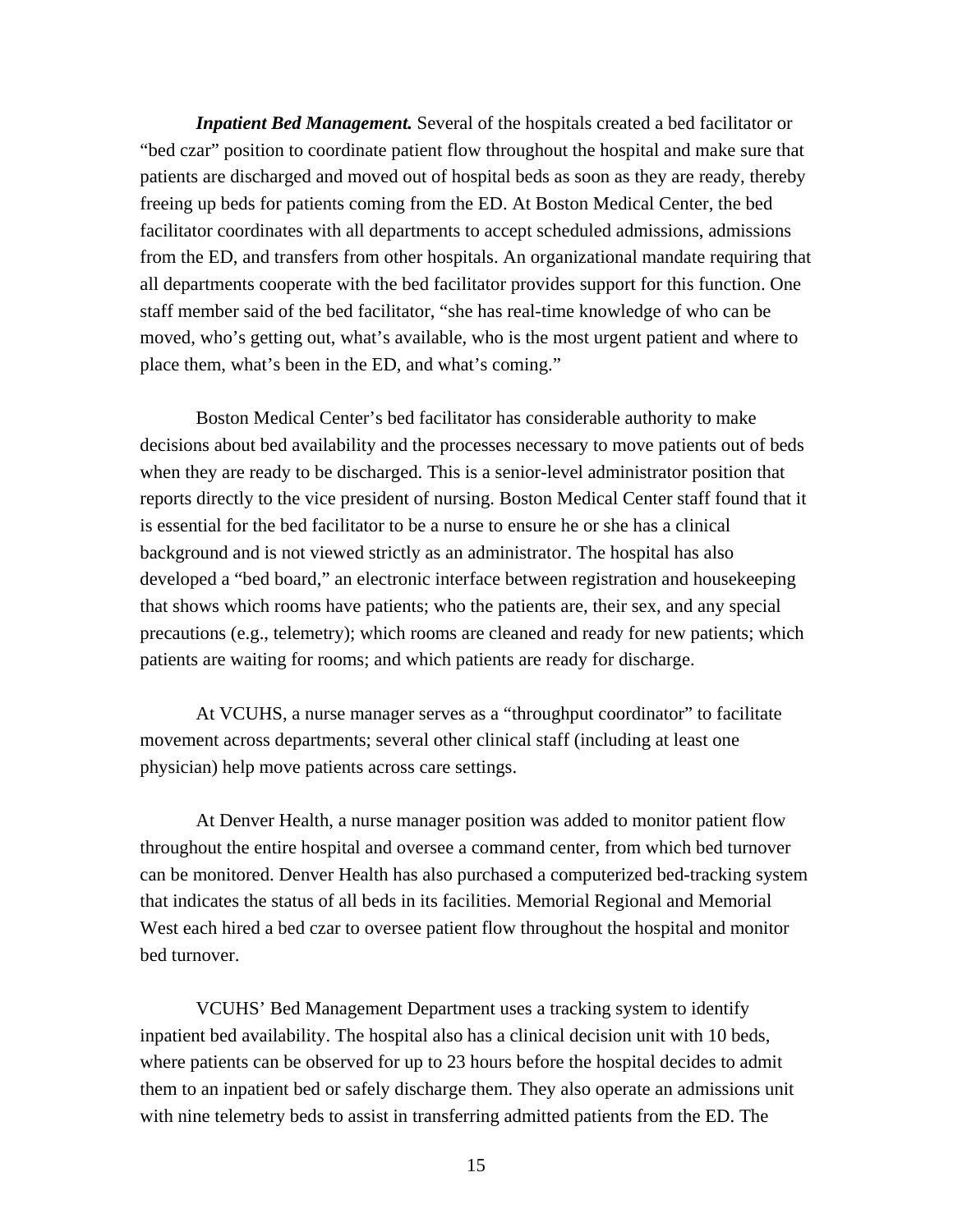admissions unit is open 24 hours a day, Monday through Friday. Also, a transfer center staffed by telepage operators, working in collaboration with bed management, serves as a call center linking referring physicians to receiving physicians on the inpatient units. The transfer center has helped shorten the time it takes to place patients transferred from other hospitals to the appropriate unit at VCUHS.

*Focus on Critical Care and Intensive Care Units (ICUs).* Several of the study hospitals have enhanced or modified critical care and/or ICU capacity to improve patient flow from the ED to the inpatient units and to move very sick patients from the ED to critical care or intensive care beds as quickly as possible. Boston Medical Center has created a new position, the critical care resources nurse, to provide support to the ICUs, critical care areas, and the ED during episodes of high acuity and surge in patient volume.29 The critical care resources nurse is deployed by the director of nursing of critical care, bed facilitator, or off-shift nurse manager to ensure the coordination of patient care. The role encompasses nursing assessment, intervention, and evaluation of care for patients.

In early 2008, Boston Medical Center used six of the Telemetry Unit's 16 beds to create an intermediate care unit (IMCU).<sup>30</sup> The hospital expects to increase this to a total of 10 step-down beds. This new unit is designed for patients who need more than eight but less than 20 hours of critical care per day. The IMCU helps to decrease ED crowding by increasing the ICU's capacity, since some of the ICU patients can be stepped down to the IMCU. Creating the IMCU took a tremendous amount of commitment, training, and trust-building between departments, and was a cooperative effort between several departments. The telemetry nurses were not trained to staff this unit, so they went through extensive training in both critical and intensive care. Initially, some physicians were resistant to the idea of the IMCU because they were concerned that it would not be safe for patients. Nevertheless, the IMCU has proven to be an effective way to improve patient flow while ensuring patient safety.

*Strategies for Timely Discharge.* Both Memorial Regional and VCUHS opened discharge lounges for patients awaiting discharge. Memorial Regional's discharge lounge is staffed by a nurse and used by approximately 20 to 30 patients a day. VCUHS created a discharge lounge for patients who are able to be discharged from an inpatient unit but need to wait in the hospital for transportation home. Separate transporters bring patients from the inpatient units to the discharge lounge, so that nurses on inpatient units do not have to leave their unit to discharge patients. A discharge center also assists by opening beds on inpatient units to help move patients out of the ED.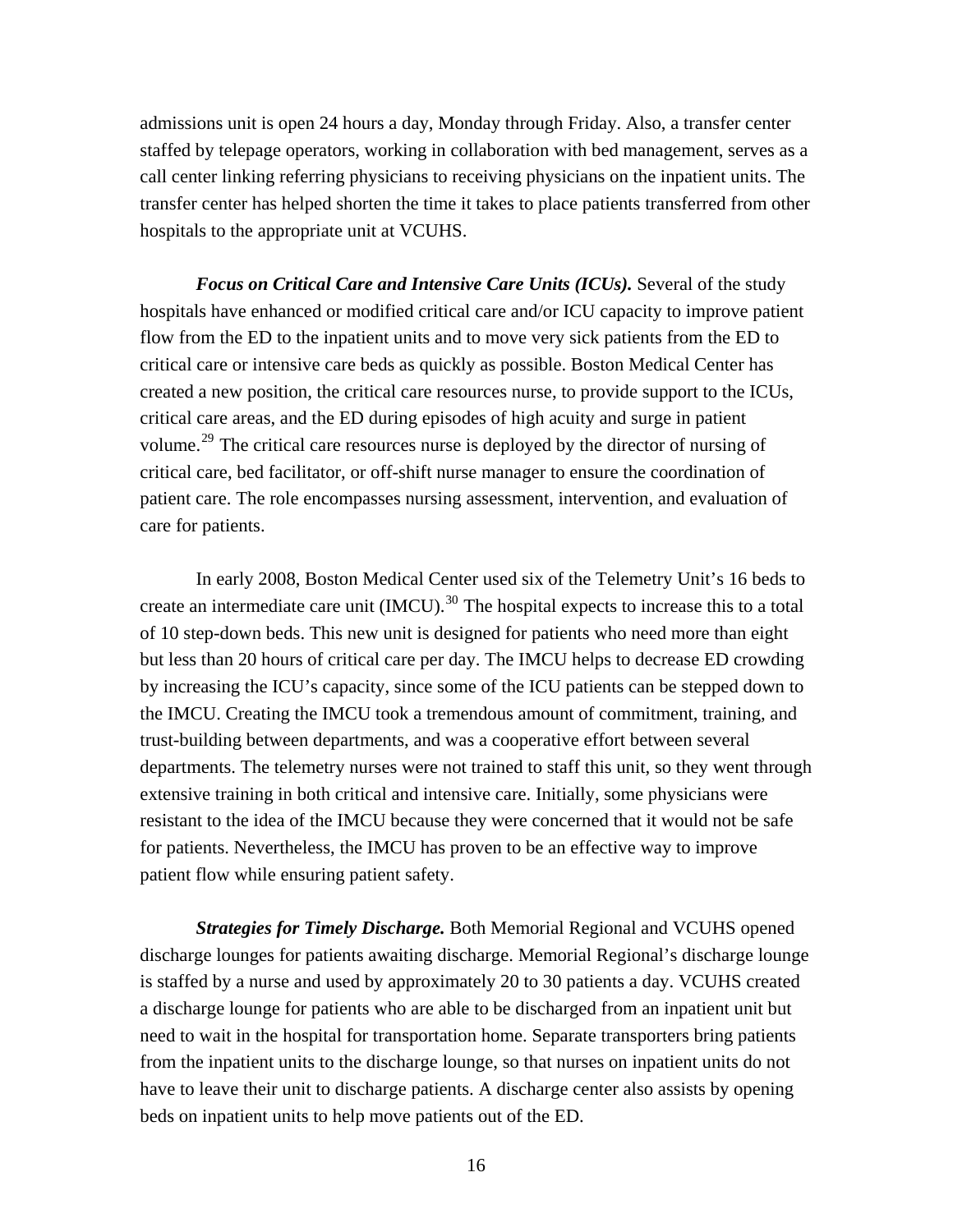In 2003, Denver Health opened a 14-bed admission and discharge unit to enable timely hospital discharges. The unit's hours of operation are 8:00 a.m. to 8:30 p.m. Patients who no longer need to occupy an inpatient bed but are in the process of arranging follow-up care, discharge medications and services, and transportation are placed in this unit, thus freeing up an inpatient bed for an incoming patient. Similarly, the admission and discharge unit can be used to hold patients who are awaiting the availability of an inpatient bed, rather than boarding them in the ED.

VCUHS made changes to its housekeeping schedules to provide more coordinated and timely responses to patients arriving from the ED to inpatient units. A review of ED and inpatient operations revealed that peak times, in terms of the ED's need for inpatient beds, were between 11:00 a.m. and 4:00 p.m. Several housekeeping staff ended their shifts during this peak time period. To ease patient flow, the hospital created housekeeping shifts from 10:00 a.m. to 6:00 p.m.

# **PERFORMANCE MEASUREMENT AND FINANCIAL INCENTIVES**

Each of the study hospitals has shown outstanding performance in many of the hospital quality measures that are publicly reported on the CMS Web site, Hospital Compare, particularly those related to performance in the ED. These hospitals have implemented strategies to measure, analyze, and improve performance on a routine basis; several also have created incentive programs to reward individuals and teams on quality-related achievements related to ED care (Table 7).

### **Table 7. Emergency Department Quality Measure Initiatives at Selected Safety-Net Hospitals**

- Focus on CMS quality measures includes strict adherence to data collection, record review, and data analysis
- Developed STEMI protocols with page system modeled after trauma alert system
- Created color-coded dashboard to provide visual display of performance
- Posted dashboard on units to encourage transparency
- Created pocket reminder cards and posters with simplified algorithm for antibiotic selection for pneumonia
- Provided awards and incentives to individuals and teams that identify and conduct successful quality improvement projects
- Introduced incentive-based pay for ED physicians in physician groups
- Created multidisciplinary teams to work on various quality initiatives, including cardiology, stroke, and pneumonia
- Periodically review performance of individuals, teams, and initiatives and provide follow-up on progress

Source: Author interviews, 2008.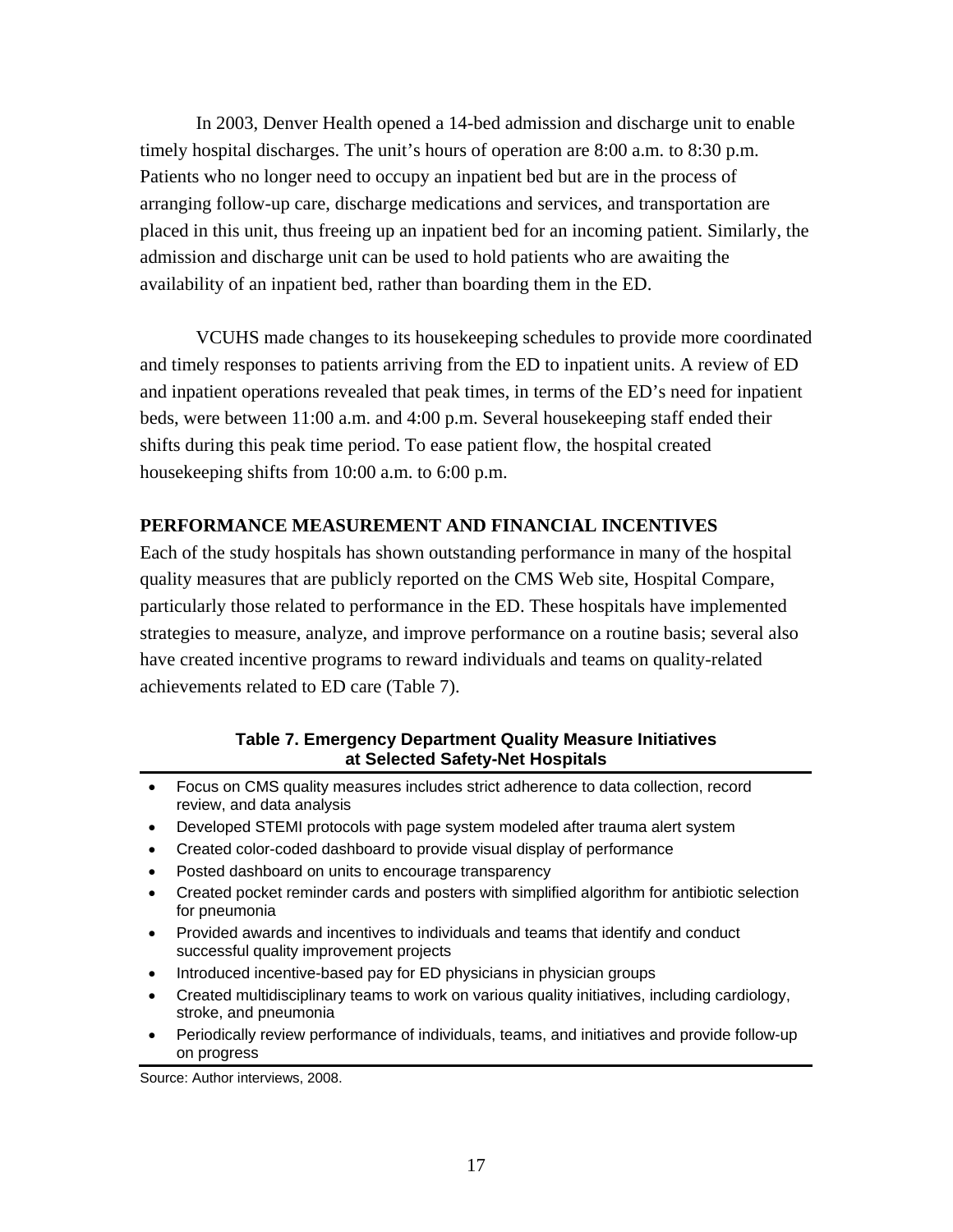Staff at both Memorial Regional and Memorial West emphasized the importance of having both a sophisticated system for monitoring performance metrics and a careful process of reviewing outcomes. Quality staff at both hospitals meet regularly with multidisciplinary departmental teams to review performance and identify problems or delays. When problems do arise, education sessions are quickly conducted to provide communication and correct mistakes.

VCUHS has a Steering Committee that has oversight responsibility of quality initiatives and a Project Team to analyze and implement recommendations for improvement on all throughput issues in the ED, inpatient units, and ancillary areas. The Project Team developed a color-coded dashboard that provides a visual representation of performance in these areas. The dashboard is used as a tool to monitor progress on quality improvement and throughput initiatives in the ED and across the organization, as well as to identify areas for future interventions (see  $\Delta$ ppendix  $\Delta$ ). Other hospitals have developed pocket reminders of various protocols, created teams dedicated to quality improvement in high-opportunity conditions (such as cardiology, stroke, and pneumonia), and conducted individual and team follow-up meetings to review progress on targeted measures.

Performance metrics are taken so seriously at Memorial Regional and Memorial West that they drive employee compensation. MHS introduced incentive-based pay for ED physicians in physician groups. More than 50 percent of physicians' pay is based on throughput time, documentation of patient records, patients seen per hour, and relative value units per hour. Efficiency has increased since these incentives were put in place. For a time, staff also were paid a bonus if patient satisfaction scores were over 90 percent. However, obtaining regular patient satisfaction reports was cost prohibitive, so this bonus was discontinued. It has been replaced by a bonus system based on performance on seven of the core quality measures collected by CMS, plus available information on patient satisfaction and patient complaints.

To highlight individual achievement, Denver Health modeled its bonus system on one used by Federal Express. Denver Health managers can present outstanding employees with a Star Award, which is a card that states that the employee will receive a \$50 bonus check at the next payroll period. As of spring 2008, Denver Health had presented more than 2,000 Star Awards. In addition, Team Awards are given to selfdirected teams that identify a problem, design a proposal to address it, and outline the expected savings. Winning teams are awarded 5 percent of the savings from their proposal, capped at \$500 per employee per award. Awards are limited to \$1,500 per individual per year, and \$2,000 per team for teams focused on nonfinancial awards.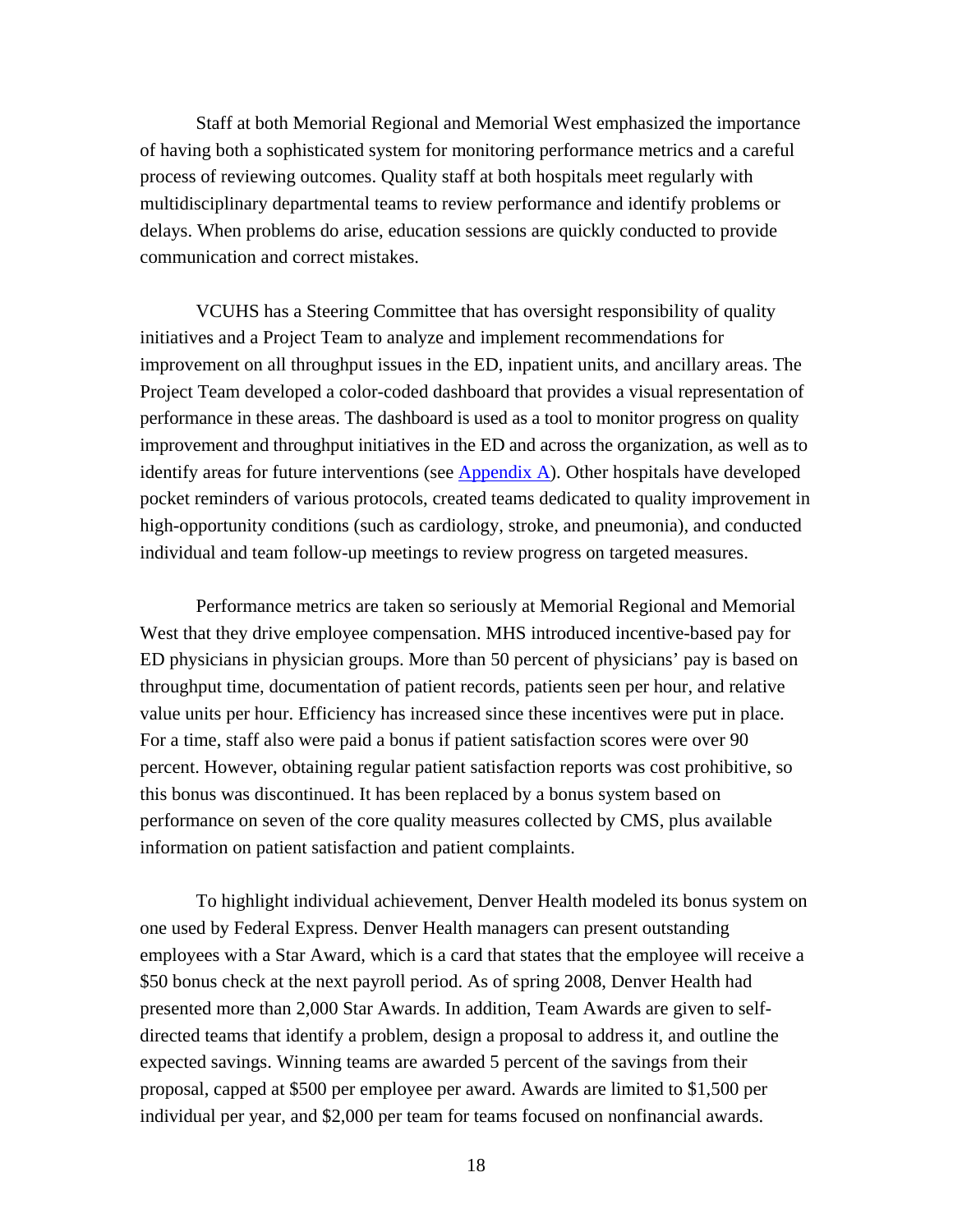# **KEY FINDINGS: SUCCESSFUL THROUGHPUT AND OUTPUT INITIATIVES**

The hospitals profiled in this report have seen improvements in a number of measures that indicate high quality in ED operations (Table 8). These include improvements in patient satisfaction and process-of-care measures, reduced wait times, hours spent on diversion, and numbers of patients leaving the ED without being seen; and cost savings or increased revenues because of increases in patient volume.

| Improvements in patient Care           | Achieved 95% patient satisfaction for past 18 months (MRH)<br>Increased collaboration between ED and other departments (BMC)<br>٠<br>Improved PCI time (VCUHS, MRH, MHW)<br>Reduced percent of patients who leave without being seen from<br>more than 10% to 2% (MHW)<br>Reduced ratio of patients to nurses from 7:1 to 4:1 (MHW)                                                        |
|----------------------------------------|--------------------------------------------------------------------------------------------------------------------------------------------------------------------------------------------------------------------------------------------------------------------------------------------------------------------------------------------------------------------------------------------|
| Decreased wait times                   | Maintained wait times despite increases in volume (BMC)<br>Reduced time to admit from 14 hours to just over 6 hours (MRH, VCUHS)<br>Reduce percentage of patients who leave without being seen<br>from 10%-20% to 2% (MHW); from 12%-14% to 1%-1.5% (MRH)<br>Decreased holdover hours from 12,000 to 4,000 per month,<br>despite increasing volume (MRH)<br>Reduced ED length of stay (DH) |
| Decreased costs/<br>Increased revenues | New IT system in ED generated additional \$1 million in revenue<br>in year 1 (BMC)<br>Achieved \$14 million in savings, hospital-wide (DH)<br>٠<br>Increased useable square footage by 20%-25% (DH)<br>Reduced system supply budget (DH)                                                                                                                                                   |
| Decreased time on diversion            | Reduced diversion hours by up to 20% per year (BMC); by 30% (VCUHS)<br>Cut diversion time by 50%-75% (DH)                                                                                                                                                                                                                                                                                  |

#### **Table 8. Emergency Department Improvements at Selected Safety-Net Hospitals**

Source: Author interviews, 2008.

Our study sites' experiences suggest that hospitals can take concrete steps to improve quality and efficiency in the ED. In many cases, these steps do not require significant investment and therefore could be undertaken by any hospital, including those that are struggling financially. Our study sites have demonstrated that even low-cost strategies can affect change and result in increased capacity and/or savings. Certain strategies require a modest upfront investment, but can result in significant returns. We identified five such strategies:

**1. Reconfigure the ED to maximize efficiency.** Our study sites have undertaken a wide range of physical improvements in the ED, from a simple reorganization of ED triage and treatment rooms to a whole-scale redesign and rebuild. These redesigns and/or renovations are tailored to the hospitals' needs and available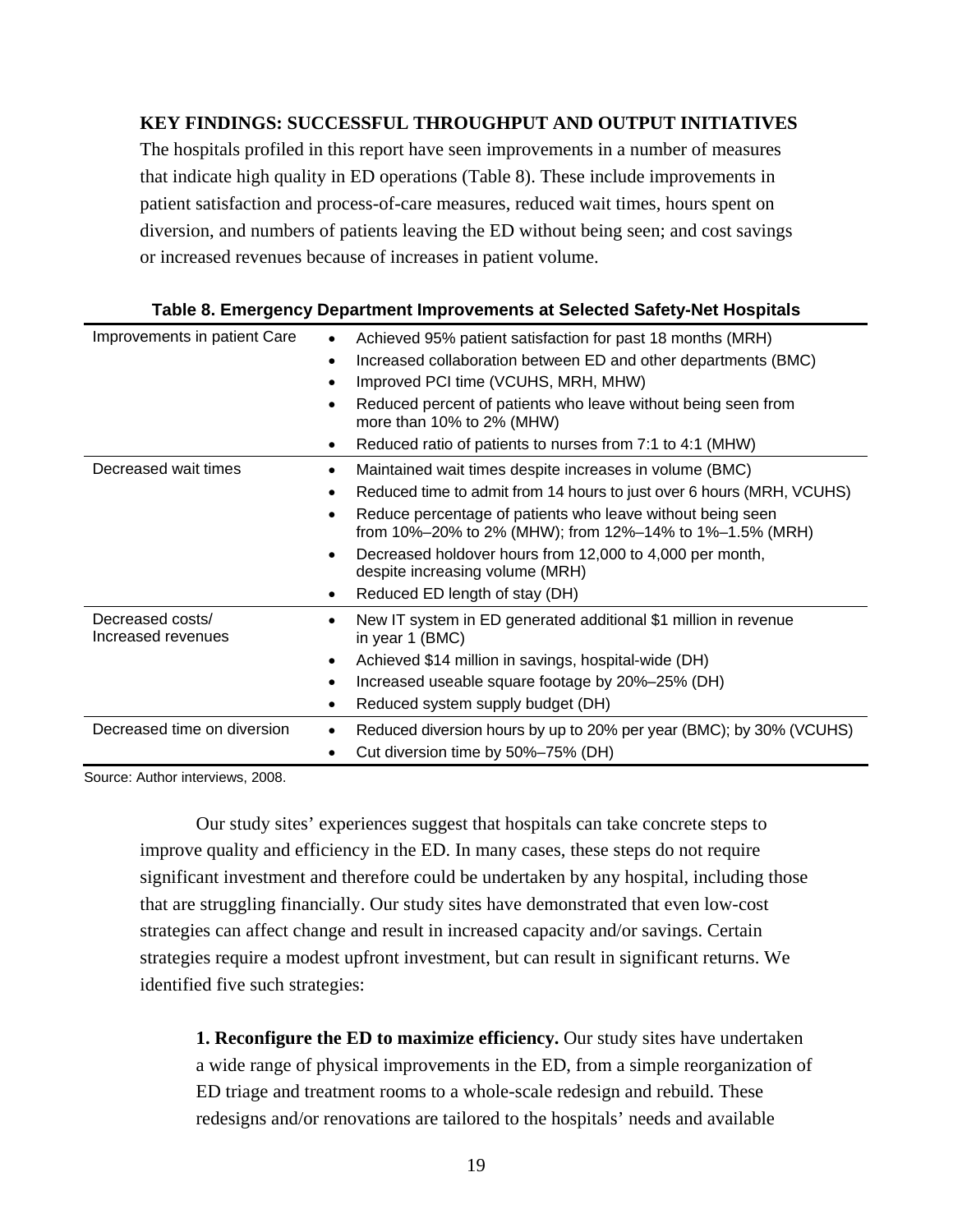resources. However, even small redesigns, such as identically equipping ED exam rooms and color-coding ED treatment room trays, can prove extremely beneficial.

**2. Devise a pre-diversion system to alert staff of ED crowding.** Several of our study sites devised systems to signal staff that the ED is nearing diversion status. The alert triggers communication strategy throughout the hospital that inpatient beds are needed for patients already in the ED, in order to make room for incoming ED patients.

**3. Install an electronic tracking system.** Study sites that have installed electronic tracking systems have found it an invaluable way to manage patient flow. A tracking system allows a manager to easily identify rooms that are empty, need housekeeping, or house a patient ready for discharge.

**4. Identify individual(s) responsible for tracking patients.** Some of our study sites created a bed czar or bed facilitator position to oversee patient throughput throughout the hospital. This individual is empowered to communicate with the ED, medical departments, and hospital floors to smooth and expedite patient transitions between departments and through discharge. At Boston Medical Center, administrative attending physicians are on call in the ED 24 hours a day to troubleshoot and help relieve crowding.

**5. Develop meaningful performance metrics.** Our study sites emphasized the importance of developing metrics to measure, analyze, and improve performance. This strategy is crucial to establishing baseline performance and setting improvement goals. Hospitals can begin this work with a small set of measures, limited to specific departments or conditions, and expand as they gain experience and expertise.

The strategies identified above are key to success in improving ED performance. However, they must be implemented within a context of substantial organizational change. Our study sites have demonstrated that quality improvement in the ED, and throughout the hospital, requires enthusiastic leadership and a shared commitment by all staff to pursue systemic change. Although each of our study sites has taken its own path toward improving quality, several common themes have emerged that address how to implement and foster a commitment to organizational change.

#### **Recognition That ED Crowding Is a Hospital-Wide Issue**

Interviewees at all of the study sites stressed the importance of viewing the hospital as a continuum that includes the ED. Clinicians, staff, hospital administrators, and others have come to view ED crowding as a patient flow problem throughout the hospital and an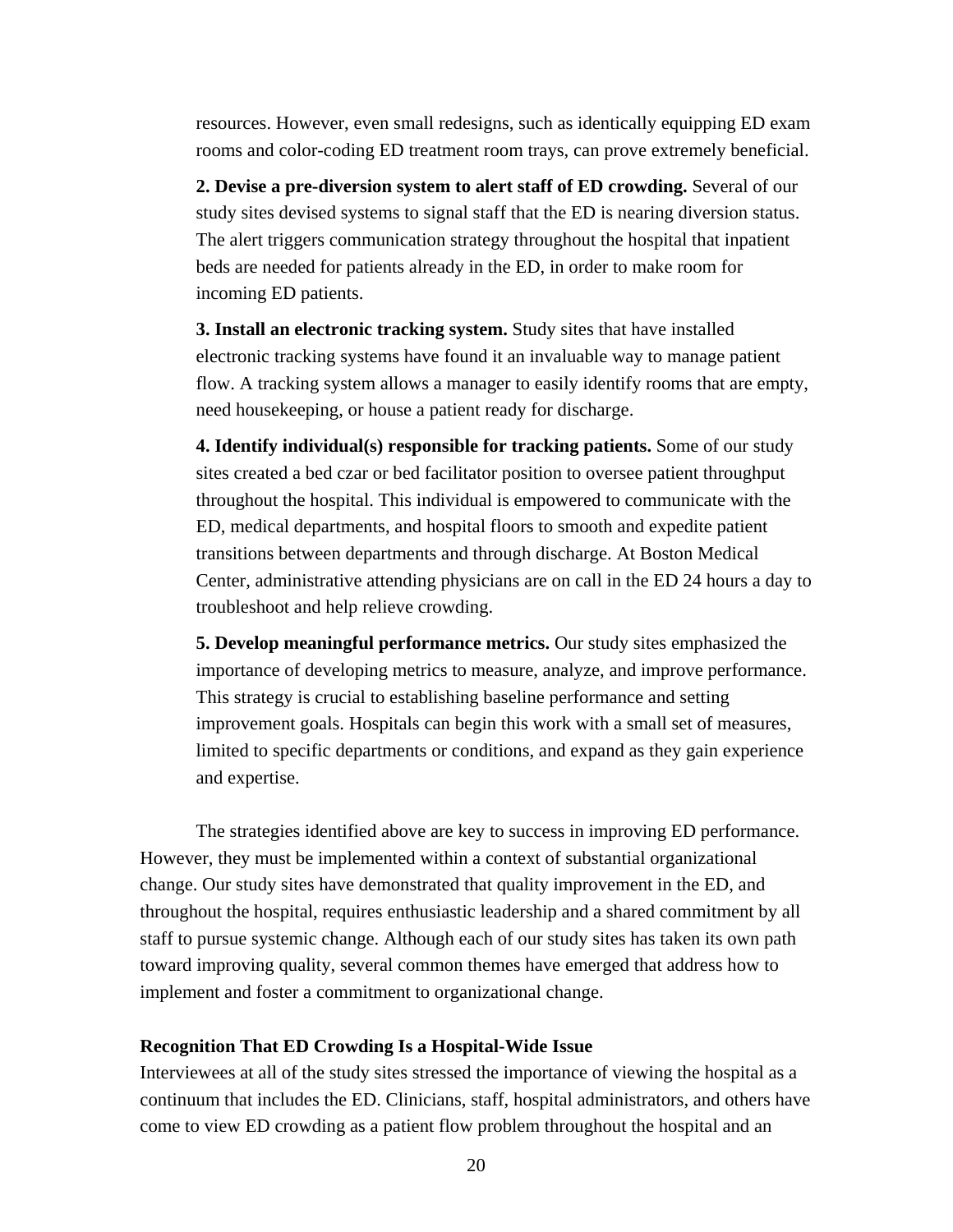indication of overall hospital resources being stretched. As one interviewee at Memorial Regional said, "Originally, EDs were viewed as a standalone part of the hospital, but in reality the ED is the most important key to the hospital's overall functioning. You need to look at it as one continuous system."

Each of the hospitals implemented strategies outside of their EDs to improve flow within the ED. These include: adding spaces for patients to wait for beds or discharge outside of the ED; incorporating medical, nursing, and other staff from throughout the hospital into quality improvement activities addressing ED flow; streamlining processes involving patient flow anywhere in the hospital; and adding new positions to support efficiencies that affect ED operations. The hospitals have taken the stance that, if it affects the ED, it affects the whole hospital.

At some of the sites, non-ED staff initially did not accept the idea that the ED's problems were a reflection of patient flow problems hospital-wide. In these cases, CEO support and strong commitment were critical to engaging staff in improvement activities. Once on board, many of these former skeptics become enthusiastic supporters of a comprehensive approach to improvement.

### **Leadership**

Leadership from the CEO and other senior staff is essential to pursing ED improvement initiatives. Success requires hospital leaders' commitment to implementing interventions, providing direction hospital-wide, motivating clinicians and staff, and creating an environment conducive to change. As one interviewee stated, "Leaders must walk the walk and show the staff how [the initiative] will improve patient care. If the leadership is not directly involved, the initiative will not be successful."

At Boston Medical Center, the CEO and senior staff have been integrally involved in quality efforts and supportive of staff's efforts to improve performance in the ED. As one staff member put it, "The CEO is instrumental; [she] sets the stage to make this possible. The CEO must make sure people are aligned and engaged, and that staff share a sense of curiosity to make it better."

Denver Health's CEO searched for a strategy to remedy a financial crisis and an impending increase in volume because of the closure of three downtown hospitals. The CEO identified Toyota Production Systems' Lean methodology as a model for improvement to reduce waste, increase efficiencies, and improve patient safety hospitalwide. The CEO and senior staff championed the Lean model and employees have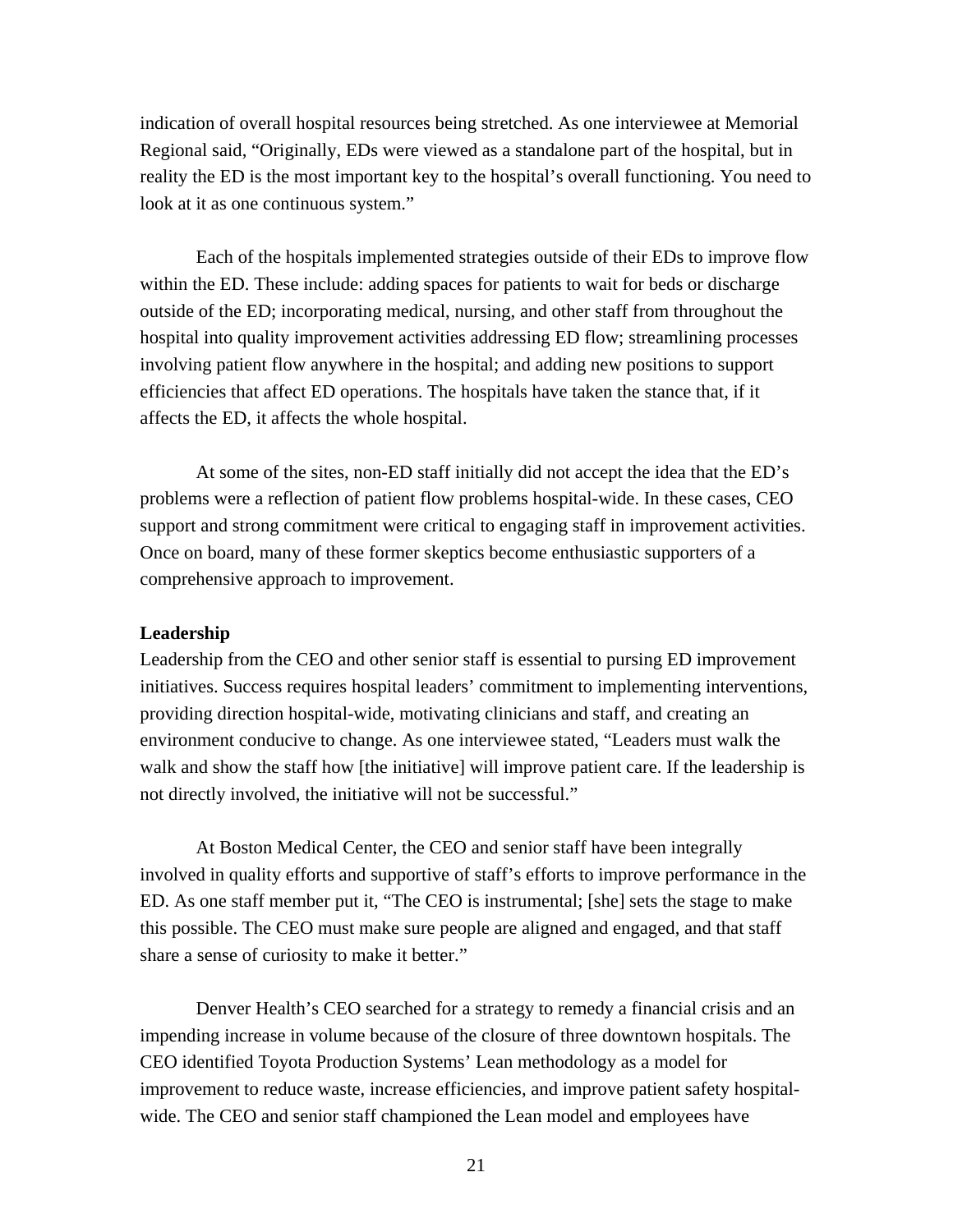embraced the process after witnessing its impressive results. In slightly over two years, the health system has saved \$14 million dollars as a result of implementing Lean.

At Memorial Health System (MHS), the CEO made a commitment to "putting patients first" at all five hospitals in the system, including Memorial Regional and Memorial West. Substantial changes were made to operations, staffing, and protocols to increase patient satisfaction and safety. Senior leaders also have made resources available to support virtually any initiative or procurement that can be shown to improve patient care and safety. As a result, MHS has seen a dramatic increase in patient satisfaction scores—now placing them among the top 10 percent of hospitals in the country. On some measures of patient satisfaction, they rank in the top 1 percent.

A new CEO's arrival at VCUHS in 2003 brought a renewed and strengthened commitment to quality and quality improvement. The CEO defined quality along key domains of activity and created an atmosphere of transparency across care delivery teams, senior management, and the board. A comprehensive dashboard (see [Appendix A\)](#page-40-0) monitors performance on many different quality measures and serves as a management tool, enabling clinical and administrative staff, managers, board members, and patients to see whether the hospital is meeting its objectives.

### **Culture Change**

Creating an ED and hospital-wide culture in which staff are vigilant about pursuing change, reviewing metrics and outcomes, and constantly working to improve is essential to sustain performance improvement.

At VCUHS, culture change, focusing on quality and safety as core values, is one of the seven strategic goals led by the performance improvement department. At Denver Health, instituting the Lean quality improvement strategy meant changing the culture of the entire hospital. As one staff member reported, "it takes a commitment, aggressively pushing for improvements, but it is also very rewarding." Denver Health staff reported that they were constantly searching for new ways to reduce waste and increase efficiencies. One staff member stated, "There are no sacred areas; there's nothing that Denver Health will … avoid [in order] to improve."

Memorial Regional and Memorial West have found that culture change often takes time to mature. Success requires organization-wide change, starting at the top, as well as commitment, patience, and vigilance from all staff. As one staff member reported, "At the executive level it's a benevolent dictator; it's up to the CEO to bring a new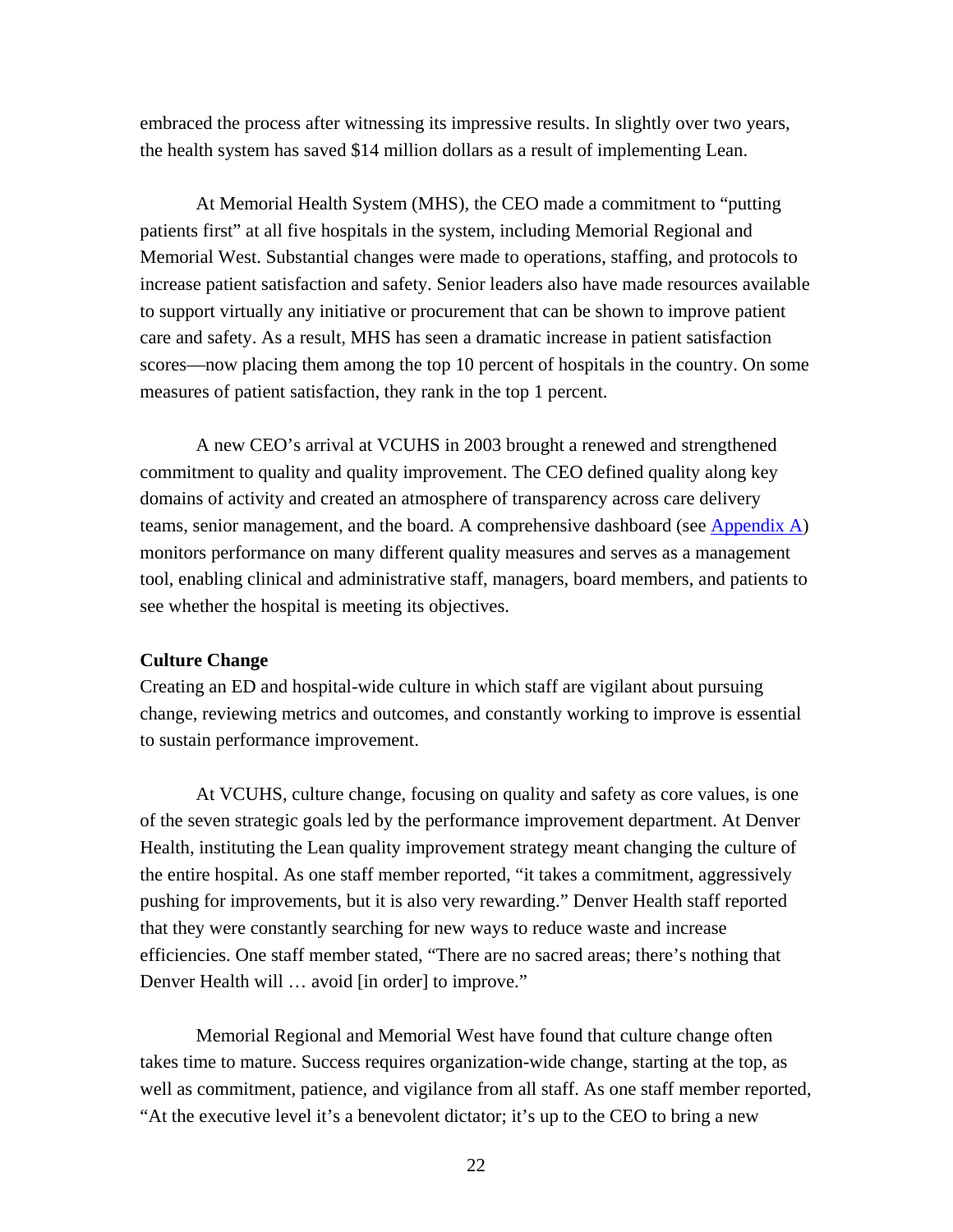culture to the hospitals. It took four to five years for the patient-satisfaction culture to mature, with less emphasis on money, more on patients. The safety initiative has taken three years so far." Culture change is only possible when all staff are expected to participate. As one Memorial Hospital West staff member stated, "We have a very transparent environment, there are no excuses, no one is allowed to say 'I'm different.'"

#### **Transparency**

High-quality safety-net organizations have taken the bold step of showcasing their successes as well as their shortcomings. Each study hospital has made a commitment to transparency within the four walls of the hospital, sharing performance data broadly with staff and board members. Reporting strong as well as poor performance is necessary to promote positive outcomes in the ED and other areas of the organization. Disseminating department-specific performance data can be a powerful motivator for staff. At the same time, careful monitoring of progress can help identify areas needing further improvement and spur investment, attention, and dedicated work.

Boston Medical Center's CEO regularly broadcasts data (e.g., department discharge times, length of stay) to all departments. This public disclosure often motivates change and encourages departments to improve their performance. One Boston Medical Center staff member advised other hospitals, "Be transparent about results, even if they're ugly." According to VCUHS' CEO, transparency "cures all things." Performance measures on color-coded dashboards, some of which are tied to specific services or departments, are widely disseminated throughout the organization. Performance targets that are met are shown in green, marginal performance is shown in yellow, and poor performance is highlighted in red. The dashboards are reviewed regularly by staff, clinicians, hospital leadership, and the health system's board of directors to showcase successful interventions and underscore areas in need of improvement.

#### **Commitment to Quality for Safety-Net Populations**

Leaders, clinicians, and staff at each of the study hospitals addressed concerns about quality and efficiency with noteworthy enthusiasm. While the CEOs were keenly aware of the financial challenges associated with providing high-quality care to vulnerable populations, they were unwavering in their support of strategies to provide the best possible care to their patient populations. In their view, being a safety-net hospital does not provide a reason not to aggressively pursue improvement strategies. Among the hospital leaders, there is a common perception that investment in quality improvement in the ED and throughout the hospital will result in cost savings and increased market share in the long term.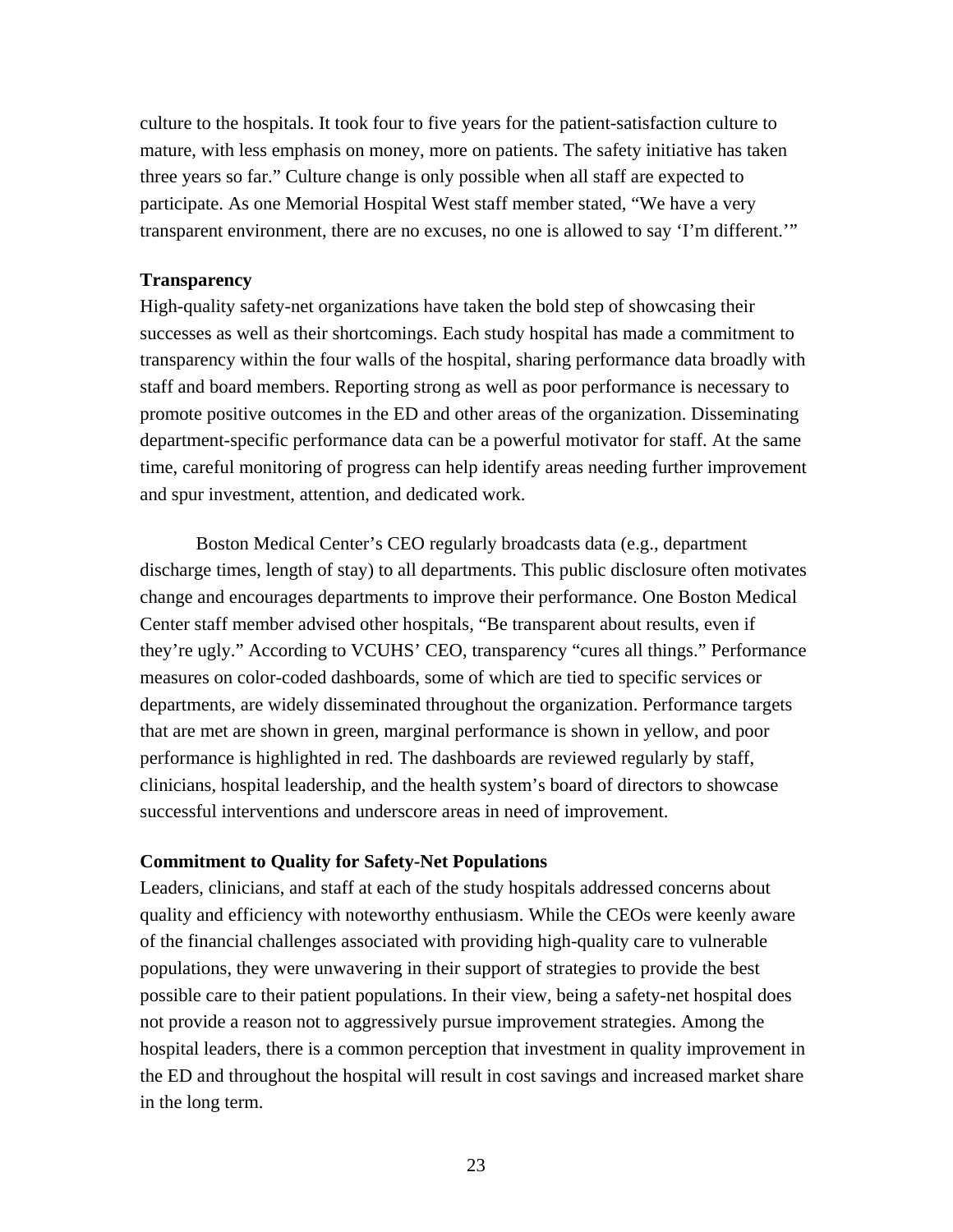Likewise, physicians and nurses in these organizations are actively engaged in improving efficiency in the ED. Clinicians and staff heard "loud and clear" that improvement was a value of their organization and they were expected to participate in improvement activities. Throughout our interviews, very little discussion centered on the challenges commonly associated with caring for safety-net populations. More often, discussions focused on customizing patient flow improvements to a particular ED or hospital setting.

### **CHALLENGES**

We identified several challenges that safety-net hospitals may face in implementing quality improvement programs in the ED. These include employees' initial skepticism, the need for staff to be open to change, and the incongruity of the ED and other hospital departments. Notably, the safety-net hospitals profiled here did not point to a shortage of resources as a principal impediment to improving quality.

#### **Skepticism**

The most common challenge to pursuing quality improvement initiatives in the ED was staff members' initial skepticism and resistance to change. At Denver Health, the enthusiasm and dedication of the CEO served to mitigate much of this concern and many staff members credit her with being the driving force in pursuing change. The availability of performance data and measurement, particularly data that clearly demonstrates progress, was also critical to overcoming resistance. If staff are able to see how a program has improved patient care, increased efficiency, or reduced waste, they are likely to become excited by the process and energized to make additional improvements. Boston Medical Center, Memorial Regional, Memorial West, and VCUHS had similar experiences with early successes encouraging greater support among staff.

Staff at all hospitals agreed that early successes engender support for a new initiative. However, they cautioned hospitals not to tackle problems that are too big. For example, one Boston Medical Center staff member said, "Don't be overly adventurous, look for incremental, small successes in the beginning and get some early wins." Staff at VCUHS echoed these sentiments, advising those embarking on improvement strategies "not to implement too many strategies all at once. Keep trying until you find something that works." Many interviewees said that organizations must set realistic goals and not be overly ambitious with projects. For example, one Denver Health staff member said, "recognize that you can't solve the ED divert problem with one rapid improvement event project. It is better to try to reduce diversion by 50 percent than to plan to never go on diversion again." A central component of Denver Health's strategy is to implement small,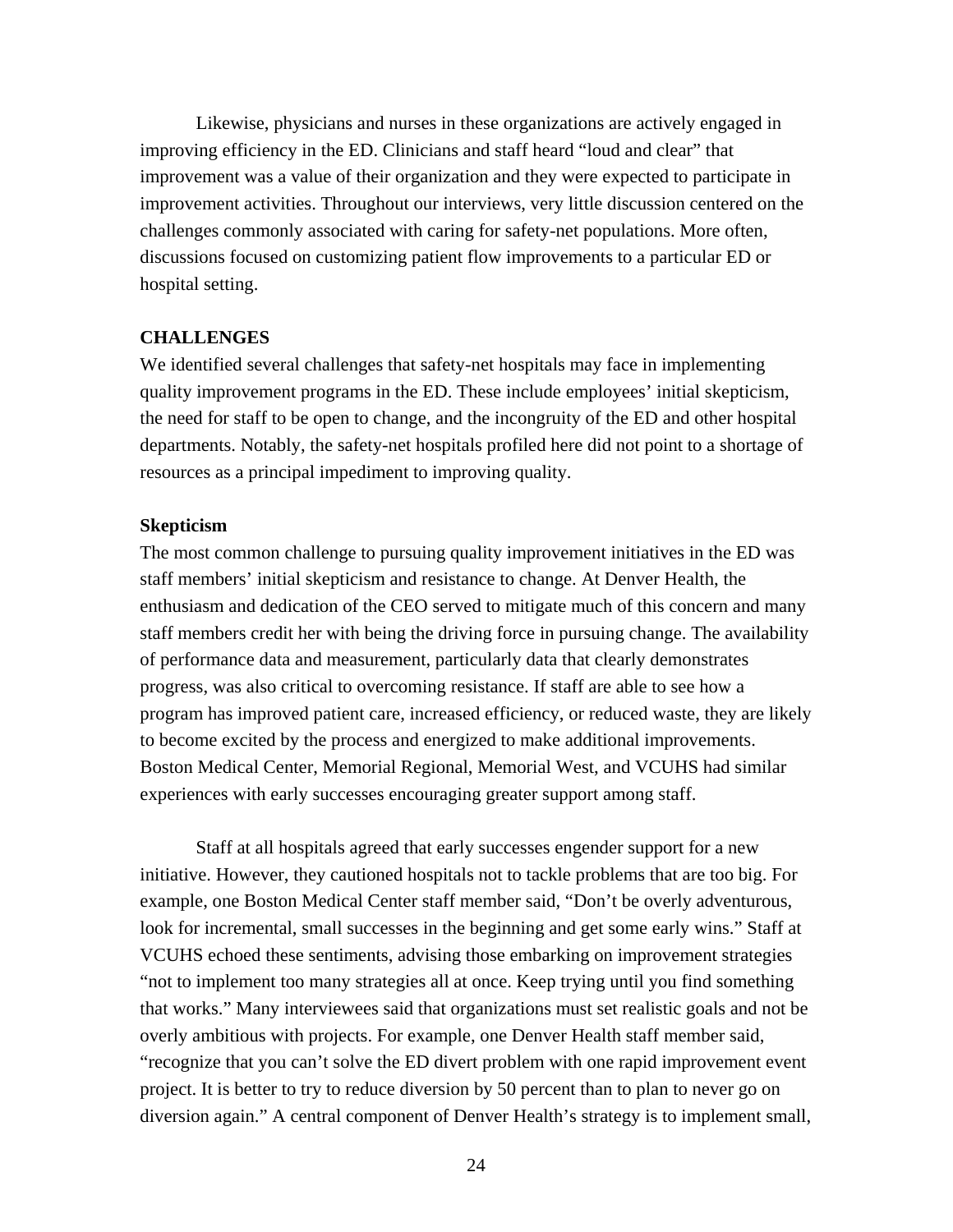relatively simple projects up front to achieve quick and impressive results and thereby increase staff buy-in.

## **Need for Flexible Staff**

Managers at each of these hospitals stressed the importance of having staff who have positive attitudes and are open to change. Interviewees reported that a small number of clinicians and other staff members reportedly were unwilling to participate in quality improvement activities (such as data collection and transparent performance review). In some cases, they were asked to leave the organizations. The commitment to quality was seen as paramount; uncooperative staff and clinicians were not allowed to undermine organizational improvement efforts. However, most staff came around when they saw real improvements that positively affected both patients and staff. According to an interviewee at one of the hospitals, "It takes a whole system transformation. There will be people who can't get on the bandwagon. Move them out and hire people who can buy in and support the mission."

# **Incongruity of the ED and Other Hospital Departments**

According to some of the interviewees, it can be difficult for ED staff to collaborate with staff in other departments, who are likely to have different approaches. Some described ED staff as being extremely proactive, working to move patients quickly because of a steady stream of new patients entering the ED doors. Staff in other departments may not have the same focus on patient flow and therefore may not be eager to accommodate requests from the ED to efficiently move patients into and out of inpatient beds. When faced with this challenge, ED staff stressed the importance of communication and commitment to working toward a common goal. According to one ED staff member, it is essential to make other departments understand that "it's not an 'us versus them' situation. You must make staff understand that no department in the hospital can run without the ED because it represents the majority of admissions. So if ED crowding is addressed, it will help the whole hospital."

# **LESSONS LEARNED**

This study highlights the experiences of five safety-net hospitals that have undertaken many different activities designed to improve the quality and efficiency of care in their ED operations. The following lessons emerged from interviews with key informants at each of the sites:

**1. Safety-net hospitals can use performance metrics to improve quality and efficiency in the ED.** Each of the hospitals can point to successful strategies to improve an aspect of patient flow within the emergency department. They have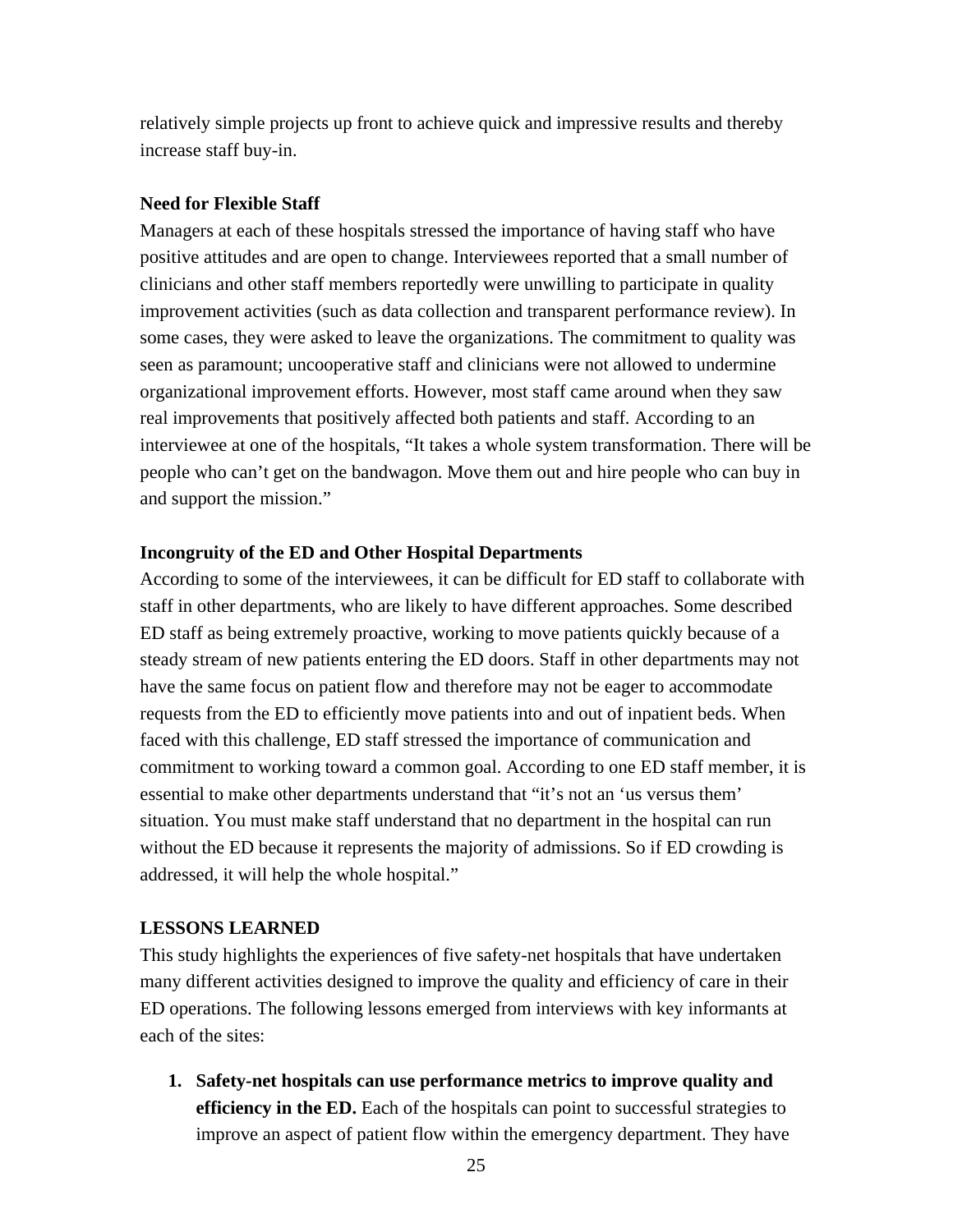reduced diversion hours, reduced patient wait times, increased overall volumes, and decreased the percent of ED patients who leave without being seen. Several of the hospitals have seen savings associated with these initiatives.

- **2. Safety-net hospitals do not use common metrics to track performance in the ED.** Each of the hospitals tracks various aspects of patient flow, but the nature and scope of performance measurement varies greatly across the organizations. Hospitals generally lack a common set of metrics that could be used to benchmark their performance against other hospitals in their markets or in similar markets across the country. Measures of ED performance are not publicly reported.
- **3. CMS Hospital Compare data should not be used as a proxy for measuring ED quality.** We used performance measures publicly reported on the CMS Web site, Hospital Compare, as a proxy for quality in the ED, since two of the measures—time to PCI for heart attack patients and time to antibiotics for patients with pneumonia—rely heavily on the ED for at least part of the care process. However, we found that Hospital Compare data may not be a good proxy for quality in the ED because these measures reflect activities that often take place in conjunction with other departments (e.g., cardiac catheterization lab) and do not reflect the wide range of activities that occur solely in the ED. Without standard measures or composite measures of efficiency that include ED care, it is not possible to identify high-performing EDs, either within or outside of the safety net.
- **4. Quality improvement efforts may not be as successful as regional policies in limiting diversion.** The two hospitals in the South Broward system have a nodiversion policy and therefore did not devote time and resources to developing interventions to limit hours on diversion. The other hospitals made inroads in reducing diversion but nonetheless continue to struggle with this challenge. Eliminating the option to go on diversion, through national or regional directives, evens the playing field for emergency departments within a community and forces hospitals to focus on reducing wait times once patients arrive at their doors.
- **5. Quality improvement in the ED requires the participation of the ED team as well as other hospital staff.** Staff in the ED are accustomed to working in teams and so may work well on quality improvement projects. Yet, addressing patient flow requires the involvement of non-ED staff, who may not have experience interacting with ED staff or focusing on ED concerns. Having hospital leaders underscore the point that the ED is integrally connected to the rest of the hospital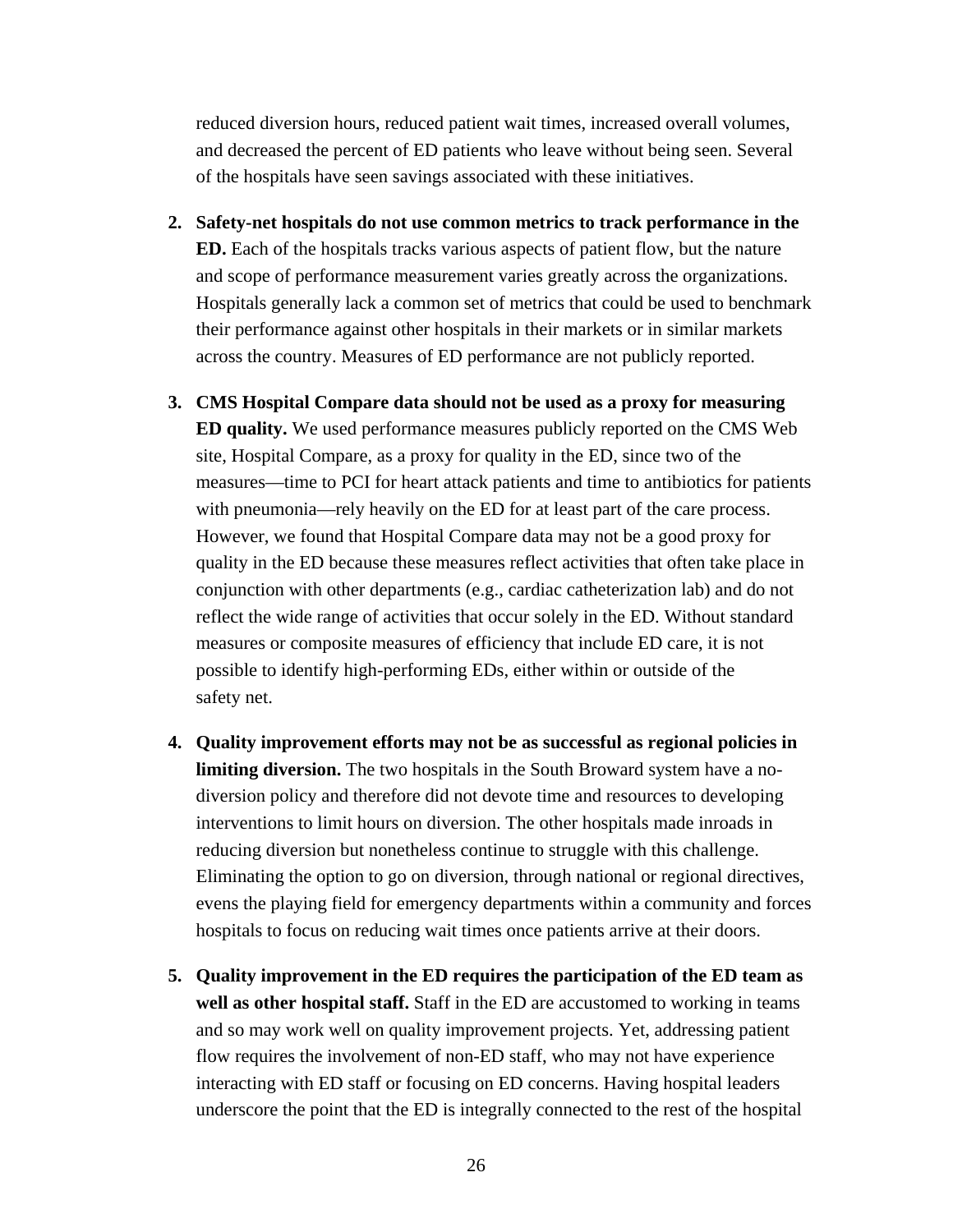should help bring a broader set of clinicians and staff into the quality improvement process.

**6. Quality improvement in the ED requires investment.** The hospitals profiled in this report have made varying commitments of time and resources to interventions to improve ED efficiency, but all have invested in the process with both monetary and in-kind resources. Some of the EDs have made expansions in terms of space, beds, and personnel; others have reengineered existing spaces and staff responsibilities. Strategies at both ends of the cost spectrum can produce improvements in ED efficiency, but there needs to be an up-front recognition that quality improvement requires some investment of resources, is a long-term commitment, and entails the involvement of staff from across the organization.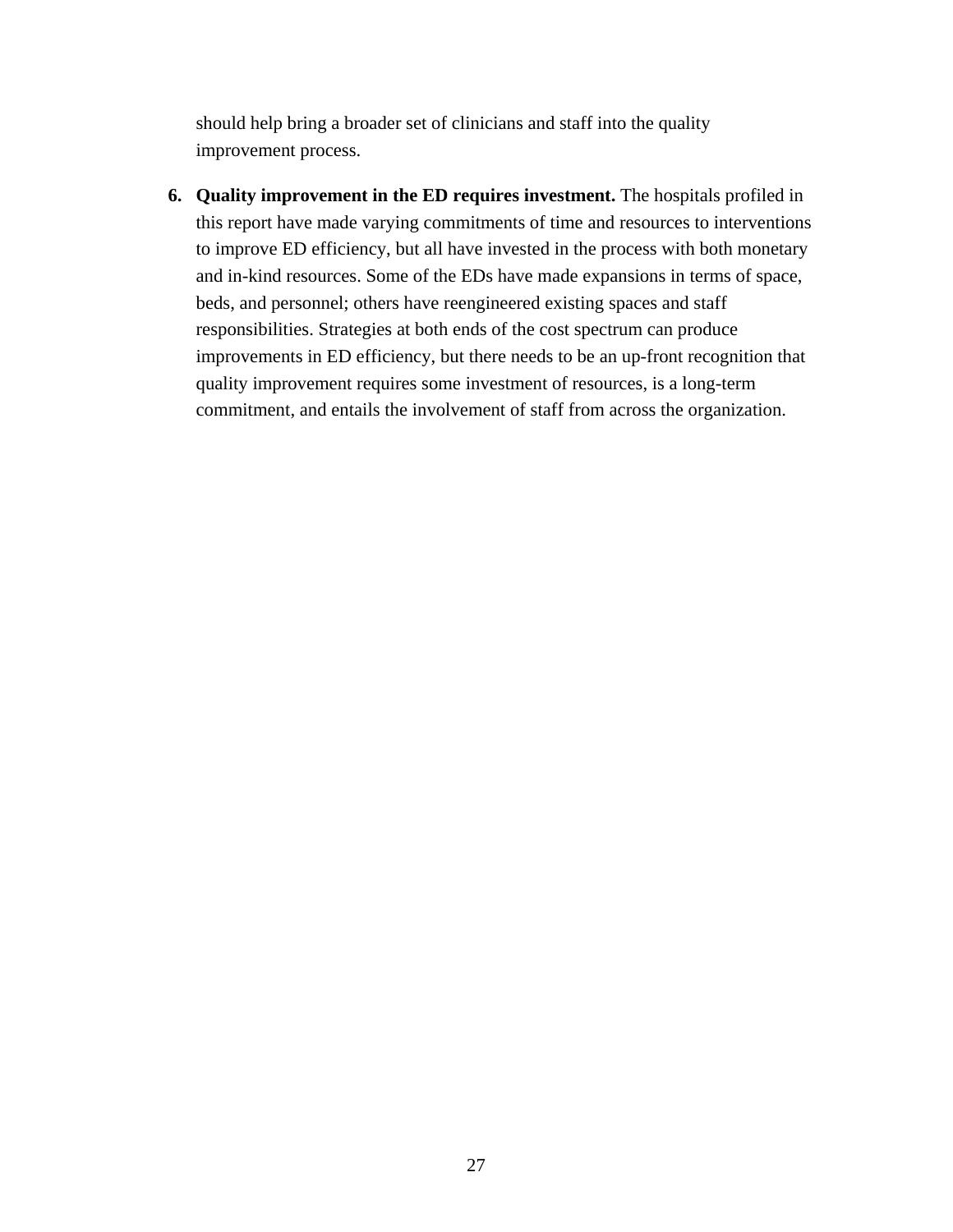#### **NOTES**

<sup>1</sup> Institute of Medicine of the National Academies, *Future of Emergency Care: Hospital-Based Emergency Care at the Breaking Point* (Washington, D.C.: National Academies Press, 2007).

 $2$  Emergency Medical Treatment and Active Labor Act (EMTALA), 42 US C Sec. 1295dd (1990). Full text and regulations of EMTALA may be found at [http://www.emtala.com/#stat.](http://www.emtala.com/#stat)

3 Institute of Medicine of the National Academies, *America's Health Care Safety Net, Intact but Endangered* (Washington, D.C.: National Academies Press, 2000). By definition, at least 25 percent of patients at core safety-net hospitals are uninsured or receive Medicaid.

<sup>4</sup> M. Regenstein and J. Huang, *Stresses to the Safety Net: The Public Hospital Perspective* (Menlo Park, Calif.: Henry J. Kaiser Family Foundation, June 2005).

5 M. J. Wilson, B. Siegel, and M. Williams, *Perfecting Patient Flow: America's Safety Net Hospitals and Emergency Department Crowding*. Report commissioned by the National Association of Public Hospitals (Washington, D.C.: George Washington University Medical Center, May 2005).

<sup>6</sup> M. J. Wilson and K. Nguyen, *Bursting at the Seams: Improving Patient Flow to Help America's Emergency Departments. Lessons learned by the* Urgent Matters *Learning Network* (Washington, D.C.: George Washington University Medical Center, Sept. 2004). See also E. A. Kroch, M. Duan, S. Silow-Carroll et al., *[Hospital Performance Improvement: Trends in Quality](http://www.commonwealthfund.org/Content/Publications/Fund-Reports/2007/Apr/Hospital-Performance-Improvement--Trends-in-Quality-and-Efficiency-A-Quantitative-Analysis-of-Perfor.aspx)  [and Efficiency](http://www.commonwealthfund.org/Content/Publications/Fund-Reports/2007/Apr/Hospital-Performance-Improvement--Trends-in-Quality-and-Efficiency-A-Quantitative-Analysis-of-Perfor.aspx)* (New York: The Commonwealth Fund, April 2007).

<sup>7</sup> R. M. Werner, L. E. Goldman, and R. A. Dudley, "Comparison of Change in Quality of Care Between Safety-Net and Non-Safety-Net Hospitals," *Journal of the American Medical Association*, May 2008 299(18):2180–87.

<sup>8</sup> The Centers for Medicare and Medicaid Services (CMS) collects data on 26 process-of-care measures associated with acute myocardial infarction, heart failure, pneumonia, and surgical care improvement. Hospitals that provide data on these performance measures do not receive a reduction in their annual payment update from CMS. [http://www.hospitalcompare.hhs.gov/](http://www.hospitalcompare.hhs.gov/Hospital/Static/InformationForProfessionals_tabset.asp?activeTab=1&subtab=3#measureset)  [Hospital/Static/InformationForProfessionals\\_tabset.asp?activeTab=1&subtab=3#measureset.](http://www.hospitalcompare.hhs.gov/Hospital/Static/InformationForProfessionals_tabset.asp?activeTab=1&subtab=3#measureset)

9 National Association of Public Hospitals and Health Systems, *NAPH Members Perform Well on CMS Core Measures,* Research Brief (Washington, D.C.: National Association of Public Hospitals and Health Systems, June 2007).

10 Wilson, Siegel, and Williams, *Perfecting Patient Flow,* 2005. For another take on the I/T/O model, see B. Asplin, D. Magid, K. V. Rhodes et al., "A Conceptual Model of Emergency Department Crowding," *Annals of Emergency Medicine*, Aug. 2003 42(2):173–80. See also B. R. Holroyd, M. J. Bullard, K. Latoszek et al., "Impact of a Triage Liaison Physician on Emergency Department Overcrowding and Throughput: A Randomized Controlled Trial," *Academic Emergency Medicine*, 2007 14(8):702–08.

<sup>11</sup> *Urgent Matters* is a national initiative funded by the Robert Wood Johnson Foundation that is dedicated to finding, developing, and delivering strategies to improve patient flow and reduce emergency department crowding. *Urgent Matters* highlights patient flow best practices through its educational activities, including e-newsletters, web seminars, and regional conferences.

 $12$  J. Quinn J. S. Mahadevan, G. Eggers et al., "Effects of Implementing a Rapid Admission Policy in the ED," *American Journal of Emergency Medicine*, June 2007 25(5):559–63. See also T. Chan, J. Killeen, D. Kelly et al., "Impact of Rapid Entry and Accelerated Care at Triage on Reducing Emergency Department Patient Wait Times, Lengths of Stay, and Rate of Left Without Being Seen," *Annals of Emergency Medicine,* Dec. 2005 46(6):491–97. See also M. Gorelick, K. Yen,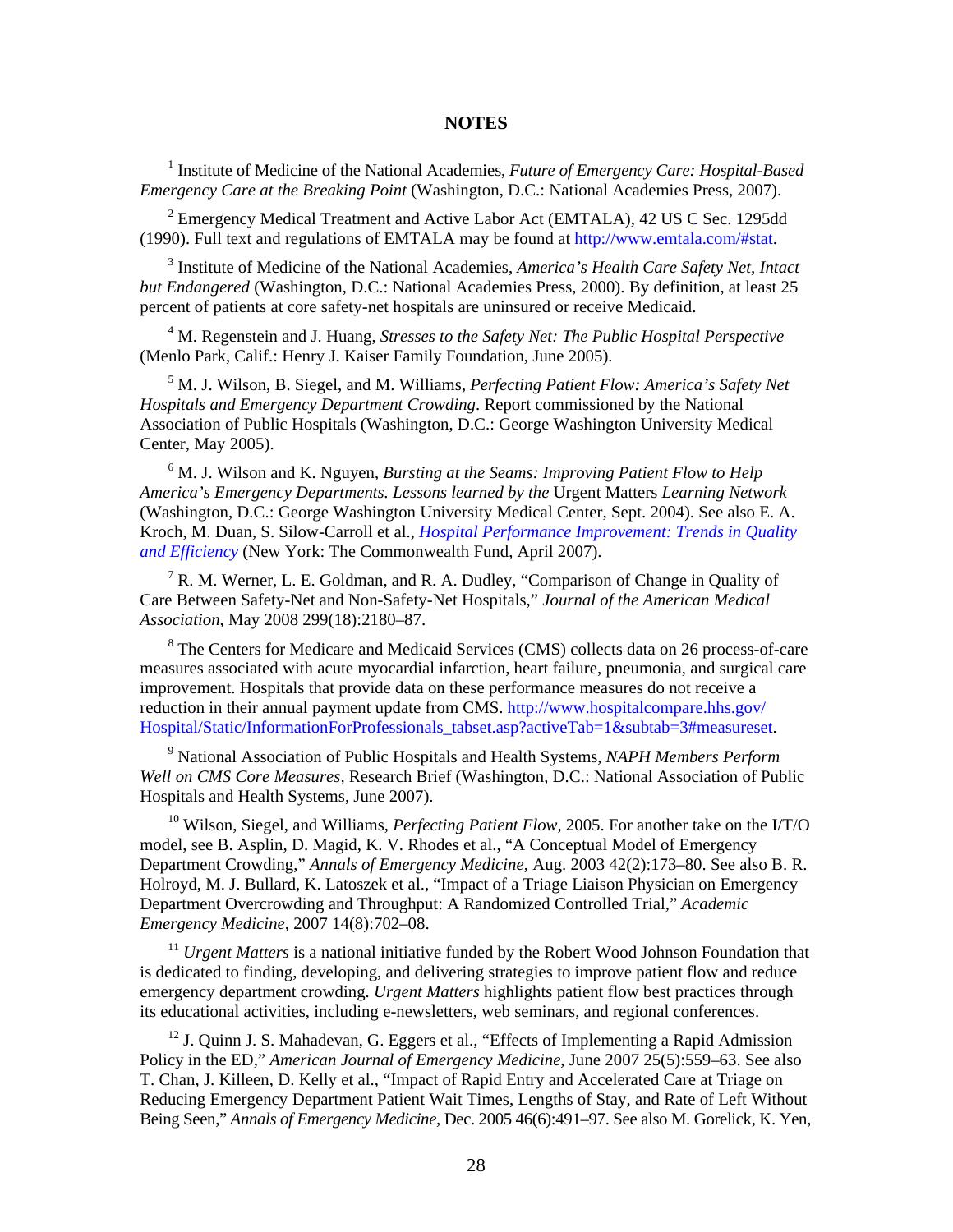and H. Yun, "The Effect of In-Room Registration on Emergency Department Length of Stay," *Annals of Emergency Medicine*, February 2005 45(2):128–33.

<sup>13</sup> G. Vilke, E. Castillo, M. Metz et al., "Community Trial to Decrease Ambulance Diversion Hours: The San Diego County Patient Destination Trial," *Annals of Emergency Medicine*, Oct. 2004 44(4):295–303; S. Schneider, F. Zwemer, A. Doniger et al., "Rochester, New York: A Decade of Emergency Department Overcrowding," *Academic Emergency Medicine*, Nov. 2001 8(11):1044–50; G. D. Kelen, J. J. Scheulen, and P. M. Hill, "Effect of an Emergency Department (ED) Managed Acute Care Unit on ED Overcrowding and Emergency Medical Services Diversion," *Academic Emergency Medicine*, Nov. 2001 8(11):1095–1100. See also E. [Lee-](http://www.ncbi.nlm.nih.gov/sites/entrez?Db=pubmed&Cmd=Search&Term=%22Lee-Lewandrowski%20E%22%5BAuthor%5D&itool=EntrezSystem2.PEntrez.Pubmed.Pubmed_ResultsPanel.Pubmed_DiscoveryPanel.Pubmed_RVAbstractPlus)[Lewandrowski](http://www.ncbi.nlm.nih.gov/sites/entrez?Db=pubmed&Cmd=Search&Term=%22Lee-Lewandrowski%20E%22%5BAuthor%5D&itool=EntrezSystem2.PEntrez.Pubmed.Pubmed_ResultsPanel.Pubmed_DiscoveryPanel.Pubmed_RVAbstractPlus), D. [Corboy](http://www.ncbi.nlm.nih.gov/sites/entrez?Db=pubmed&Cmd=Search&Term=%22Corboy%20D%22%5BAuthor%5D&itool=EntrezSystem2.PEntrez.Pubmed.Pubmed_ResultsPanel.Pubmed_DiscoveryPanel.Pubmed_RVAbstractPlus), K. [Lewandrowski](http://www.ncbi.nlm.nih.gov/sites/entrez?Db=pubmed&Cmd=Search&Term=%22Lee-Lewandrowski%20E%22%5BAuthor%5D&itool=EntrezSystem2.PEntrez.Pubmed.Pubmed_ResultsPanel.Pubmed_DiscoveryPanel.Pubmed_RVAbstractPlus) et al., "Implementation of a Point-of-Care Satellite Laboratory in the Emergency Department of an Academic Medical Center. Impact on Test Turnaround Time and Patient Emergency Department Length of Stay," *[Archives of Pathology](javascript:AL_get(this,%20)  [and Laboratory Medicine,](javascript:AL_get(this,%20)* April 2003 127(4):456–60; K. McConnell, C. Richards, M. Daya et al., "Effect of Increased ICU Capacity on Emergency Department Length of Stay and Ambulance Diversion," *Annals of Emergency Medicine,* May 2005 45(5):471–80.

<sup>14</sup> Schneider, Zwemer, Doniger et al., "Rochester, New York," 2001; and Kelen, Scheulen, and Hill, "Emergency Dept. Managed Acute Care Unit," 2001. See also [Lee-Lewandrowski](http://www.ncbi.nlm.nih.gov/sites/entrez?Db=pubmed&Cmd=Search&Term=%22Lee-Lewandrowski%20E%22%5BAuthor%5D&itool=EntrezSystem2.PEntrez.Pubmed.Pubmed_ResultsPanel.Pubmed_DiscoveryPanel.Pubmed_RVAbstractPlus), [Corboy](http://www.ncbi.nlm.nih.gov/sites/entrez?Db=pubmed&Cmd=Search&Term=%22Corboy%20D%22%5BAuthor%5D&itool=EntrezSystem2.PEntrez.Pubmed.Pubmed_ResultsPanel.Pubmed_DiscoveryPanel.Pubmed_RVAbstractPlus), Lewandrowski et al., "Point-of-Care Satellite," 2003; and McConnell, Richards, Daya et al., "Effect of Increased ICU Capacity," 2005.

<sup>15</sup> American Hospital Association Annual Report of Members, 2006.

<sup>16</sup> Hospital Compare is an online tool provided by the Centers for Medicare and Medicaid Services that allows users to compare the quality of care that hospitals provide for patients with certain [medical conditions or surgical procedures.](http://www.hospitalcompare.hhs.gov/Hospital/Search/Welcome.asp?version=default&browser=IE%7C7%7CWinXP&language=English&defaultstatus=0&pagelist=Home##) It also displays results on a survey of patients' hospital experiences from the Hospital Consumer Assessment of Healthcare Providers and Systems (HCAHPS). [http://www.hospitalcompare.hhs.gov.](http://www.hospitalcompare.hhs.gov/)

<sup>17</sup> Centers for Medicare and Medicaid Services, Hospital Quality Initiative Overview, Draft May 2008. [http://www.cms.hhs.gov/HospitalQualityInits/Downloads/Hospitaloverview.pdf,](http://www.cms.hhs.gov/HospitalQualityInits/Downloads/Hospitaloverview.pdf) accessed May 29, 2008.

<sup>18</sup> When we chose the hospital study sites, the Centers for Medicare and Medicaid Services collected data on the percent of pneumonia patients given initial antibiotic(s) within four hours after arrival and within eight hours of arrival. Site selection was based on the four-hour data point. However, these two measures were subsequently replaced by a new measure: the percent of patients given initial antibiotic(s) within six hours after arrival, which is presented here.

19 Wilson and Nguyen, *Bursting at the Seams,* 2004; R. Nuzum, D. McCarthy, A. Gauthier et al., *[Denver Health: A High-Performance Public Health Care System](http://www.commonwealthfund.org/Content/Publications/Fund-Reports/2007/Jul/Denver-Health--A-High-Performance-Public-Health-Care-System.aspx)* (New York: The Commonwealth Fund, July 2007).

 $20$  Personal communication with Boston Medical Center staff.

 $21$  Ibid.

22 Boston Medical Center Web site:<http://www.bmc.org/about/ceo.html>.

<sup>23</sup> Boston Medical Center, Facts 2007:<http://www.bmc.org/about/facts07.pdf>.

<sup>24</sup> Personal communication with Denver Health staff.

25 Virginia Commonwealth University Medical Center Web site: <http://www.vcuhealth.org/?id=5&sid=1>.

 $26$  Personal communication with VCUHS staff.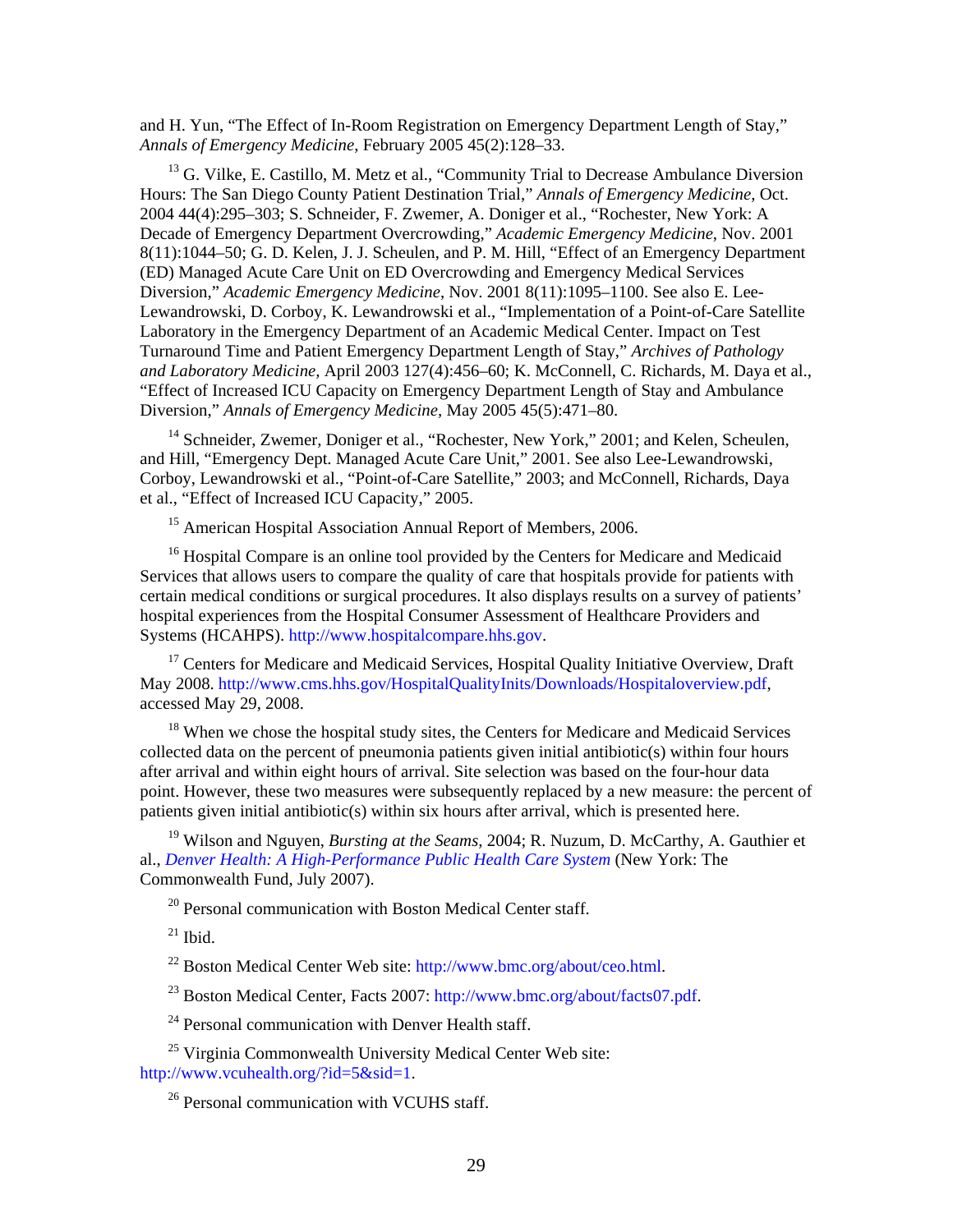27 C. Moylan, *Managing Care for Uninsured Patients: Five Success Stories from America's Public Hospitals and Health Systems* (Washington, D.C.: National Association of Public Hospitals and Health Systems, 2005).

<sup>28</sup> Ambulances continue to bring patients to hospitals on diversion if the distance to another hospital would result in catastrophic consequences for the patient.

 $29$  This two-step triage process is described by BMC staff in the following article: L. Fisher and K. C. Whalen, "A Look at a Two-Step Triage System: How One High Volume, Level 1 Trauma Center Decreased Long Triage Waits," *Journal of Emergency Nursing*, Dec. 2004 30(6):584–85.

<sup>30</sup> The creation of the IMCU was in part influenced by the peer-reviewed literature that indicates that increasing ICU capacity can reduce ED length of stay. Staff cited the following article as an example: McConnell, Richards, Daya et al., "Effect of Increased ICU Capacity," 2005.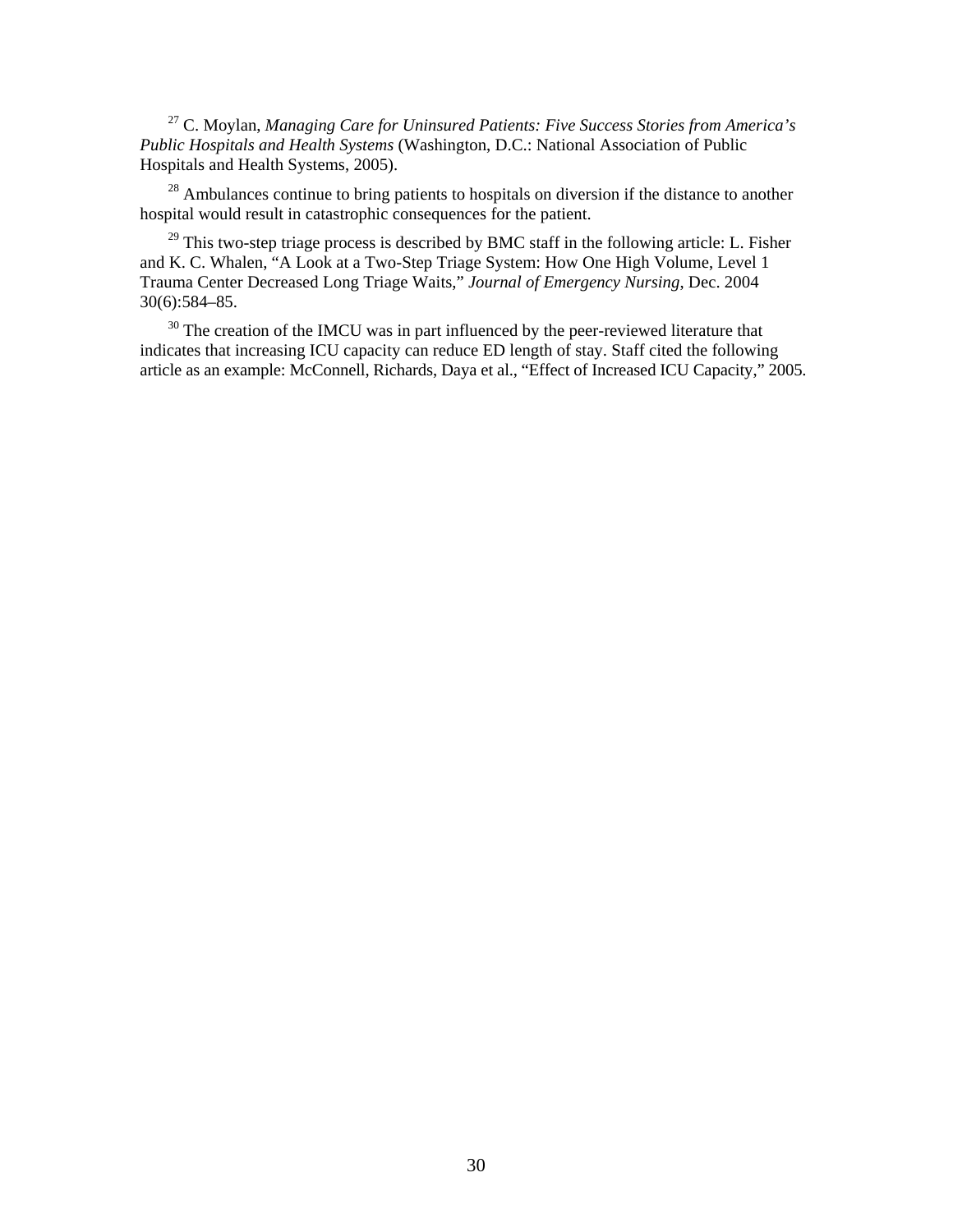<span id="page-40-0"></span>

| <b>Metric</b>                      | Definition                                                                                                          | <b>Benchmark</b>                                            | Quarter/Year<br>Results by | Performance Improvement<br>Activities/Comments                                                                      |
|------------------------------------|---------------------------------------------------------------------------------------------------------------------|-------------------------------------------------------------|----------------------------|---------------------------------------------------------------------------------------------------------------------|
| ED registration                    | The total registrations for ED                                                                                      | 20,620                                                      |                            | Walkouts are included.                                                                                              |
| <b>Total Diversion hours</b>       |                                                                                                                     | <20.5 hrs o<br>$-475$ hrs o<br>$20.5 - 475$ hrs o           |                            | Green is UHC better performers' mean and<br>Red is UHC all participants' mean.                                      |
| Diversion hours Peds               |                                                                                                                     | 26 hrs                                                      |                            | 400 hour reduction in FY07                                                                                          |
| Diversion hours Psych              |                                                                                                                     | 157 hrs                                                     |                            | 400 hour reduction in FY07                                                                                          |
| Diversion hours adult              |                                                                                                                     | 156 hrs                                                     |                            | 600 hour reduction in FY07                                                                                          |
| ED LOS (Overall, hours)            | The average time from arrival in the ED to the time<br>the patient leaves the ED, excluding outliers                | $5.2$ hrs $\circ$<br>$3.8 - 5.2$ hrs $\circ$<br>$3.8$ hrs o |                            | Green is UHC better performers' mean and<br>Red is UHC all participants' mean.                                      |
| ED LOS (Treat & Release,<br>hours) | The average time from arrival in the ED to the time<br>the patient is discharged from the ED, excluding<br>outliers | >4.4hrso<br>$3.5 - 4.4$ hrs o<br>$3.5hrs$                   |                            | Green is UHC better performers' mean and<br>Red is UHC all participants' mean.                                      |
| Adult excl psych                   | LOS at 90th percentile, treat & release                                                                             |                                                             |                            |                                                                                                                     |
| Adult Psych only                   | LOS at 90th percentile, treat & release                                                                             |                                                             |                            |                                                                                                                     |
| Pediatric excluding psych          | LOS at 90th percentile, treat & release                                                                             |                                                             |                            |                                                                                                                     |
|                                    | The average time from arrival in the ED to the                                                                      | $-8.4$ hrs o                                                |                            | Green is UHC better performers' mean and                                                                            |
| ED LOS (Admitted, hours)           | inpatient,<br>time the patient is admitted as an                                                                    | $< 5.9$ hrs $\bullet$<br>5.9-8.4 hrs o                      |                            | Red is UHC all participants' mean.                                                                                  |
|                                    | excluding outliers                                                                                                  |                                                             |                            |                                                                                                                     |
| Admitted, Peds                     | ED LOS at 90th percentile                                                                                           |                                                             |                            |                                                                                                                     |
| Admitted to Psych                  | ED LOS at 90th percentile                                                                                           |                                                             |                            |                                                                                                                     |
| Admitted to Medicine, Adult        | ED LOS at 90th percentile                                                                                           |                                                             |                            |                                                                                                                     |
| Admitted to Surgery, Adult         | ED LOS at 90th percentile                                                                                           |                                                             |                            |                                                                                                                     |
| AMA rate                           | Total no. patients who leave ED before completion of<br>treatment, against medical advice/ED registrations          | n/a                                                         |                            |                                                                                                                     |
| Walk out rate                      | Total no. of patients who leave ED without being<br>seen by a clinician/ED registration                             | < 2.4%<br>$>5.4\%$ 0<br>$2.4\% - 5.4\%$                     |                            | Green is UHC better performers' mean and<br>Red is UHC all participants' mean.                                      |
| ED admissions                      | the ED and later<br>admitted as inpatients or OBS/ED registrations<br>The total patients initially seen in          | $-4,378$<br>4,378-4,607 0<br>>4,608                         |                            | Our goal (green) is to increase admission<br>by 250 annually. Red is 5% below Green.                                |
| % ED admission                     | the ED and later<br>registrations<br>admitted as inpatients or OBS/ED<br>The total patients initially seen in t     | $-20.9%$<br>>22%<br>20.9%-21.9% o                           |                            | Red is 5% below Green.                                                                                              |
| Overall Quality of Care (back)     | % Excellent                                                                                                         | $6,45\%$<br>$-49%$<br>45%-48.9% o                           |                            | 45% and 49% are 50th and 70th percentile<br>PRC norm. Our internal goal is 59.5%<br>which is 25% increase from FY06 |

Appendix A. Emergency Department Dashboard<br>Virginia Commonwealth University Health System **Virginia Commonwealth University Health System Appendix A. Emergency Department Dashboard** 

31